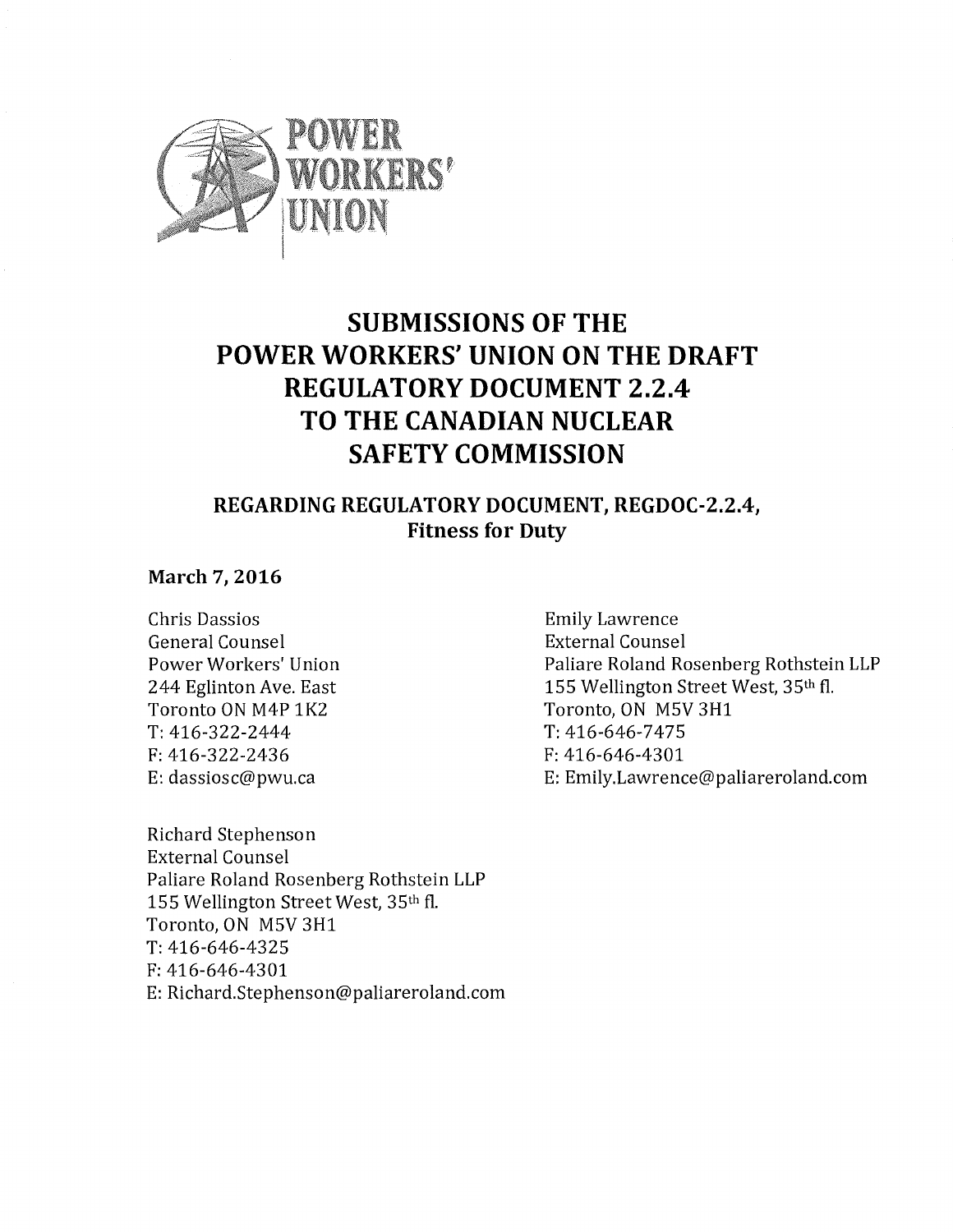## **Index**

Tab

- 1. Submissions of the Power Workers' Union on the Draft Regulatory Document 2.2.4 to the Canadian Nuclear Safety Commission dated March 7, 2016
	- A. Report of Professor Scott MacDonald, dated March 7, 2016
	- B. Curriculum Vitae of Professor Scott MacDonald
	- C. Report of Professor Olaf Drummer dated March 7, 2016
	- D. Curriculum Vitae of Professor Olaf Drummer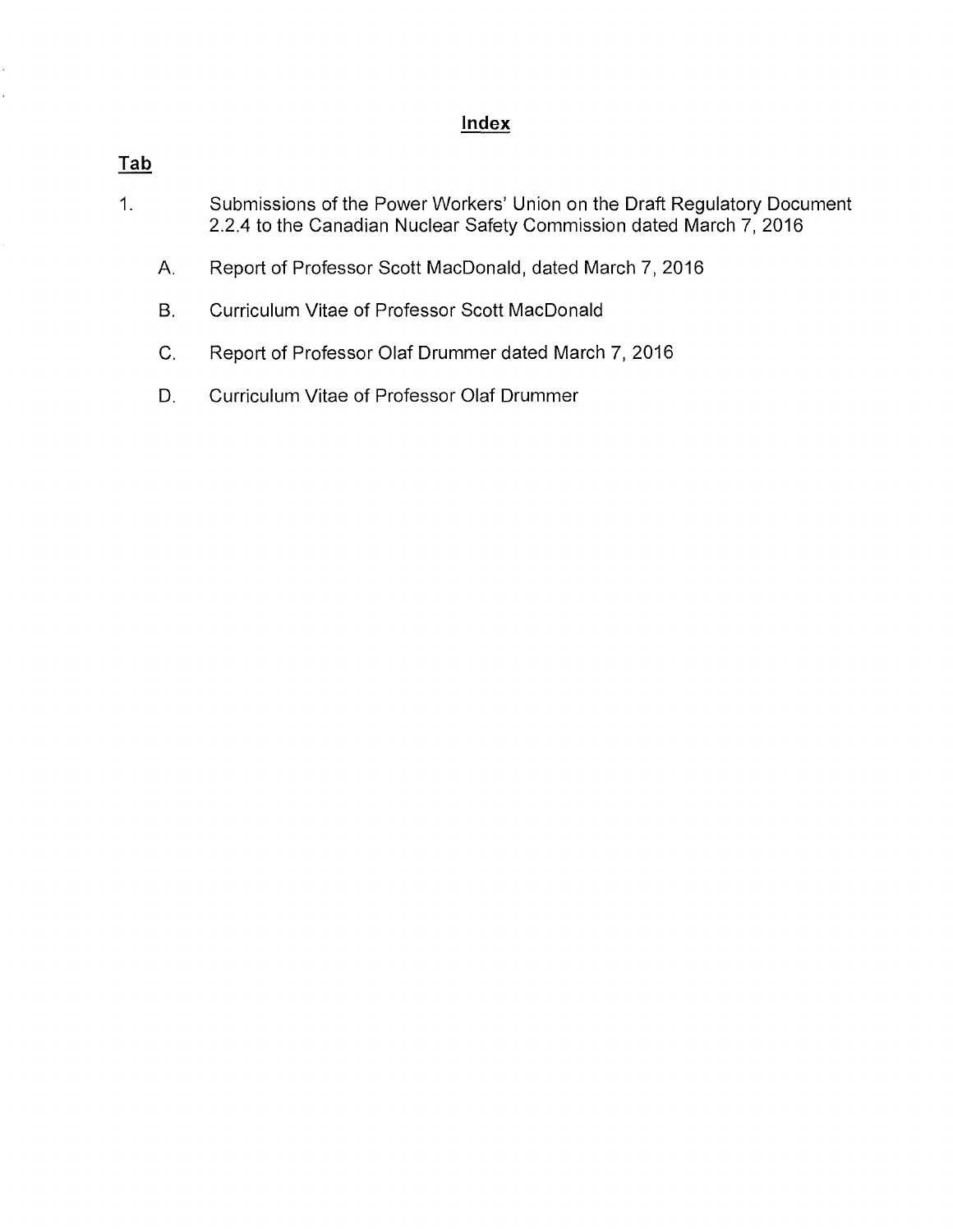## SUBMISSIONS OF THE POWER WORKERS' UNION ON THE DRAFT REGULATORY DOCUMENT 2.2.4, HUMAN PERFORMANCE MANAGEMENT, FITNESS FOR DUTY

| Α.<br>B.                                                                                                                                                                                                                                                                                                                                                                                                   |
|------------------------------------------------------------------------------------------------------------------------------------------------------------------------------------------------------------------------------------------------------------------------------------------------------------------------------------------------------------------------------------------------------------|
| PART II. The PWU's Submissions on the Broader Population FFD Requirements7                                                                                                                                                                                                                                                                                                                                 |
| А.<br>Policies, Procedures and Training Programs: What PWU Employers Already Do8<br>В.<br>1.<br>2.<br>3.<br>Employee Assistance Programs and Protection of Private Medical<br>4.<br>Medical Assessments, Psychological Assessments and, Occupational<br>5.<br>The PWU Supports the Broader Population FFD Requirements 12<br>C.<br>The Broader Population FFD Program Requirements are Sufficient 13<br>D. |
| PART III. The PWU's Submissions on the Scope of the Additional Requirements for                                                                                                                                                                                                                                                                                                                            |
| PART IV. The PWU's Submissions on the Alcohol and Drug Testing Requirements for<br>1.<br>2.<br>3.<br>The Commission's Ultimate Goal of Public Safety and its Specific Goal of<br>B.<br>The Appropriate Balance: Reasonable, Post-Incident, Follow-Up Testing26<br>1.<br>2<br>3.<br>C.<br>1.<br>2.                                                                                                          |
| PART V. THE PWU'S Submissions on Medical, Psychological and Occupational Fitness                                                                                                                                                                                                                                                                                                                           |
| PART VI. Retention, Use and Disclosure of Personal Information34                                                                                                                                                                                                                                                                                                                                           |
|                                                                                                                                                                                                                                                                                                                                                                                                            |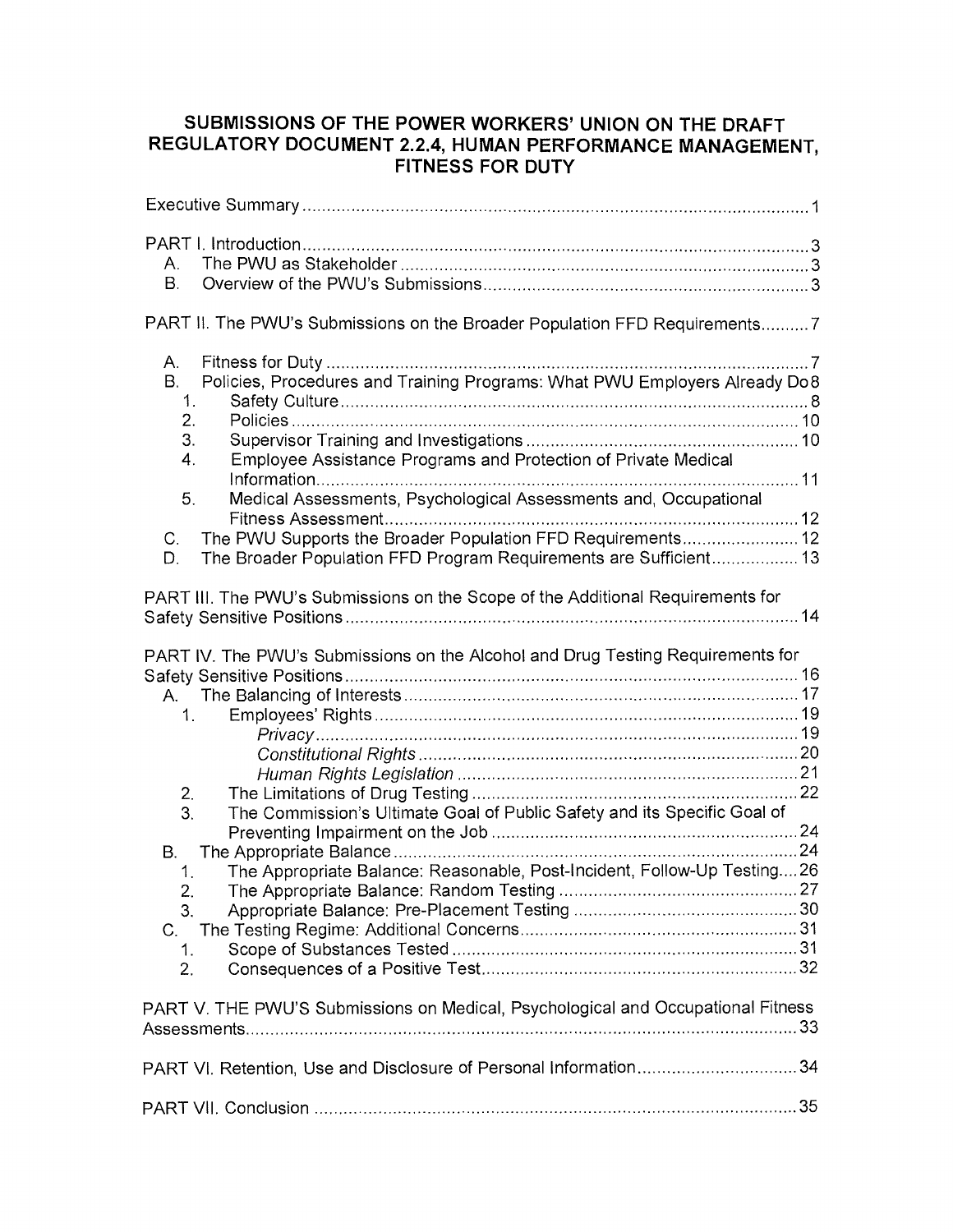#### EXECUTIVE SUMMARY

The Power Workers' Union represents several thousand employees working at nuclear facilities in Ontario, including the majority of employees who have unescorted access within the protected areas of all of the nuclear power plants in the province.

The PWU recognizes the importance of health and safety at nuclear facilities and has worked responsibly with its employers to ensure the safe operation of nuclear generating stations since the first one was commissioned in 1971.

Ensuring that nuclear facility employees are fit for duty and can safely and competently perform their duties is and always has been an important objective for the PWU. Freedom from impairment by substances is one element of fitness for duty, but only one. The PWU supports measures to clarify and enhance the regulatory framework on this issue, so long as the measures are tailored to meeting this objective and are balanced against the human rights, constitutional rights and privacy rights of employees. Aspects of this Draft Regulatory Document do not do so.

The PWU supports the development of fitness for duty programs applicable to the broader population of employees at licensees set out in Section 3, except to the extent that such programs are inconsistent with testing limitations set out in Part IV of these submissions. Education programs, access to assistance, supervisory awareness programs, and investigative tools provide a comprehensive set of measures that promote prevention and early detection of substance abuse issues, while respecting the rights and privacy of employees. Working in conjunction, they are more than sufficient to meet the objectives of safety and fitness for duty in nuclear facilities. However, the Commission has not established any basis to mandate fitness for duty measures beyond those currently in place at nuclear facilities, given that such measures as those proposed would of necessity impinge on the legal rights of Canadians working at licenced facilities. The programs currently in place have worked well for many years. The PWU submits that it is unnecessary to mandate such programs through a regulatory document.

The Draft Regulatory Document sets out additional requirements for employees in safety-sensitive positions. The PWU submits that the determination of safetysensitive positions should be based on a risk-informed analysis, within the discretion of the licensee and with input from employees and their representatives. Categorical approaches should be avoided.

The PWU strongly objects to the comprehensive alcohol and drug testing regime for workers in safety-sensitive positions set out in the Draft Regulatory Document. Alcohol and drug testing is immensely invasive. The methods of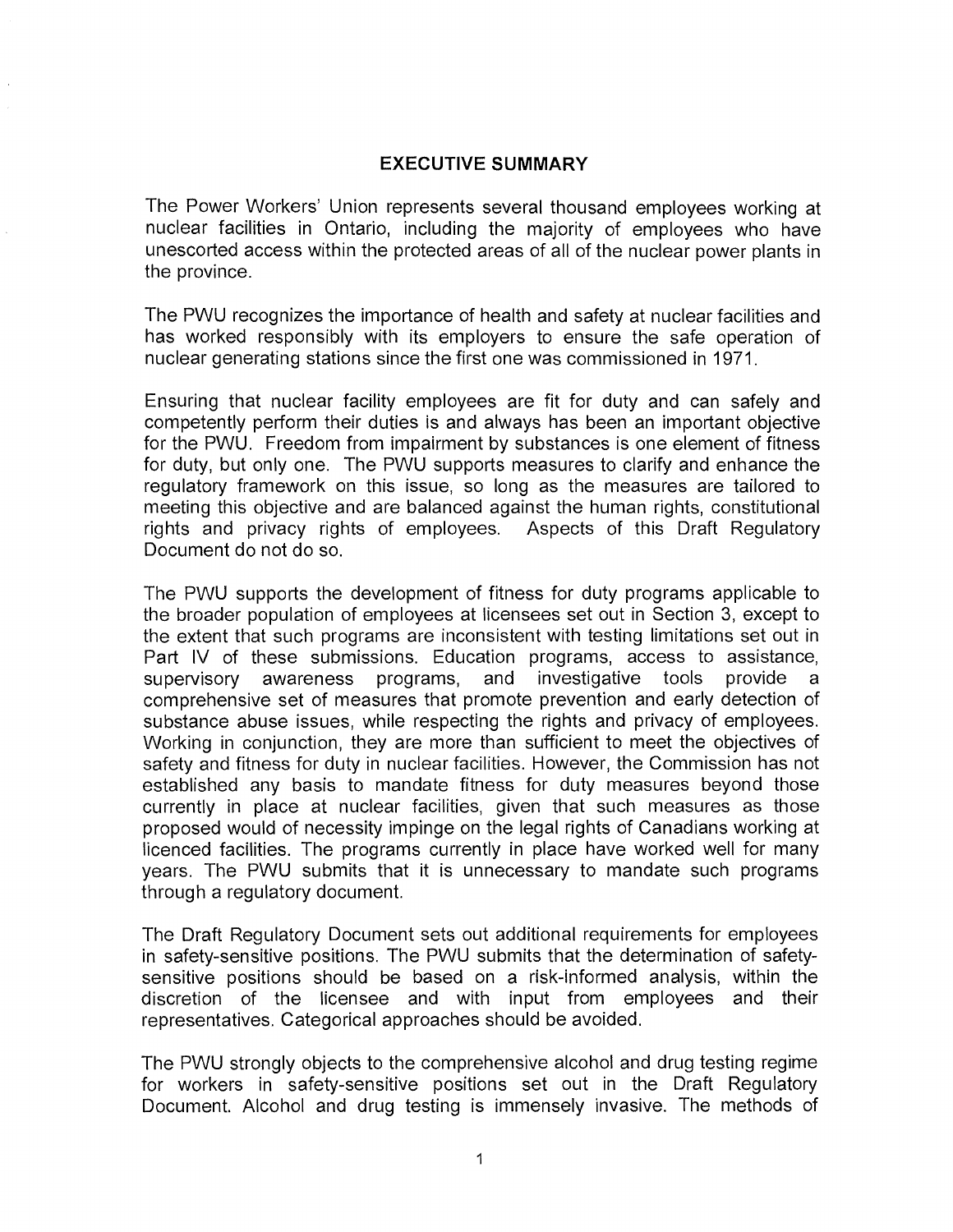collection intrude upon the privacy, bodily integrity and dignity of employees. The results they produce provide third parties with private medical information about employees, while failing to demonstrate that a worker is actually impaired at the time the test is taken. The PWU submits that a random testing regime would violate human rights and privacy legislation and the Canadian Charter of Rights and Freedoms. The Commission's proposed expansion of the regulatory framework to include random testing fails to strike the appropriate balance between its desire to increase nuclear safety and the fundamental rights of employees to privacy, dignity, equality and security of the person, and is inconsistent with established Canadian jurisprudence.

The Commission does not rely on any evidence to demonstrate a past or current safety concern with drug use in nuclear workplaces. Absent any evidence of safety issues related to fitness for duty, there is no legal justification to impose any form of invasive testing on citizens working in nuclear plants.

The Draft Regulatory Document also sets out medical, psychological and occupational fitness assessments. To the extent that the medical, psychological and occupational fitness testing requirements go beyond what is currently required by the Nuclear Security Regulations and the applicable regulatory documents, they are unnecessary and unjustified.

Finally, the Draft Regulatory Document requires the retention of medical, physical and psychological certificates for workers as well as alcohol and drug testing results, but imposes no requirement that such records be kept safe and secure or that their confidentiality be maintained. Moreover, there is no direction as to when the records should be destroyed, or if and when the results would be reported to the Commission. The collection of personal health and other information by licensees and its potential disclosure to the Commission, which can have a severe and detrimental impact on an employee's future employment, raises serious privacy concerns. Retention and reporting requirements would have to be limited to avoid unnecessary and unjustifiable disclosure of personal confidential health information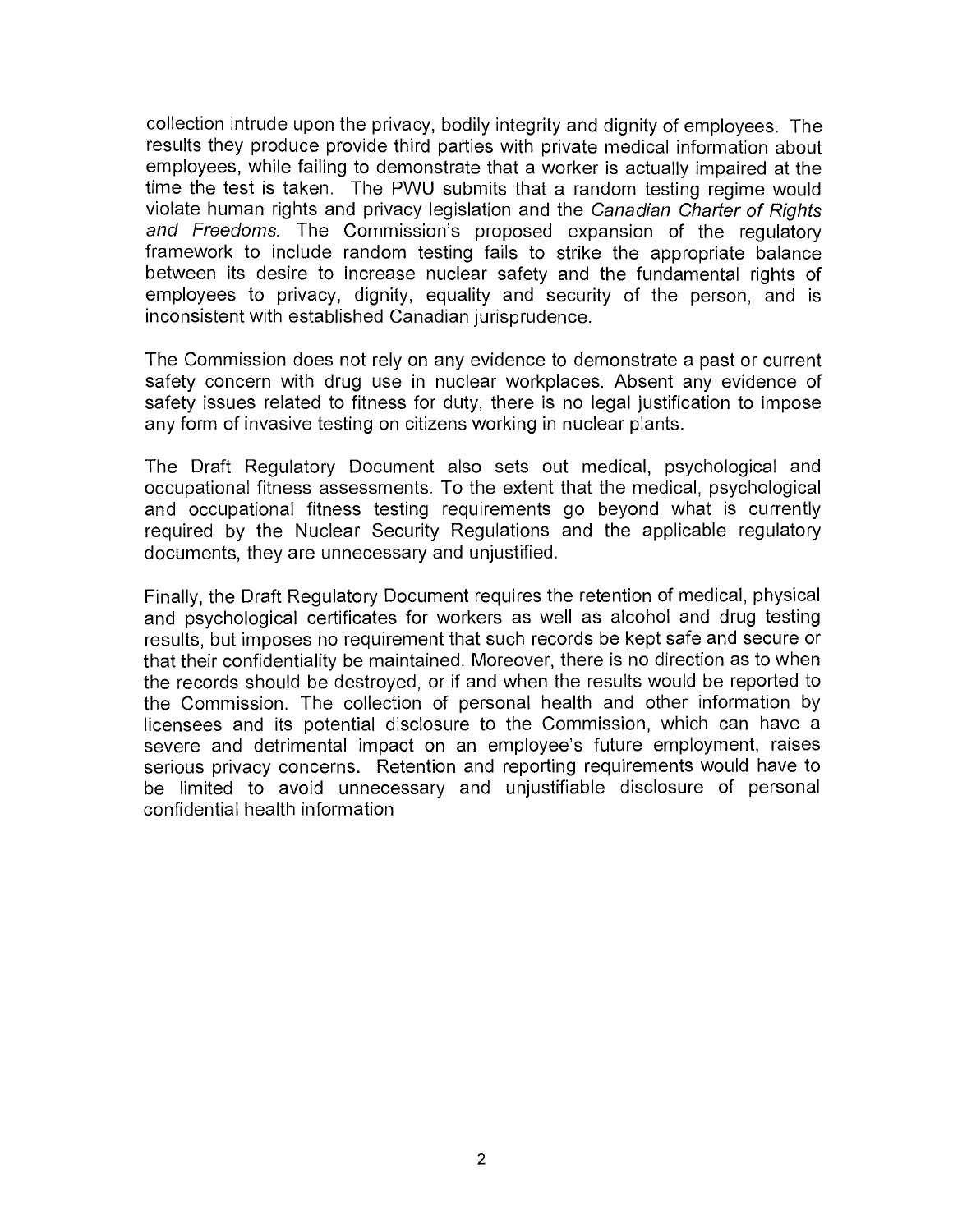## PART I. INTRODUCTION

#### A. The PWU as Stakeholder

- $1<sub>1</sub>$ The Power Workers' Union ("PWU") is a trade union which represents over 15,000 workers employed in Ontario's electricity industry, most of whom are employed in the nuclear power industry. Its members work throughout Ontario and make up a large majority of employees in the nuclear power industry, including at Ontario's nuclear power plants: Darlington Nuclear Generating Station, Pickering Nuclear Generating Station, and Bruce Power Generating Station ("PWU Employers"). PWU members form the majority of workers employed at Ontario's other electrical generating facilities, as well as in transmission, local distribution companies and nuclear research laboratories.
- 2. As an external stakeholder who represents employees in nuclear facilities, the PWU has an important role to play in ensuring that Ontario's nuclear facilities are safe and secure through the development and implementation of effective policies to ensure fitness for duty ("FFD") of its employees. In 2012, the PWU made lengthy submissions regarding the Commission's 2012 Discussion Paper for Public Consultation, DIS-12-03: Fitness for Duty: Proposals for Strengthening Alcohol and Drug Policy, Programs and Testing ("FFD Discussion Paper") and an accompanying Reference document: INFO-0831: Recent Alcohol and Drug Workplace Policies in Canada: Considerations for the Nuclear Industry, prepared by Barbara Butler and Associates Inc. ("Butler Paper").
- 3. The PWU has reviewed the Canadian Nuclear Safety Commission (the "Connmission")'s draft Regulatory Document, 2.2.4 Human Performance Management, Fitness for Duty ("Draft Regulatory Document").These Submissions set out the PWU's comments, concerns and feedback on the Draft Regulatory Document, and in particular, the proposed requirement for alcohol and drug testing for certain employees in nuclear facilities.
- 4. The PWU, jointly with the Society of Energy Professionals, has also retained two experts to provide the Commission with additional information. The reports of these experts and their curriculum vitaes are enclosed as Appendices "A" through "D" to these submissions.

## B. Overview of the PWU's Submissions

5. The PWU recognizes the importance of health and safety at nuclear facilities and has worked responsibly with its employers to ensure the safe operation of nuclear generating stations since the first one was commissioned in 1971. Ensuring that nuclear facility employees are fit for duty and can safely and competently perform their duties is an important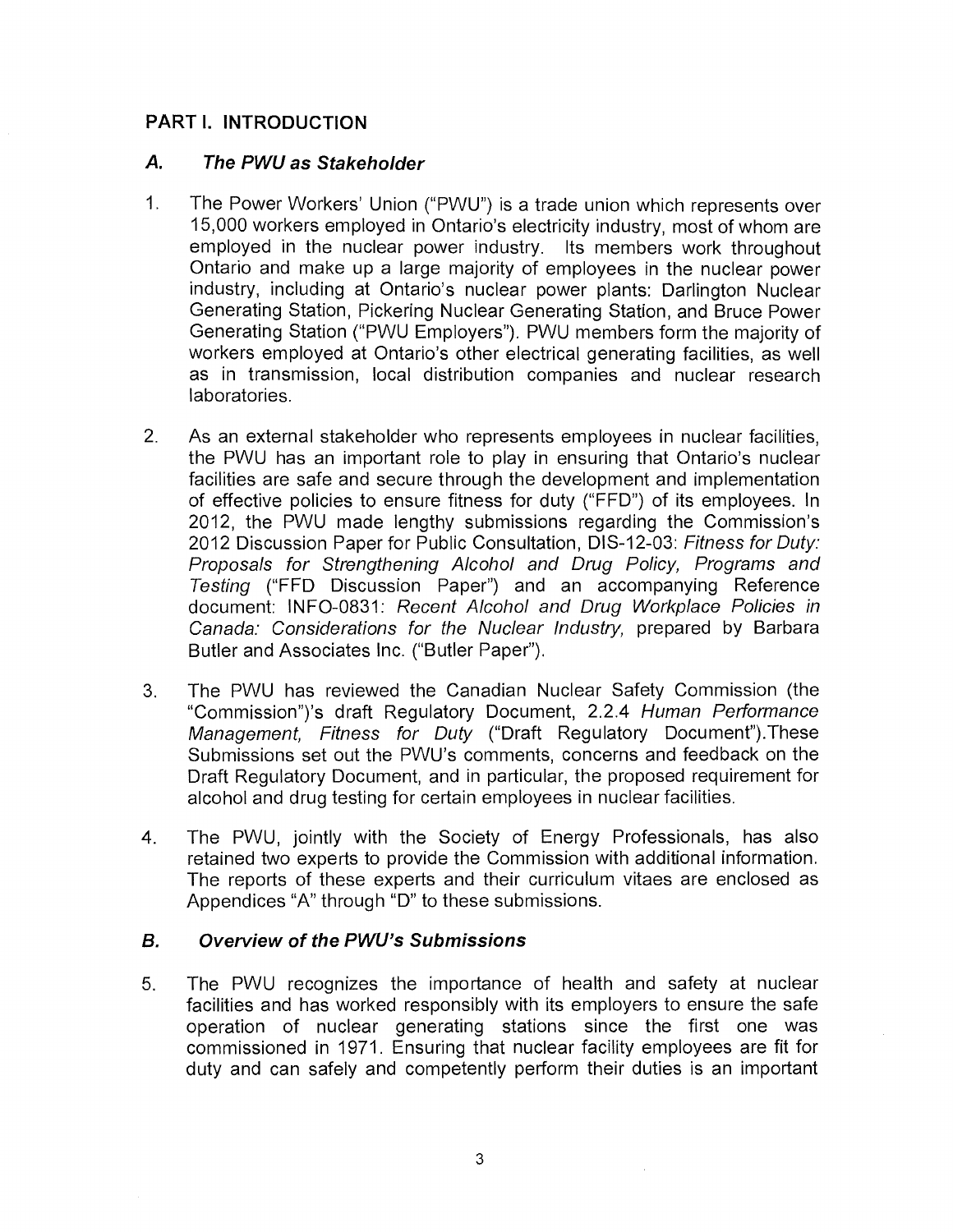objective. The PWU supports measures to clarify and enhance the regulatory framework on this issue on the basis of proven necessity.

- 6. In summary, the PWU's submissions are five-fold:
	- a. The PWU supports the "programmatic elements" for FFD programs set out in section 3 of the Draft Regulatory Document, which are applicable to workers who could pose a risk to nuclear safety or security and are already in place at licensees (a group the Commission refers to as the "broader population") (the "Broader Population FFD Program Requirements"). The Broader Population FFD Program Requirements include supportive employee assistance programs, and peer and supervisor behavioural observation. Licensees, their bargaining agents, managers and employees have been operating nuclear facilities safely for over 40 years, without evidence of safety issues arising from substance misuse, using these programs. These programs work, on a lawful and non-intrusive basis. The PWU supports the measures, as long as they are flexible enough to permit nuclear facility licensees to adopt policies and practices that are workplace-specific and comply with their legal duty to accommodate employees on a case-by-case basis under Human Rights legislation. Apart from the Broader Population FFD Program Requirements and the specific FFD assessments and tests mandated by the Nuclear Security Regulations, there is no need to mandate changes that intrude on the privacy rights of citizens employed in safety-sensitive positions at nuclear facilities;
	- b. Safety sensitive positions must be determined on a risk-informed analysis, in the judgment of the licensee, and with input from employees and their representatives. The current definition of safety sensitive positions based on broad categories is overly broad, as it captures employees who do not engage in genuinely safety sensitive work;
	- c. The Draft Regulatory Document's alcohol and testing requirements do not comply with human rights and privacy legislation, or the Charter of Rights and Freedoms ("Charter").<sup>1</sup> Most significantly, the random alcohol and drug testing requirements do not strike the appropriate balance between safety concerns and the rights of employees, and would be inconsistent with established Canadian jurisprudence. In this regard, the Draft Regulatory Document is unlawful; and
	- d. The Draft Regulatory Document contains insufficient guidance as to the consequences of a positive alcohol or drug test, the circumstances under which substance abuse evaluations are required, or the

<sup>&</sup>lt;sup>1</sup> The Constitution Act, being Schedule B of the Canada Act (UK), 1982, c 11.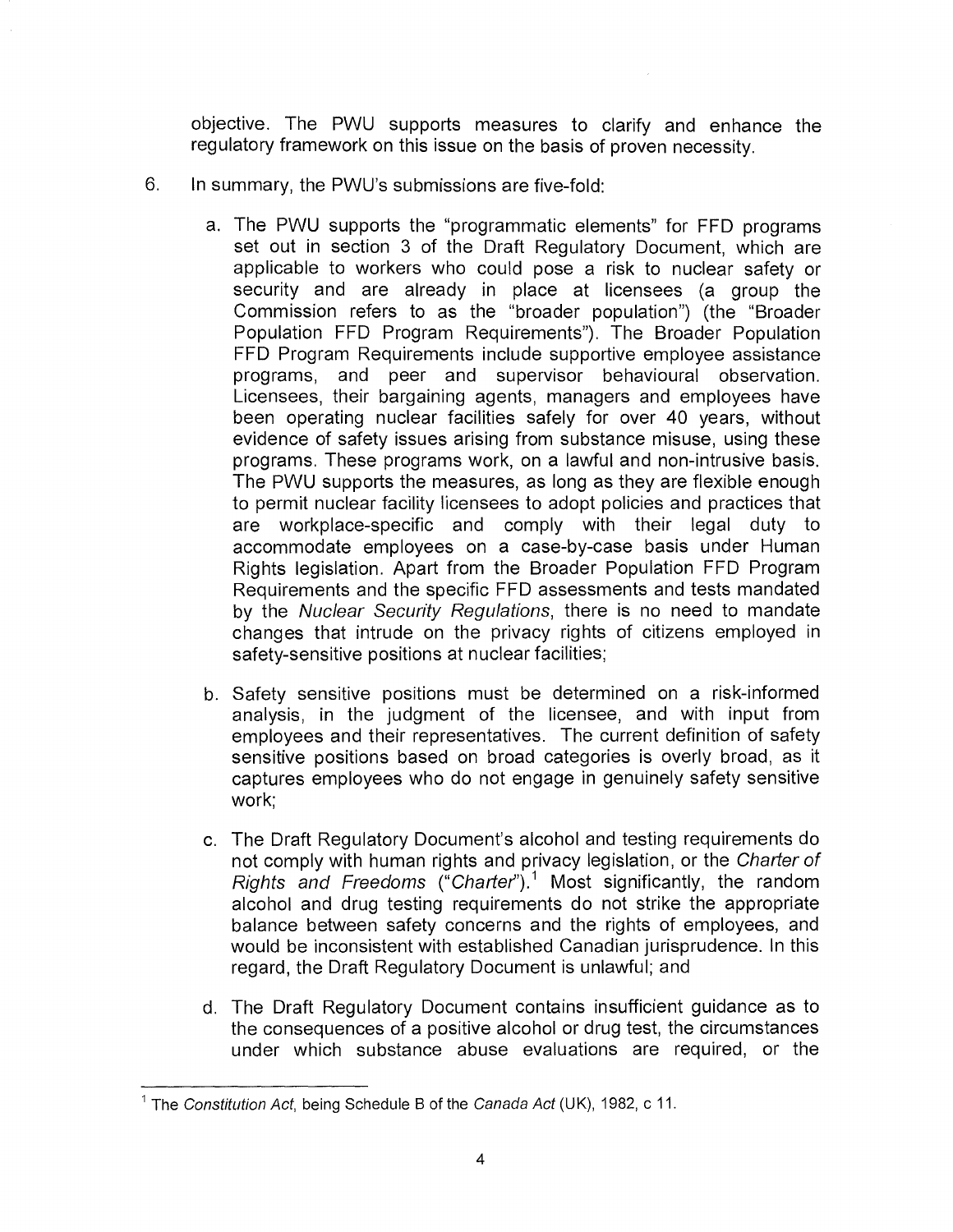appropriate collection of personal health and other information. The Commission must ensure that any changes to the regulatory regime are consistent with the licensees' duty to accommodate, comply with privacy legislation and ensure the highest level of protection of the privacy and respect for employees.

- 7. In reference to the specific sections of the Draft Regulatory Document, the PWU submits that the Commission should make the following deletions, revisions or changes:
	- a. Section 4.1: the sentence starting with "Safety-sensitive positions" and the criteria 1-4 should be deleted;
	- b. Section 4.3-4.5 should be revised to include only those medical, psychological and occupational requirements currently required by regulatory documents or the Nuclear Security Regulations;
	- c. Section 4.6 should be
		- i. deleted in its entirety (along with all provisions in section 5 that relate to alcohol and drug testing); or
		- ii. in the alternative,
			- 1. section 4.6.1 and 4.6.4 should be deleted in their entirety;
			- 2. section 4.6.2 should be amended in respect of postincident testing to read "Under post-incident testing, workers in safety-sensitive positions shall be required to submit to for-cause testing as soon as practical after a significant incident where a human act or omission by the worker may have caused or contributed to the event and where there is an indication that impairment may have caused or contributed to the significant incident";
			- 3. section 4.6.3: should be amended in respect of the length of follow-up testing "to a maximum" of two years;
	- d. Section 5.4.2: the last sentence of this section ("In the event...fit for duty") should be deleted because it is vague and confusing;
	- e. Section 5.4.3 should be amended to provide discretion to the licensees regarding the procedure after a report of a positive test;
	- f. Section 5.5 should be deleted; and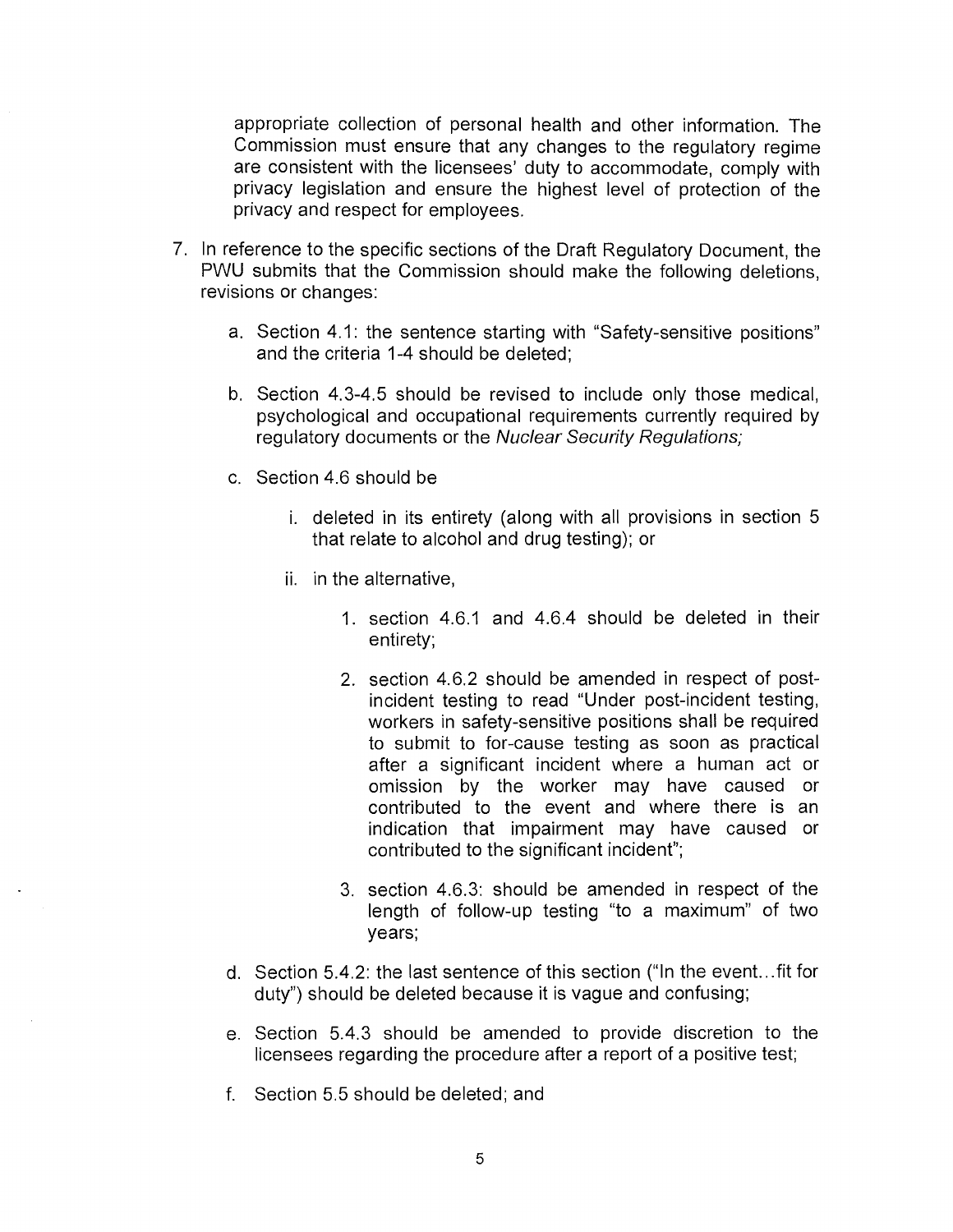- g. Section 5.7 should be amended to clarify that records should be held in a confidential manner apart from the worker's employment file, not disclosed to any third party without consent of the worker and securely destroyed when they are no longer needed for employment purposes.
- 8. As noted above, the PWU, jointly with the Society of Energy Professionals, retained two experts to opine on the Draft Regulatory Document.
- 9. Olaf Drummer is a forensic pharmacologist and toxicologist from the State of Victoria, Australia. Currently, he is employed as Deputy Director (Academic Programs) at the Victorian Institute of Forensic Medicine and as Professor and Head of the Department of Forensic Medicine, Monash University in Melbourne, Australia. Professor Drummer has over forty years of experience in the area of the detection of drugs of abuse in human specimens, including as the past President of the International Association of Forensic Toxicologists, the inaugural and continuing President of the Forensic and Clinical Toxicology Association of Australia, the past Chair of the Drugs of Abuse and Clinical Toxicology Committee, International Association of Therapeutic Drug Monitoring and Clinical Toxicology (2005-2013) and as a member of the consultative committee for the United Nations Drug Control Program (UNDCP), in which he was a consultant on the international Guidelines for Testing Drugs under International Control in Hair, Sweat and Oral Fluid (2014).
- 10. Professor Drummer provides a summary of drug detection techniques. In his expert opinion, the ability to detect drugs in blood and urine is determined by (1) the dose, or doses, used by the person, (2) the time these drugs were last used, (3) the pharmacokinetic property of the drug, that is, the mode and rate of removal of the drug from the body, and (4) the detection method used by the laboratory with respect to sensitivity and specificity. Moreover, detection times for certain drugs is between 1 and 28 days, depending on the drug, and can be longer for heavy users.
- 11. Professor Drummer confirms that urine testing cannot provide evidence of impairment. He notes: "[a]ll that can be said from a positive urine result is that the person had used the drug in previous day or three (depending on the dose and type of drug). It is possible that the subject will not fail an impairment assessment even though the urine is positive for an impairing substance. In this situation is likely that the drug is (almost) not detectable in blood and is nearing the end of its excretion cycle. Urine testing is used predominately to assess if a person is a user of drugs of abuse, and if so if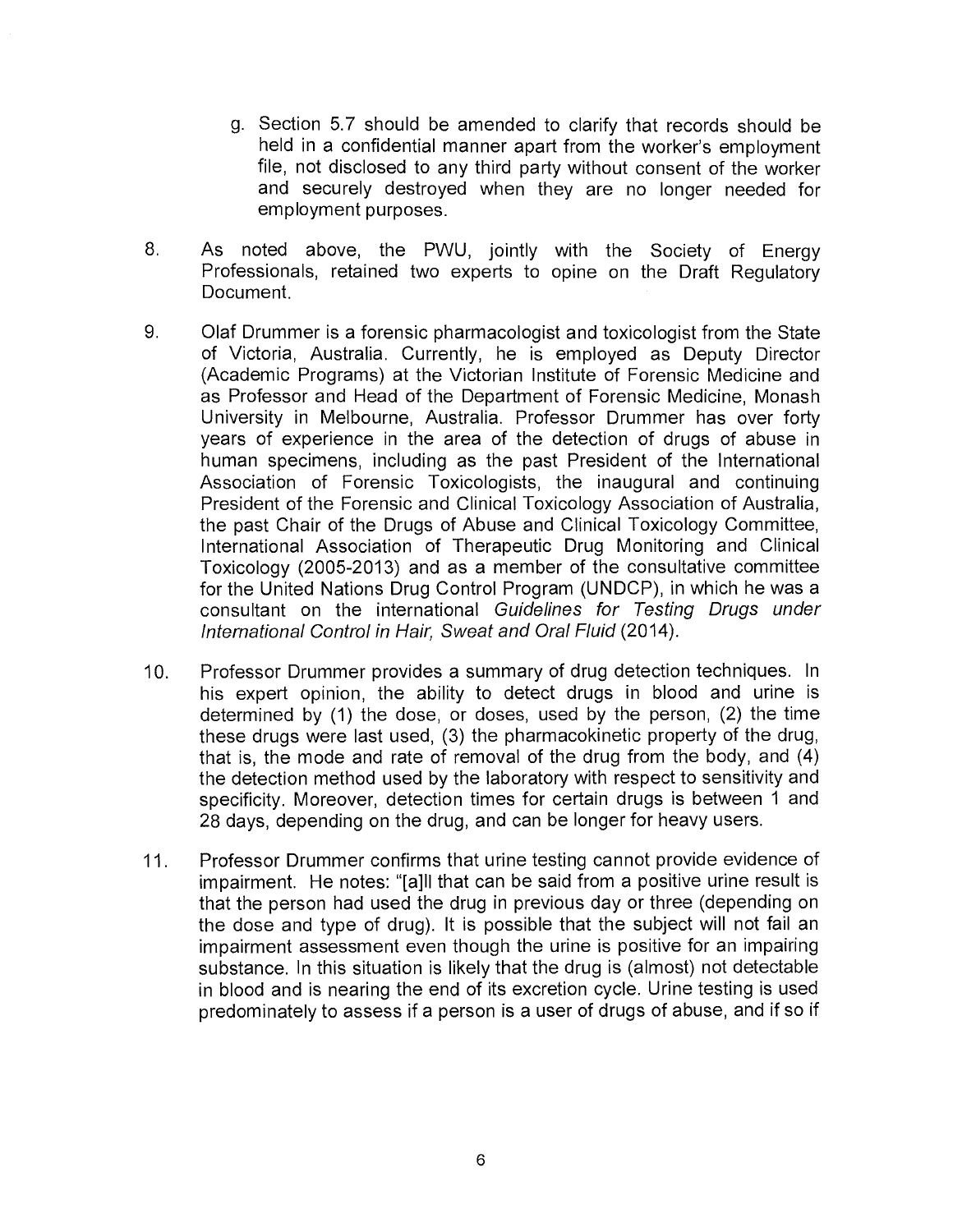s/he may pose a risk to the workplace at some stage in their employment; not necessarily whether they are impaired at that point in time."2

- 12. Professor Scott MacDonald is a professor in the School of Health Information Science, University of Victoria. He holds a PhD in Epidemiology and Biostatistics.
- 13. In Professor MacDonald's expert opinion:
	- a. There is not enough research evidence to conclude that those who test positive for drugs represent an increased risk for work injuries or accidents, which is a fundamental requirement of causation;
	- b. Research has not shown that the decline in positive drug testing rates corresponds to safer workplaces;
	- c. Companies with drug testing programs, employee assistance programs, and written policies on substance use had lower prevalence of drug use among employees than those without these policies. However, separation of the unique effects of drug testing from other programs was not possible;
	- d. There are effective programs to identify impairment in workers, including a series of physical and psychomotor tests and computerbased psychometric testing, and which can pick up a wider variety of performance deficits beyond those that are drug related, such as those caused by fatigue, and thus could potentially be more directly linked to overall fitness for work; and
	- e. Saliva, blood and urine tests, and the use of random drug testing in particular, will not achieve the goals of assessing fitness for duty in relation to substance use. $3$

## PART II. THE PWU'S SUBMISSIONS ON THE BROADER POPULATION FFD REQUIREMENTS

## A. Fitness for Duty

14. The PWU acknowledges that many of its members carry out important functions in the operation of licensees' facilities. The Commission and licensees can and should expect that employees at nuclear facilities will perform their duties in a safe manner, and will not be mentally or physically impaired from any cause that significantly impairs their ability to safely and competently perform their duties.

<sup>&</sup>lt;sup>2</sup> Report of Professor Olaf Drummer, dated March 7, 2016 ("Drummer Report"), at paras 9.4-9.6

<sup>&</sup>lt;sup>3</sup> Report of Professor Scott MacDonald, dated March 7, 2016 ("MacDonald Report")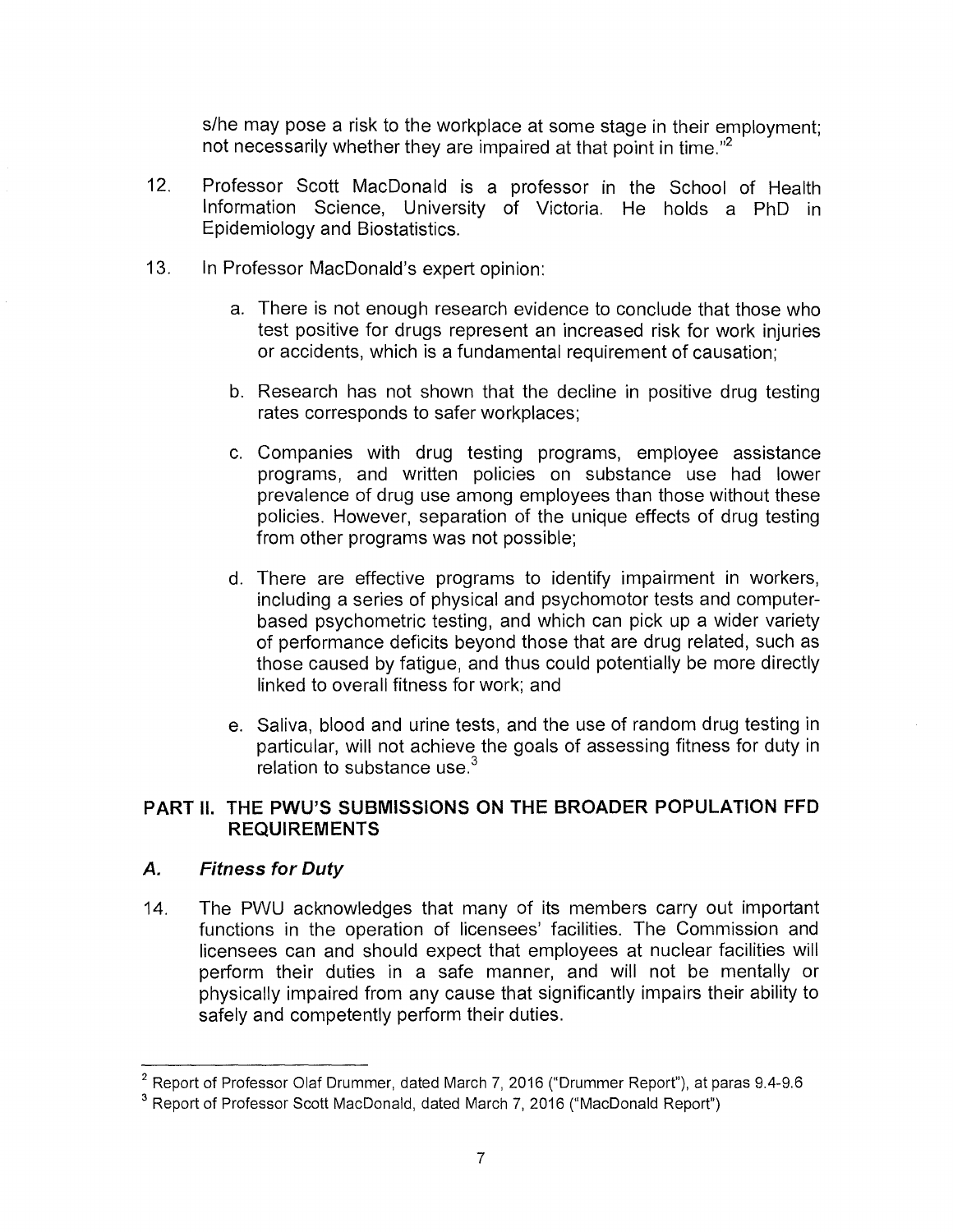- 15. The PWU agrees that FFD can be described as a condition in which an employee is physically, physiologically, and psychologically capable of competently and safely performing his or her assigned tasks within the required standards of safety, quality, efficiency and behaviour.
- 16. Employees may have diminished FFD because of medical, psychological, behavioural, or external factors. Freedom from chemical substances that actually impair an employee's ability to safely carry out his or her work is only one aspect of FFD. Family problems, grief, fatigue, stress, shift work and excessive hours of work (among other things) may all affect an employee's ability to perform his or her functions to a satisfactory standard.
- 17. Appropriate FFD programs recognize that nuclear facilities are ultimately controlled and operated by human beings who inevitably experience the full range of human strengths and frailties. Policies which only seek to correct unsafe behaviour without providing supports and encouraging safe behaviour are counterproductive.
- 18. The Commission has begun development of regulatory guidance on a full range of human performance programs to address the complicated issue of FFD which addresses all aspects of FFD. The PWU supports a comprehensive, multi-faceted approach to this issue.

## B. Policies, Procedures and Training Programs: What PWU Employers Already Do

19. The PWU Employers have long had programs and practices that require employees to be fit for duty and monitor the FFD of workers.<sup>4</sup> They ensure the prevention of, detection of and intervention for substance abuse and other FFD problems, and do so in accordance with human rights and constitutional rights, and the labour law governing collective agreements to which the PWU is a party.

## 1. Safety Culture

20. The PWU has worked with the PWU Employers to develop a culture of safety in nuclear power plants. The PWU and Ontario Hydro developed an internal responsibility system to promote safe work practices long before there was an Occupational Health and Safety Act in Ontario. This joint effort to promote safe work practices has been carried on by the successors to Ontario Hydro and specifically in the nuclear facilities operated by Ontario Power Generation and Bruce Power. Part of this safety culture is the embedded value that every employee has a

<sup>&</sup>lt;sup>4</sup> The foregoing reference written policies of the PWU Employers. These policies are not authored by the PWU, and thus are not included as appendices to these submissions. These policies are available to the Commission.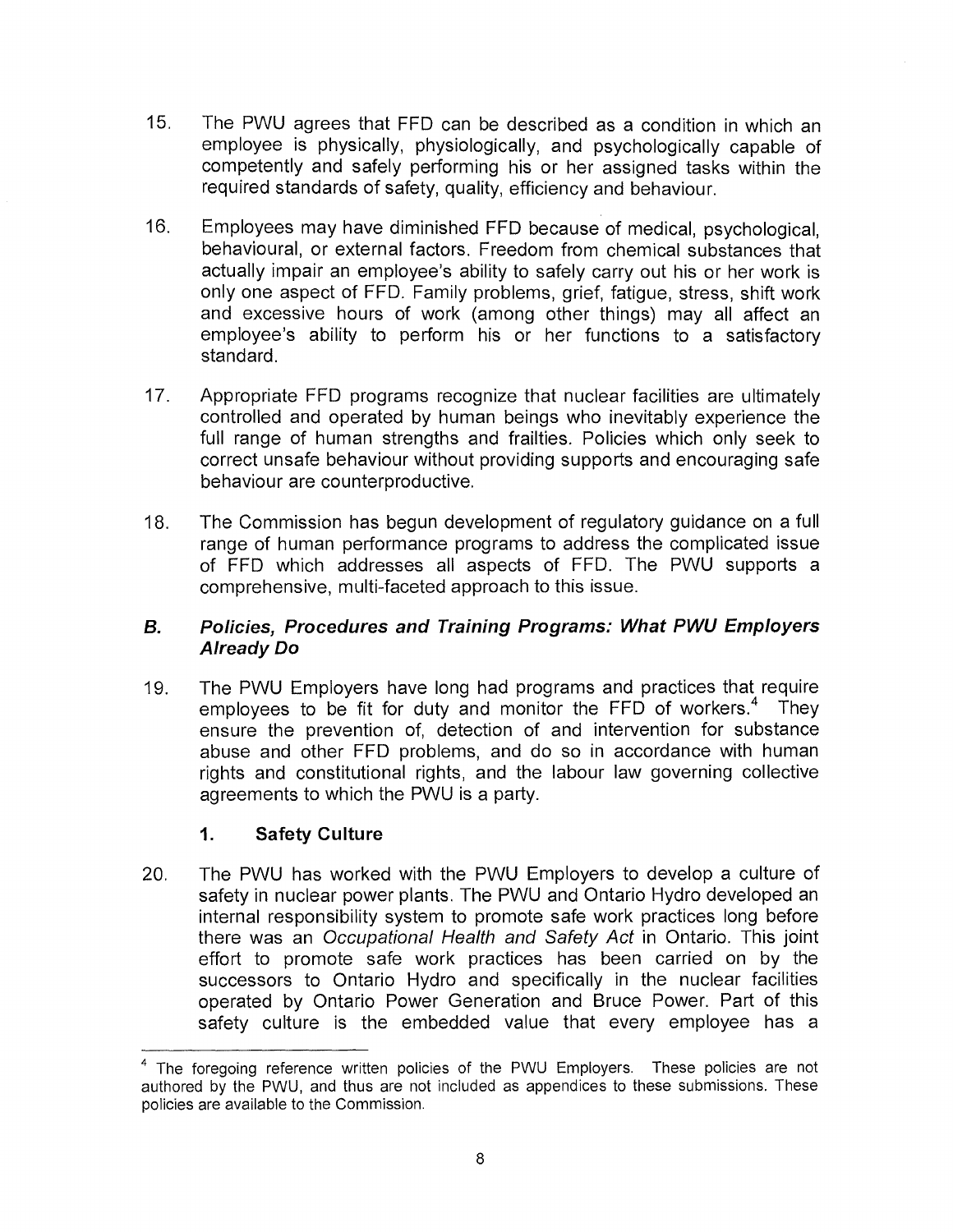responsibility to ensure safety in a nuclear facility. PWU Employers expect employees to build safety into every task they perform, to adhere strictly to policies and rules, and to report safety violations, including reporting peers who appear to be unfit for duty. "Safety is everyone's business" is not a slogan in these facilities, it is the way work is carried out.

- 21. Regular peer-to-peer and employee-to-supervisor interactions are built into the daily practices at PWU Employers. Regular interaction permits employees and supervisors to learn their colleagues' temperament and behaviour, and to assess any deviations. The vigilance of human beings provides a level of monitoring to which no chemical test can aspire.
- 22. To begin with, at the start of every shift, every employee entering a nuclear generating station in Ontario has to go through security and make personal contact with a Nuclear Security Officer ("NSO") qualified under the Nuclear Safety and Control  $Act^5$  in a supervised security search area. There is therefore already in place a high level of vigilance and scrutiny applicable to all employees entering the protected area of the nuclear facility.
- 23. Beyond this daily review, employees in nuclear generating stations in Ontario are subject to supervisor-to-employee ratios that are high to very high depending on the level of responsibility of the job in question. The first level of supervision for most workers in the facility is the First Line Manager ("FLM") and FLM Assistant ("FLMa"). Nuclear Operators on shift have a ratio of 2-4 Operators supervised by an FLMa and FLMs. Control Room supervision is even more intensive. Even the typical trades worker works in a group of 4-10 employees per supervisor.
- 24. In addition to this high degree of supervision, critical workgroups employ a "shift turnover" protocol, which is a process of face-to-face assessment by an outgoing shift worker of an incoming shift worker to ensure work can be turned over safely. Authorized Nuclear Operators ("ANOs"), for example, engage in the shift turnover process at each shift change and assess the fitness for duty of incoming ANOs to ensure that work can be safely carried out by incoming staff. Notably, the assessment is done on a functional basis — that is, whether the incoming worker appears impaired without resort to determining whether the cause of the impairment is fatigue, emotional upset or substance impairment. This process permits employees to observe the appearance and demeanour of the incoming employees prior to the completion of the changeover. The observation is focussed on actual impairment from any cause, not on a test mechanism intended to measure past impairment from specific causes. As a result, the assessment is targeted at potential safety threats, not on potentially

 $5$  SC 1997, c 9.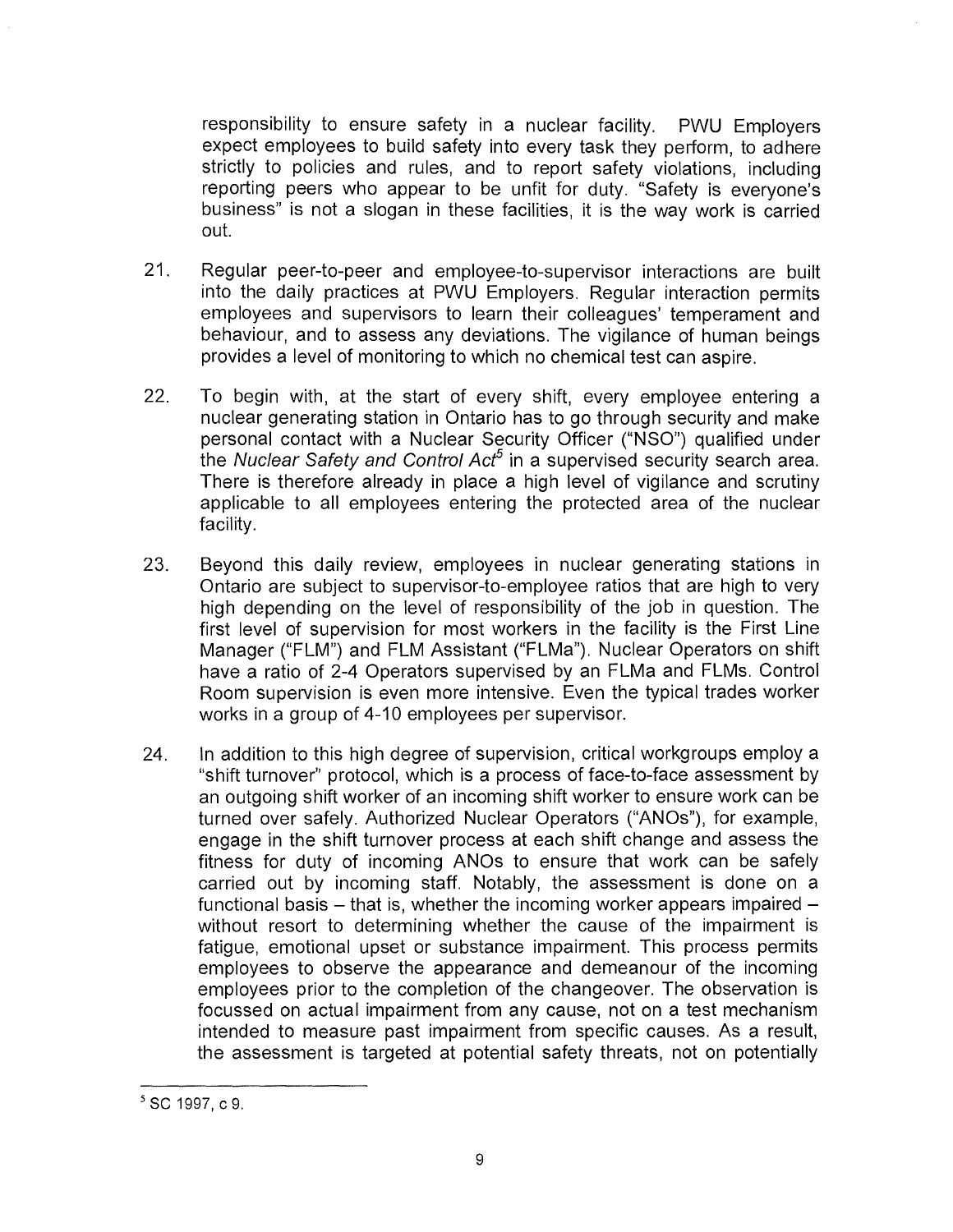discriminatory and likely futile analyses of causes of impairment. This has been, and continues to be, an effective means of determining FFD.

25. Both the intensive level of supervision and the shift turnover procedures ensure the likelihood that unusual or aberrant behaviour will be detected and addressed in a much more effective manner than any test could. No test can replicate the knowledge that a supervisor or peer has of what an employee normally looks like and how she normally behaves, nor can it measure a deviation from the norm that could indicate current impairment.

## 2. Policies

- 26. PWU Employers expressly prohibit the use and possession of impairing substances. For example, Ontario Power Generation ("OPG")'s safety rules prohibit employees from being under the influence of intoxicants or illegal drugs, and from bringing intoxicants, illegal drugs, firearms, or illegal devices into the workplace. Employees are also required to inform supervisors of any physical or other limitations that may reduce their ability to work safely.
- 27. PWU Employers also have express policies for situations where an employee appears to have diminished FFD. These policies require supervisors to take prompt and appropriate action when they have grounds to believe that an employee is unfit for duty. Appropriate action includes:
	- a. removing the employee from the workplace;
	- b. providing access to medical treatment;
	- c. arranging escort to a safe place or to the employee's residence;
	- d. referrals to support programs; and
	- e. discipline, if warranted.

# 3. Supervisor Training and Investigations

- 28. PWU Employers already provide substance abuse awareness components with the supervisory awareness requirements mandated by the Nuclear Security Regulations.<sup>6</sup> Supervisors are trained to look for and identify the signs of safety-significant behavioural changes associated with substance dependency and substance impairment.
- 29. For example, supervisors at OPG are trained in the Continuous Behaviour and Observation Program ("CBOP") every three years. Through this

<sup>&</sup>lt;sup>6</sup> Nuclear Security Regulations, SOR/2000-209 ("Nuclear Security Regulations"), ss 38 and 48.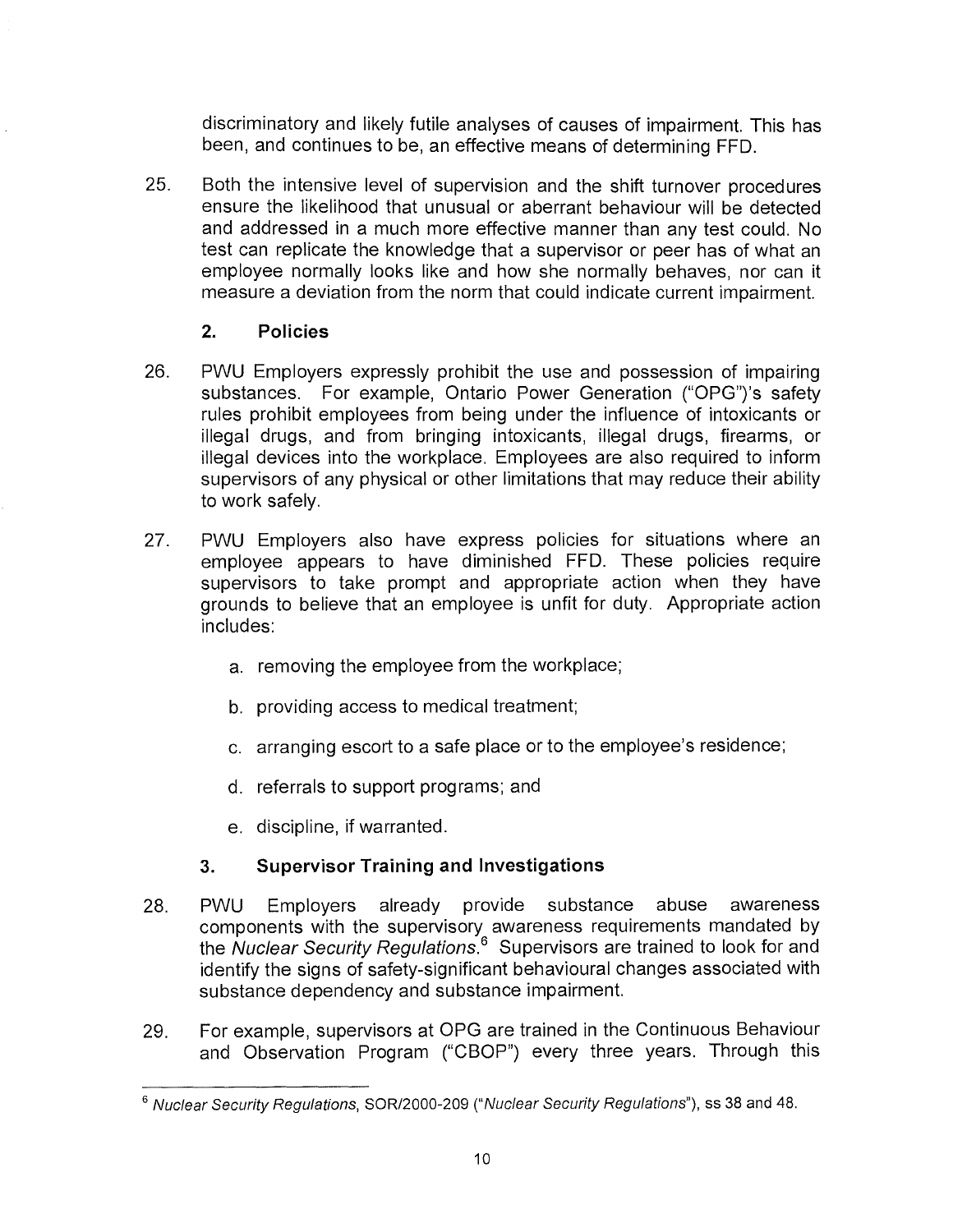program, supervisors learn the risks associated with substance use and abuse, and the physical and behavioural signs associated with substance use and dependency. They also learn how to directly observe and note changes in the behaviour of their employees and to assess the risk from those changes, in order to identify problems before they become safety concerns.

30. PWU Employers investigate where there is a reason to believe that an employee may be unfit for duty. As noted above, supervisors at PWU Employers are trained to initiate fitness for duty investigations where there are specific, objective and documented grounds to believe an employee is unfit for duty.

#### 4. Employee Assistance Programs and Protection of Private Medical Information

- 31. All of the PWU Employers already have employee assistance programs ("EAPs"). Access to EAPs is confidential, as it must be in order for the program to be effective. EAPs allow employees to self-identify issues that could affect their performance and assist supervisors or wellness staff with appropriate referrals.
- 32. By using EAPs, PWU Employers signal that they recognize that substance dependency is a treatable disorder that must be accommodated, and that early intervention greatly improves the probability of sustainable recovery. The EAP process reinforces the message that employees are valuable members of the nuclear enterprise, and will be accommodated. The priority is to provide a safe and healthy working environment that minimizes any negative effects due to the inappropriate use of illicit substances, while respecting employees' privacy and maintaining confidentiality.
- 33. PWU Employers are aware of their obligation to accommodate disabled employees and to protect their private medical information. To the extent that an employer needs to know about an employee's health-related issue, as identified through the EAP or through other means, PWU Employers segregate medical information from other employment-related information. At each PWU Employer, a wellness department manages and controls access to an employee's confidential health information. Supervisors are not privy to an employee's medical information unless there is some reason requiring it. Management receives only the information they need to manage their workforce. They are advised of functional abilities and restrictions of an employee, without revealing the employee's medical information or diagnosis.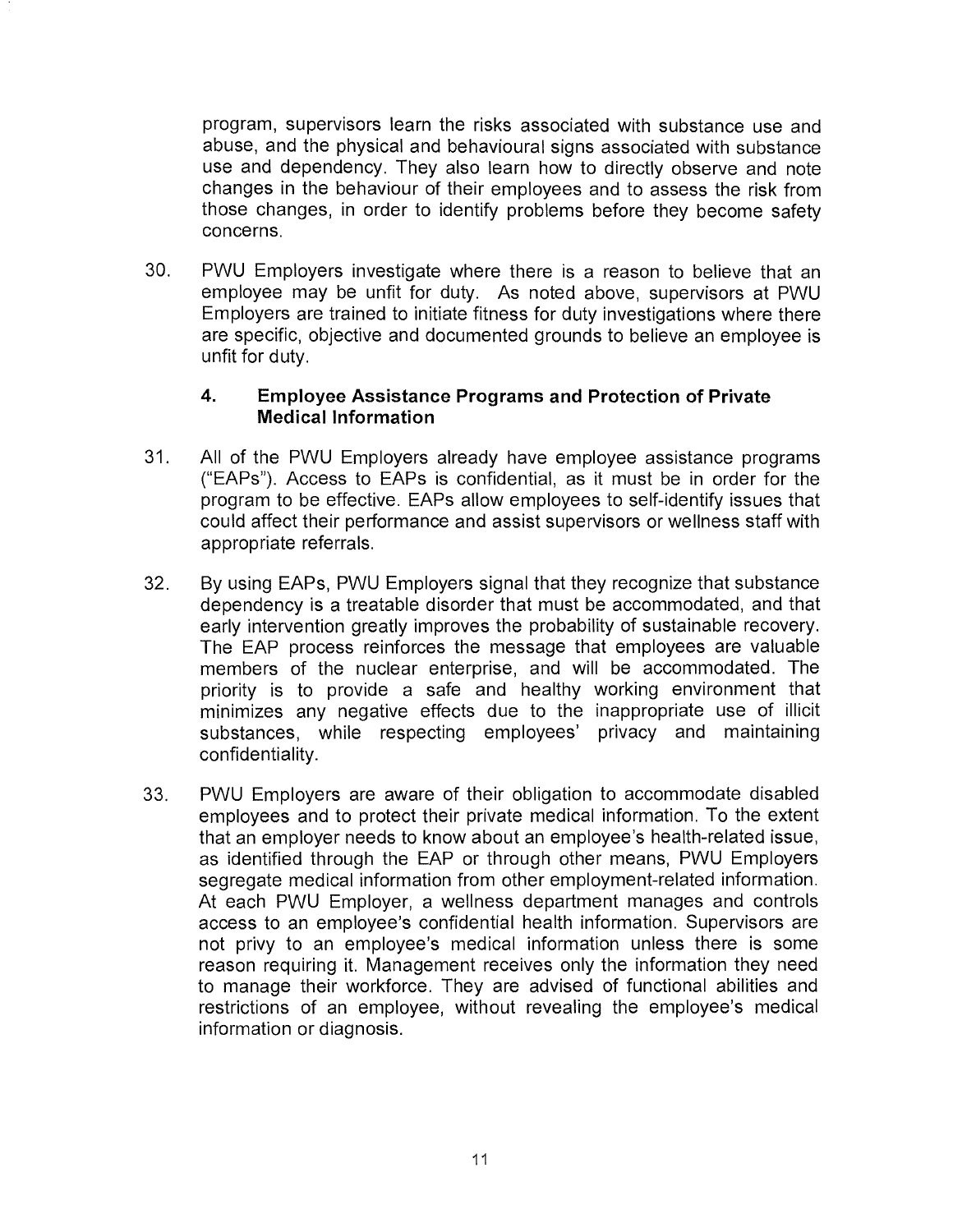## 5. Medical Assessments, Psychological Assessments and, Occupational Fitness Assessment

- 34. PWU Employers conduct various fitness assessments of their employees, in accordance with regulatory requirements.
- 35. For unarmed and armed NSOs, PWU Employers conduct the assessments required by the s. 18.2 of the Nuclear Security Regulations and detailed in Regulatory Document 363. These include a one-time psychological fitness test administered by a qualified psychologist, an annual medical test including hearing and vision, and an annual fitness test (unarmed NSOs) and semi-annual fitness test (armed NSOs). Emergency response and fire brigade members also undergo occupational fitness testing.
- 36. Minimum complement staff such as Nuclear Operators and all certified workers undergo medical testing based on the nature of their work and undergo a non-intrusive medical examination prior to hiring. In addition, tailored occupational fitness assessments (relevant to the equipment they use, such as respirators) are carried out for workers (minimum complement or not) to ensure that they can safely carry out the duties of their job. There is no psychological testing of employees outside the ranks of Nuclear Security Officers. There is no evidence to suggest that the current medical regime is in any way failing to meet safety interests of any stakeholder.
- 37. PWU Employers have mechanisms to obtain medical and psychological fitness assessments if there is cause for concern about an individual's fitness for duty, by requesting functional assessments and medical clearance from the worker's physician. Employer-conducted medical assessments are extremely intrusive, as they provide significant information about a worker's health, and as such are permitted only in exceptional circumstances.

## C. The PWU Supports the Broader Population FFD Requirements

- 38. The PWU strongly supports programs that educate and increase awareness in employees of the negative consequences of drug use and provide access to assistance on a broad range of issues that workers may face, including mental, emotional, family, financial, health, and alcohol- or drug-related problems.
- 39. The current FFD programs and the Broader Population FFD Requirements make up a comprehensive, effective, tailored, non-intrusive set of measures that promote prevention and early detection of substance abuse issues, while respecting the rights and privacy of employees.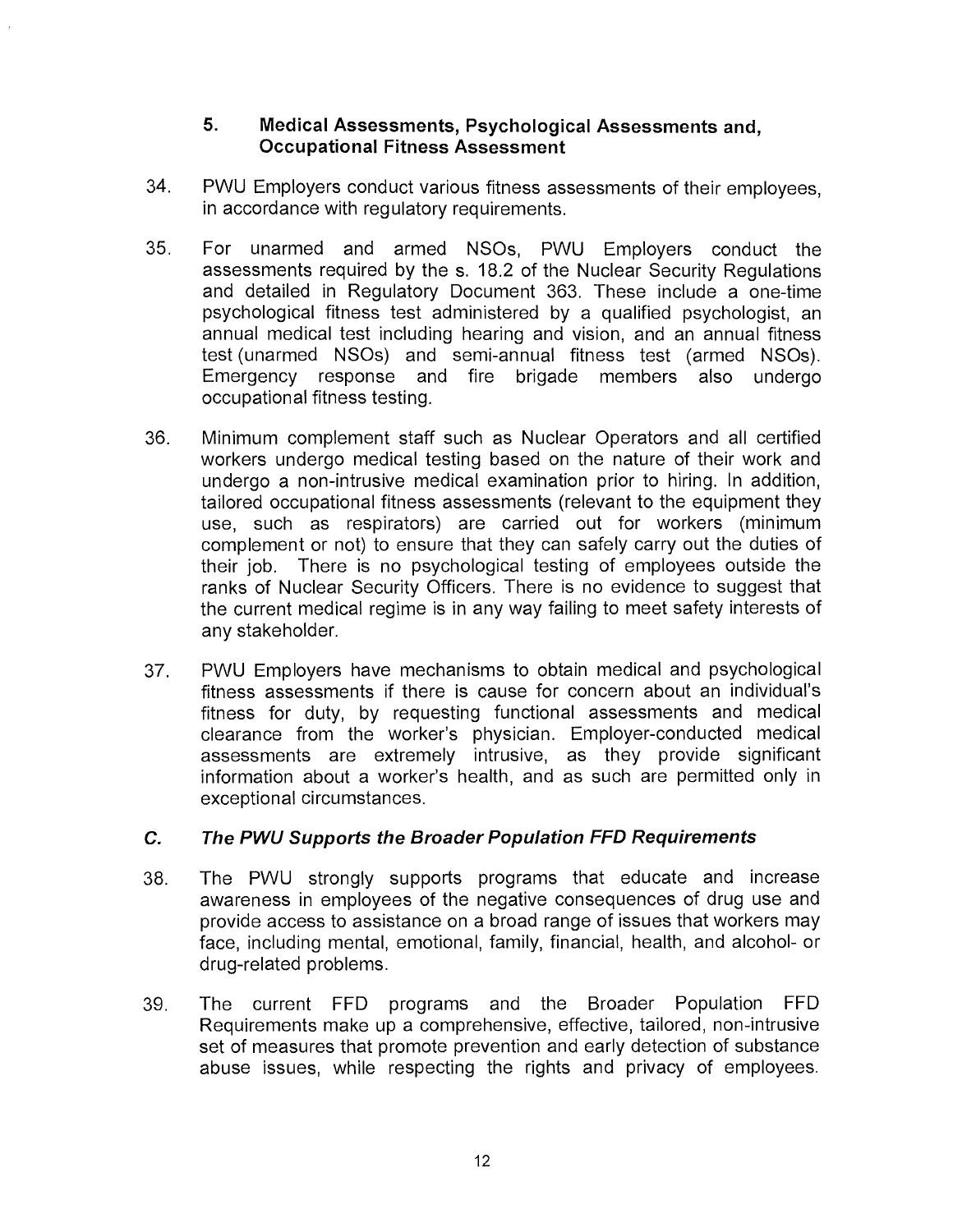Working in conjunction, they are more than sufficient to meet the objectives of safety and fitness for duty in nuclear facilities.

40. As set out above, PWU Employers already have well-developed FFD programs that include most, if not all, of the Broader Population FFD Requirements. In the PWU's experience with the PWU Employers, these requirements simply codify FFD programs that are currently in place.

## D. The Broader Population FFD Program Requirements are Sufficient

- 41. The PWU submits that the current FFD systems in place in Ontario nuclear facilities, as those codified in the Broader Population FFD Program Requirements, are both effective and sufficient to prevent, deter, detect and remediate potential impairment by substance use at Canada's nuclear power plants. The safety record of the nuclear power industry in Ontario proves this. Those programs focus on preventative and proactive responses to substance abuse. That is, they focus on the actual problem, not on an arbitrary clinical measure.
- 42. EAPs play a particularly important role in the prevention, detection, and treatment of substance abuse and other problems that can affect  $\text{FFD.}^{\prime}$ EAPs are one of the most effective means of dealing with substance abuse problems in the workplace and other problems that can affect fitness for duty.<sup>8</sup> As Professor Macdonald notes, the preponderance of the evidence suggests that EAPs are beneficial in alleviating psychological problems and can have a positive effect on work performance.<sup>9</sup>
- 43. Peer-to-peer and supervisor-to-employee interaction provides a regular and valuable opportunity to assess FFD. As set out above, PWU members have frequent interaction with and monitoring by peers and supervisors. The PWU submits that trained supervisors and employees of PWU Employers are in the best position to obtain reliable evidence of current

 $7$  See MacDonald Report supra at p 14; See also p. 18 of the Recent Alcohol and Drug Workplace Policies in Canada: Considerations for the Nuclear Industry, prepared by Barbara Butler and Associates Inc. for the Commission in 2012 ("Butler Paper") available online: Nuclear Safety < http://nuclearsafety.gc.ca/pubs\_catalogue/uploads/March-2012-INFO-0831-Recent-Alcohol-and-Drug-Workplace-Policies-in-Canada\_Considerations-for-the-Nuclear-

Industry e.pdf>. The Ontario Law Reform Commission stated that "EAPs are viewed as not only an efficient but also a cost-effective vehicle for addressing the addiction problems of employees" and noted that they are supported by "both the Addiction Research foundation and the Ontario Human Rights Commission...in addressing addiction/dependency issues of employees": Ontario Law Reform Commission, Report on Alcohol and Drug Testing in the Workplace, (Toronto: Ontario Law Reform Commission, 1992), online: Internet Archive, Osgoode Hall Law Library < http://ia700708.us.archive.org/32/items/reportondrugalco00onta/reportondrugalco00onta.pdf> (OLRC Report") at p 117.

 $8$  Macdonald Report, *ibid*; Barb Butler & Associates, "Employee assistance programs" (2006), online: Barb Butler & Associates <http://www.butlerconsultants.com/bb\_benefits.html>.

<sup>&</sup>lt;sup>9</sup> Macdonald Report, *ibid.*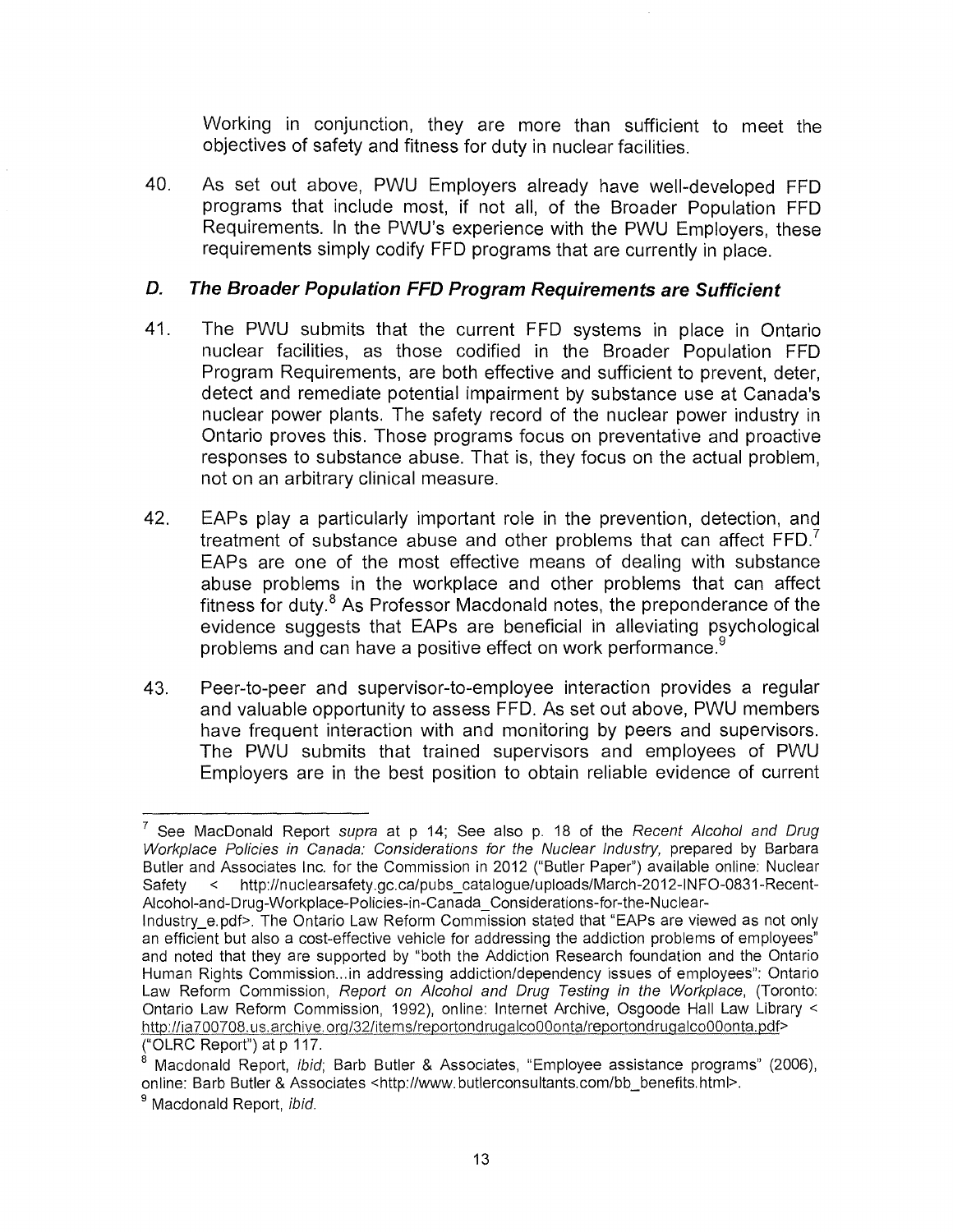impairment of their colleagues. This is particularly so for certified staff, who engage in lengthy overlap during shift changes. The PWU submits that the safety culture at PWU Employers, daily interaction with security staff, high levels of supervision, and peer and supervisor assessments, especially when linked with new employee education programs, meet the objectives of an impairment-free workplace.

- 44. There is plainly no need for any further impairment testing of any kind at nuclear facilities. However, if further impairment testing could be justified, there are several other effective tools which measure current impairment, none of which involve urine testing for alcohol or drugs, such as computerized testing and testing of eye reactivity.<sup>10</sup> These methods test substance impairment and may also provide insight into FFD based on non-substance-related bases, as measured at the time the test is taken. These testing methods are significantly less intrusive than urine testing to employee's privacy and his or her dignity.<sup>11</sup> While the PWU is strongly of the view that the current processes in place are effective and reasonable, it also notes that the Commission does not appear to have considered whether any of these testing methods would achieve the goal of increased safety in nuclear facilities, without unduly intruding on the rights of employees.
- 45. The PWU submits that the Commission has failed to justify the imposition of any additional requirements on workers who hold safety sensitive positions. The Broader Population FFD Requirements and the current fitness assessments have proven themselves as both reasonable and effective.

## PART III. THE PWU'S SUBMISSIONS ON THE SCOPE OF THE ADDITIONAL. REQUIREMENTS FOR SAFETY SENSITIVE POSITIONS

- 46. Section 4 of the Draft Regulatory Document sets out specific FFD requirements for employees who hold "safety-sensitive positions", being specified medical, psychological and occupational fitness assessments, and alcohol and drug testing.
- 47. The Draft Regulatory Document requires licensees to identify their safety sensitive positions through a documented risk-informed analysis — a principle with which the PWU agrees. However, it also designates certain classes of positions as automatically "safety sensitive" which the PWU submits is overly prescriptive and overly broad.

<sup>&</sup>lt;sup>10</sup> Macdonald Report ibid at pp 12-14. See also R. Evans, Chair, Drug Testing in the Workplace: Report of the Independent Inquiry into Drug Testing in the Workplace, (New York: Joseph Rowntree Roundation < Rowntree Foundation, 2004), online: Joseph Rowntree Foundation < http://www.ukcia.org/research/DrugTestinglnWorkplace.pdf> at pp 47-48 ("llDTW Report") and the OLRC Report, supra, at pp 118-120 in respect of available non-biomedical testing methods.

<sup>&</sup>lt;sup>11</sup> OLRC Report, *supra* at p 119.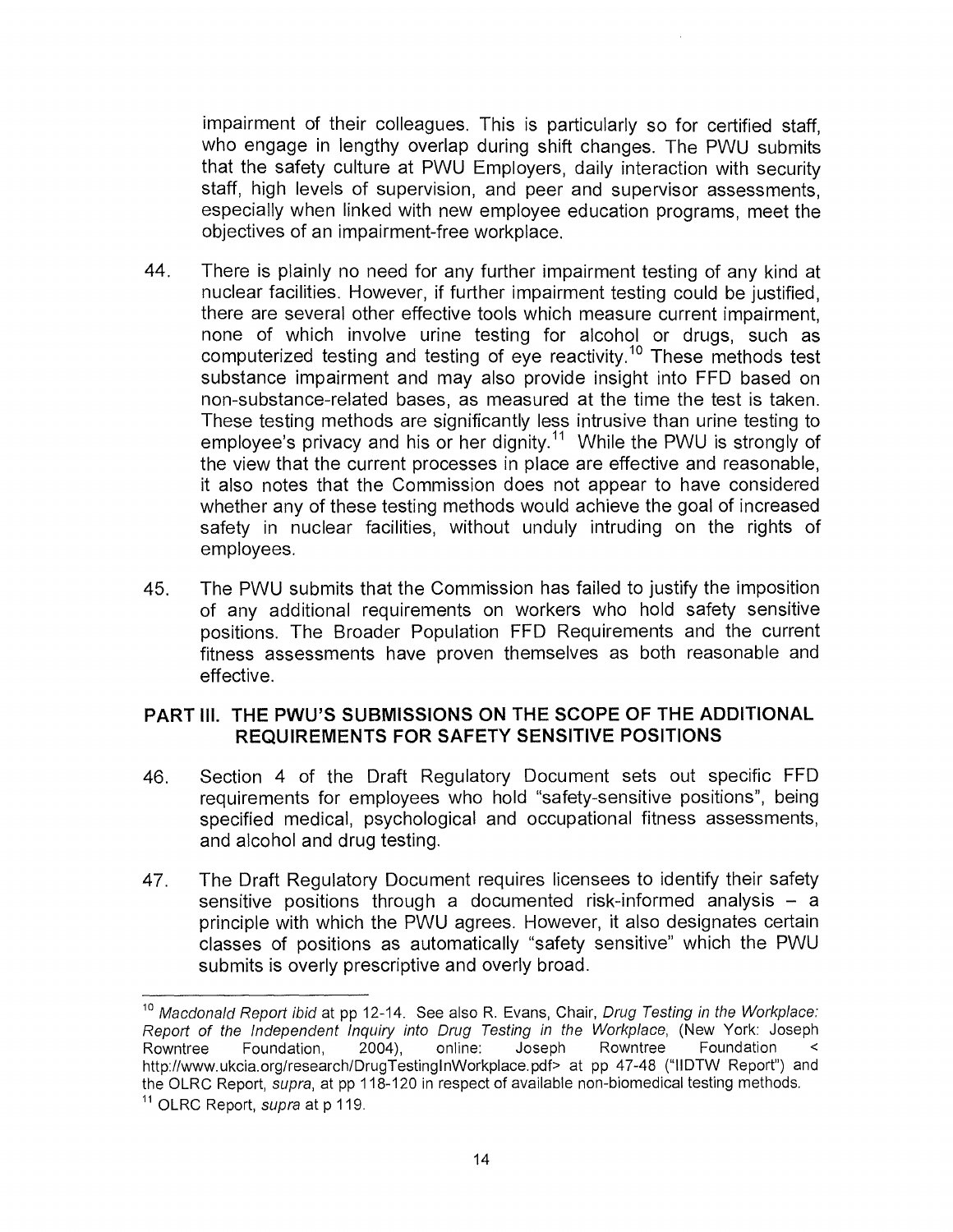48. The Draft Regulatory Document mandates the following as "safety sensitive":

1. certified workers;

2. the following security personnel: (a) Nuclear Security Officers ("NSOs"); (b) onsite nuclear response force ("NRF") members; and (c) designated non-NRF personnel;

3. positions that are part of the minimum staff complement at highpower reactor facilities, unless excluded based on the results of the risk-informed analysis; and

4. any other positions identified via the risk-informed analysis performed by the licensee.

- 49. Positions designated as "safety sensitive" are subject to the fitness assessments and the alcohol and drug testing in sections 4.3-4.6. These additional requirements significantly intrude on workers' privacy and human rights. The jurisprudence is clear that alcohol and drug testing of individuals in non-safety sensitive positions is impermissible.<sup> $f<sub>2</sub>$ </sup> As such, the designation of "safety sensitive" is only justifiable if it is applicable to those who hold genuinely safety sensitive positions.
- 50. The PWU acknowledges that, using a risk-informed analysis, certified workers and armed members of the NRF are properly categorized as "safety-sensitive", given the specifics tasks that each of these groups of workers perform and the equipment they use (i.e. loaded guns). However, not all workers who are part of the non-armed NRF team or who are the minimum staff complement will engage in work that could directly cause or contribute to a significant incident. For example, civil maintainer stockkeepers at Darlington NGS are part of the minimum complement. Their positions are not safety sensitive. They provide equipment and goods to others on request and any errors or omissions made by them are extremely unlikely to cause risks to the safety of the public because their decisions are effectively subject to second checks by others.
- 51. While the PWU recognizes the administrative efficiency achieved by the use of a categorical approach, administrative efficiency must yield to more important human rights values. As a result, the PWU submits that the Draft Regulatory Document should be amended to require licensees to complete risk-informed analyses on a position-by-position basis for all

 $12$  Irvina Pulp & Paper Ltd v CEP, Local 30, 2013 SCC 34 ["*Irving Pulp*"] at paras 38 and 51; Canadian National Railway Co. and CAW-Canada (Re) (2000), 95 LAC (4<sup>th</sup>) 341 (Picher) at paras 221-222 ["CNR v CAW]; Greater Toronto Airports Authority v P.S.A.C., Local 0004, [2007] LVI 3734-2, 90 CLAS 177 (Devlin) at para 225 ["GTAA"]; Canadian Civil Liberties Assn. v. Toronto Dominion Bank (1998), 163 DLR (4th) 193 (Fed CA) at para 38.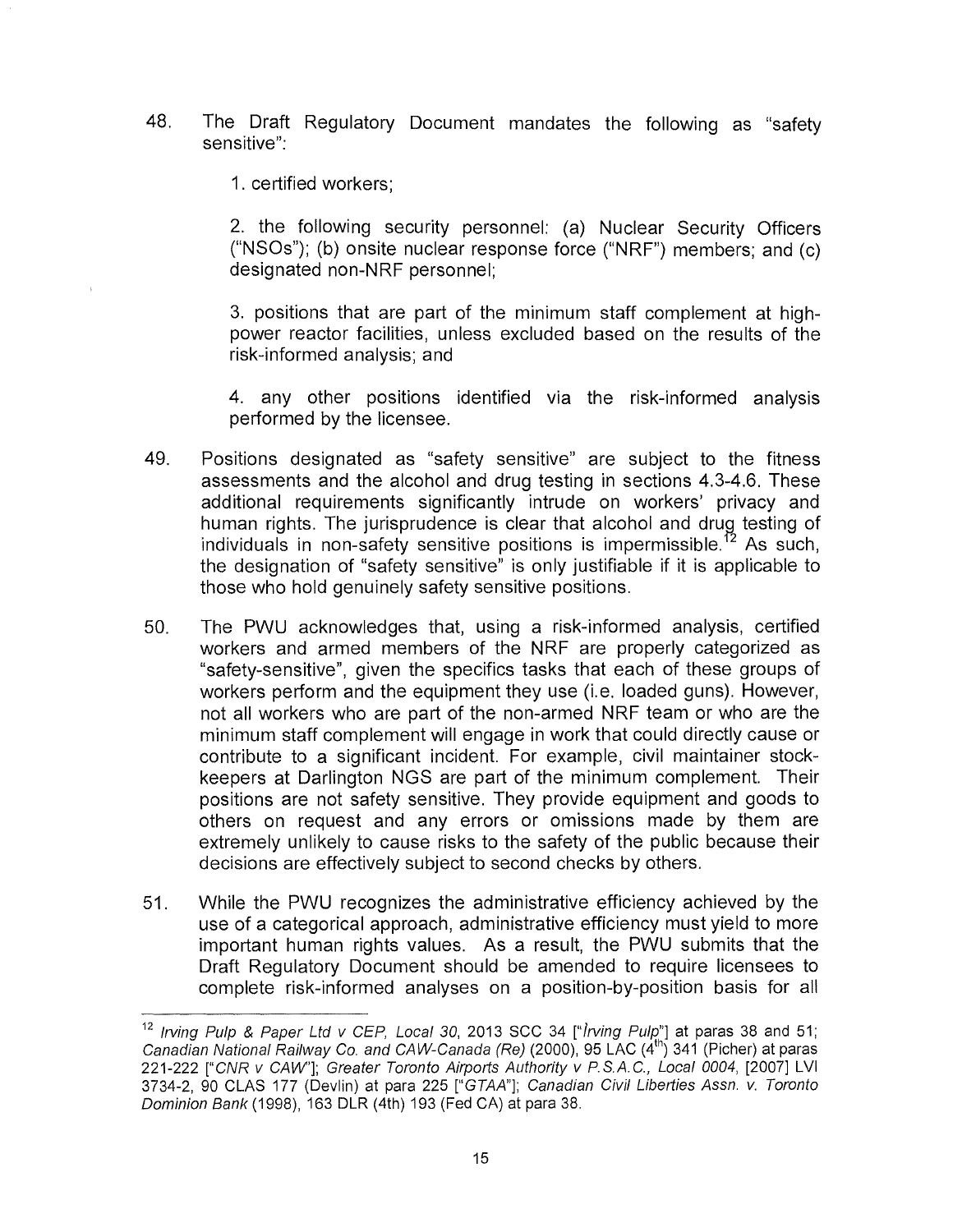positions other than certified workers, and armed NSOs. The focus of this risk-informed analysis should be the actual tasks performed by the worker, the equipment and material the worker handles, and the actions expected to be performed by the worker, with a view to identifying a very strong nexus between the tasks performed by the worker and the risk to safety.<sup>13</sup> This analysis is best left to licensees, with input from workers and their representatives.

## PART IV. THE PWU'S SUBMISSIONS ON THE ALCOHOL AND DRUG TESTING REQUIREMENTS FOR SAFETY SENSITIVE POSITIONS

- 52. The Draft Regulatory document sets out a comprehensive alcohol and drug testing regime that includes pre-placement, reasonable cause, postincident, follow-up and random testing.
- 53. The Commission has not explained why it has elected to adopt alcohol and drug testing, apart from a general reference to its mandate to protect public safety, or why it has elected to do so now. As the Commission has acknowledged, the Draft Regulatory Document is not a response to evidence of a safety issue arising from alcohol and drug use in nuclear facilities, or that the significant measures for insuring fitness for duty that have been in place and nuclear generating facilities for many years are in any way deficient. There is no evidence that drug use represents a safety concern in nuclear facilities, or that it is more prevalent now than in the past forty years of safe operation. Similarly, the Commission has ignored the significant limitations of drug testing in identifying or deterring workplace impairment. The Draft Regulatory Document has not been proposed because of technological advances in drug testing that overcome those limitations.
- 54. Nothing in the Draft Regulatory Document suggests that the Commission considered the significant constitutional, human and privacy rights of workers balanced against its interest in safe nuclear workplaces, in respect of any component of the proposed regime, as the Canadian jurisprudence instructs it to do.
- 55. The PWU acknowledges that the Canadian jurisprudence has concluded that reasonable cause, post-incident and follow-up testing components may be reasonable, although the PWU submits that there is no reason for the CNSC to impose such testing requirements, given that licensees already have the right to conduct testing on this basis.
- 56. In contrast, random and pre-placement testing violate human rights, constitutional rights and privacy rights and cannot be justified as striking an appropriate balance between the rights of employees and the actual

<sup>&</sup>lt;sup>13</sup> GTAA, ibid at paras 238-239 and 288.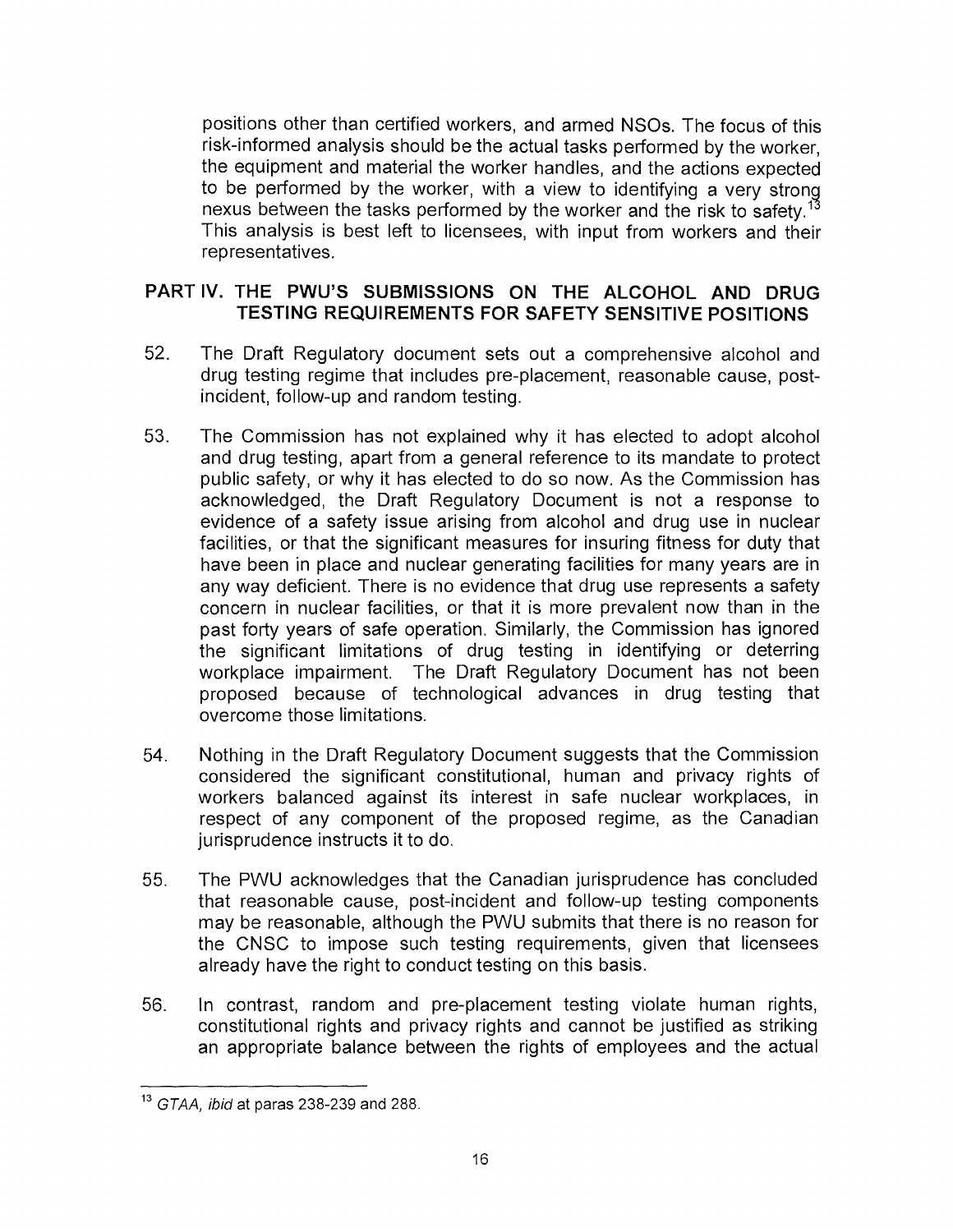safety and security needs of nuclear facilities. The Commission has ignored the weight of years of arbitral jurisprudence, as well as recent and binding case law from the Supreme Court of Canada, addressed below.

57. The PWU submits that the Commission has relied, unfairly and ultimately unlawfully, on the myth that random alcohol and drug testing make workplaces safer to validate the need for the extraordinary measure to impose intrusive and invasive testing of nuclear workers. The Commission has disregarded the significant technological limitations of drug testing which mean that it does not "prove" that a worker is impaired on the job. Given that drug testing only identifies past drug use, the Canadian jurisprudence is unambiguous: absent a demonstrated endemic issue with drug use in the workplace, random and pre-placement testing are unlawful.

## A. The Balancing of Interests

- 58. All forms of biomedical testing for alcohol and drugs are invasive. All methods of collection of bodily fluids intrude upon the bodily integrity and dignity of employees. The results they produce provide third parties with private medical information about the employee. Testing may require employees to disclose their medical conditions and medications they are taking. As such, alcohol and drug testing violate the fundamental rights of employees to privacy, equality, dignity and security of the person and does so in respect of some of the most sensitive and private information about a human being — their physical health and medical condition. The invasive nature of this testing was a prime motivator of the Ontario Law Reform Commission's recommendation to prohibit chemical testing in the workplace.<sup>14</sup>
- 59. In assessing the scope and propriety of alcohol and drug testing in the workplace, the Supreme Court of Canada has confirmed that the issue is one of balancing the competing interests of an employer (and here, the Commission) to ensure a safe and productive work environment for employees and members of the public, against an employee's rights to equality, dignity and security of the person.<sup>15</sup> As one of the most senior and respected labour arbitrators in the country, Kevin Burkett, has noted:

Because the objective of providing a safe and productive work environment is unassailable and because privacy interests are

<sup>&</sup>lt;sup>14</sup> OLRC Report supra at pp 112-114.

<sup>&</sup>lt;sup>15</sup> Irving Pulp supra at paras 4 and 57; CNR  $\upsilon$  CAW at paras 190-192 and the cases cited therein including: Esso Petroleum Canada and C.E.P. Loc 614 (Re) (1994) 56 LAC  $(4<sup>th</sup>)$  440 (McAlpine); and Trimac Transportation Services-Bulk Systems v TCU (1999), [2000] LVI 3090-2, 88 LAC (4<sup>th</sup>) 237 (Can Arb) ["Trimac"]. See also: Suncor Energy Inc and CEP, Local 707 (Woods), Re, 2008 CarswellAlta 2503, [2008] AGAA No 11 ["Suncor"]; and Bombardier Transportation v Teamsters Canada Rail Conference — Division 660, 2014 CanLll 5318 (CA LA).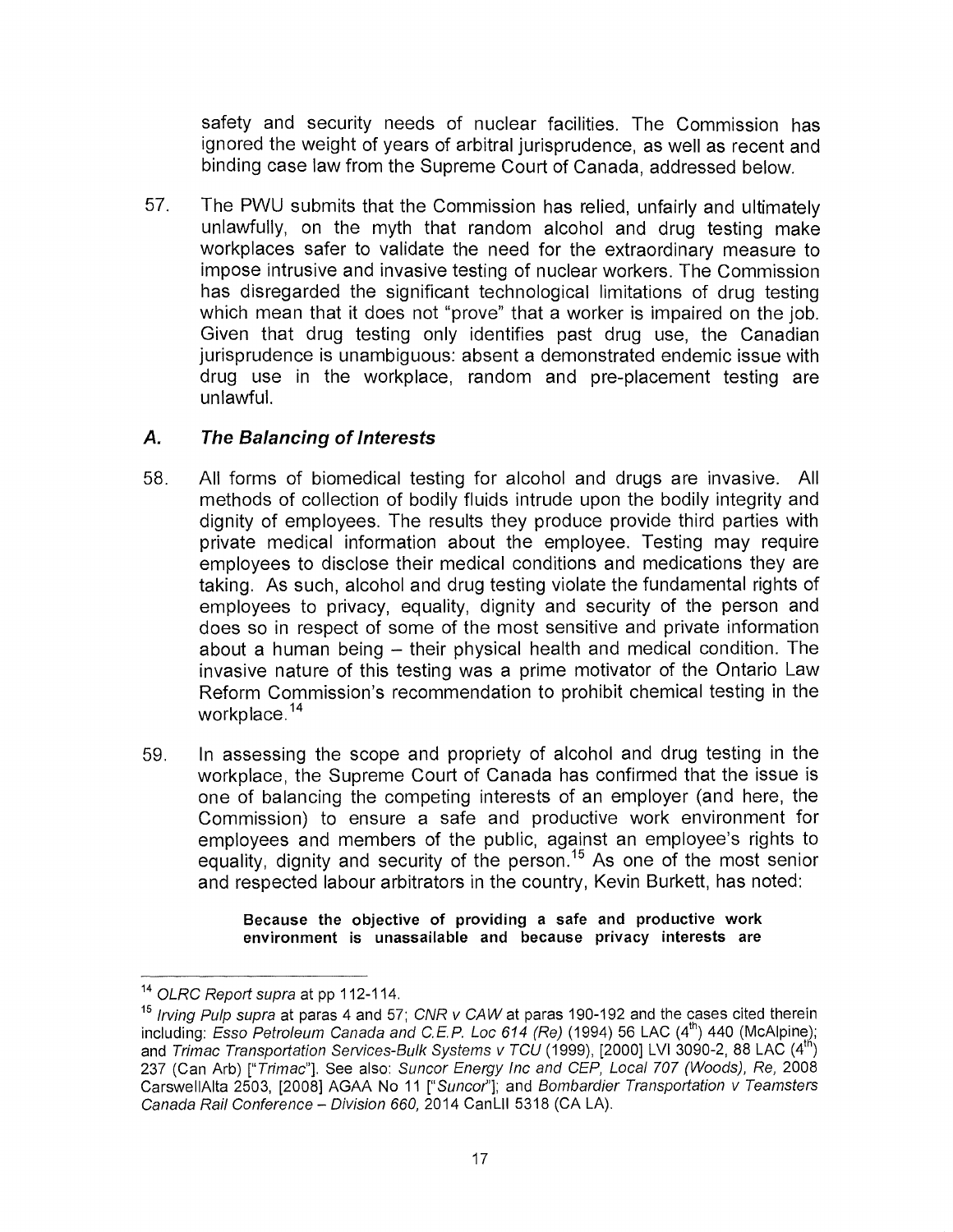somewhat nebulous, it is easy to weigh in on the side of mandatory random drug testing, especially in a safety sensitive industry. It is easy to support the implementation of any policy that is designed to promote a safe and productive work environment and, on its face, has the potential to do so. However, when the privacy interest is understood, the debate takes on another dimension. It becomes not just a question of the efficacy of the mandatory random drug testing, vis-à-vis the objective of a safe and productive work environment, but rather a debate concerning the reconciliation of two competing interests. The "best" reconciliation of two legitimate but competing interests is achieved by measuring their competing impacts. Accordingly, the assessment of the extent of which mandatory random drug testing furthers the objective of a safe and productive workplace and a corresponding assessment of the extent to which it invades individual privacy is required."

60. As set out below, employees' rights to privacy, dignity and equality are fundamental rights. Any alcohol and drug testing regime must start from an evidence-based analysis that justifies alcohol and drug testing for the purposes of safety, in light of the serious infringements that such testing imposes on employees' rights. A starting principle is that employers, even those at nuclear facilities, do not have the right to control the private lives of their employees.<sup>17</sup> As the Privacy Commissioner of Canada noted in its position paper on Drug Testing:

> Testing supposes an employer's (or a government agency's) right to exercise substantial control over individuals and to intrude into some of the deepest recesses of their lives. The technology of drug testing is being allowed to shape the limits of human privacy and dignity.

> The situation should be the other way around. Notions of respect should place limits on the intrusions which technology will be permitted to make into personal lives. In other words, the uses of technology should not limit human rights; human rights should limit the uses of technology.<sup>18</sup>

61. The Commission's goal of safety and security in nuclear facilities is indisputable. However, the Draft Regulatory Document does not address the balancing of rights and interests, even though this is the critical legal issue the Commission is compelled to consider before implementing any FFD requirements. Consequently, by failing to consider this critical issue, it is no surprise that the Draft Regulatory Document fails to strike the appropriate balance. Before turning to an analysis of the appropriate

<sup>&</sup>lt;sup>16</sup> Trimac supra at para 42.

<sup>&</sup>lt;sup>17</sup> See Re Provincial-American Truck Transporters and Teamsters Union, Local 880 (1991), 18 L.A.C. (4th) 412 (Ont.) particularly at paras 25-26; See also IIDTW Report, supra at p 28 and the OLRC Report, supra at 57-59 and 114.

<sup>&</sup>lt;sup>18</sup> Privacy Commissioner of Canada, Drug Testing and Privacy, (Ottawa: Minister of Supply and Services Canada, 1990), online: Office of the Privacy Commissioner of Canada <http://www.priv.gc.ca/information/02\_05\_12\_e.pdf> at p 18 ("Privacy Commissioner's Report).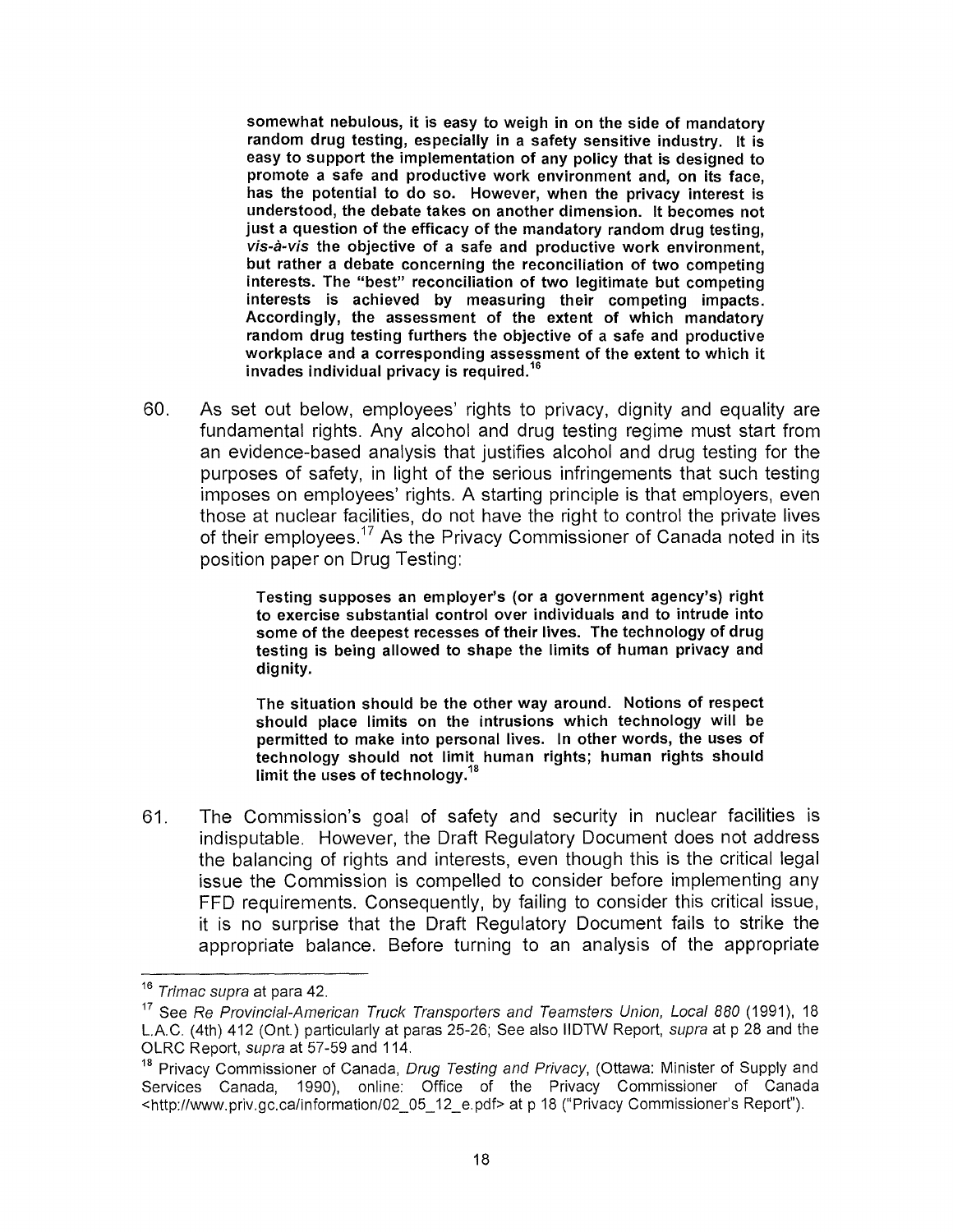balancing of interests, the PWU highlights the employee rights that are engaged by any alcohol and drug testing requirements and the limitations on the use of drug testing that are relevant to the appropriate balancing of interests.

## 1. Employees' Rights

#### **Privacy**

- 62. The right to privacy, as protected by the Charter of Rights and Freedoms is an essential value of Canadian society and lies at the heart of liberty in the modern state.<sup>19</sup> This is particularly so for compelled searches of a person's body. As the Supreme Court of Canada has noted the "seizure of bodily samples is highly intrusive" and "the use of a person's body without his consent to obtain information about him invades an area of personal privacy essential to the maintenance of his human dignity."<sup>20</sup>
- 63. In the *living Pulp* case, the Supreme Court of Canada affirmed that breathalyzer testing "effects a significant inroad" on privacy, involving coercion and restriction on movement<sup>21</sup> and that the compelled provision of bodily fluid for testing purposes "effects a loss of liberty and personal autonomy. These are at the heart of the right to privacy."<sup>22</sup>
- 64. In addition to constitutional and common law rights to privacy, employees also have statutory rights to privacy in respect of the collection, use and disclosure of personal information, including the result of any biomedical test. In particular, the Privacy Act imposes obligations on over 150 federal government departments and agencies to respect privacy rights by limiting the collection, use and disclosure of personal information.<sup>23</sup> The Personal Information Protection and Electronic Documents Act, sets out ground rules for how private sector organizations may collect, use or disclose personal information of customers and employees.24 Privacy legislation applies to the actions and requirements of the Commission and licensees.25 In Ontario, the Personal Health Information Protection Act, 2004 strictly limits the collection, use and disclosure of personal health information.26
- 65. In the area of biomedical testing, personal information protected by privacy legislation includes:

 $19 R V$  Dyment, [1988] 2 SCR 417 at para 28 ("Dyment").

<sup>20</sup> Ibid at pare 38.

<sup>&</sup>lt;sup>21</sup> Irving Pulp, *supra* at para 49.

 $22$  Ibid.

 $^{23}$  RSC 1985, c P-21 ("Privacy Act").

<sup>&</sup>lt;sup>24</sup> SC 2000, c 5 ("PIPEDA").

 $25$  Privacy Act, supra at s 2; PIPEDA, ibid at s 4.

<sup>26</sup> S.O. 2004, c. 3, Schedule A.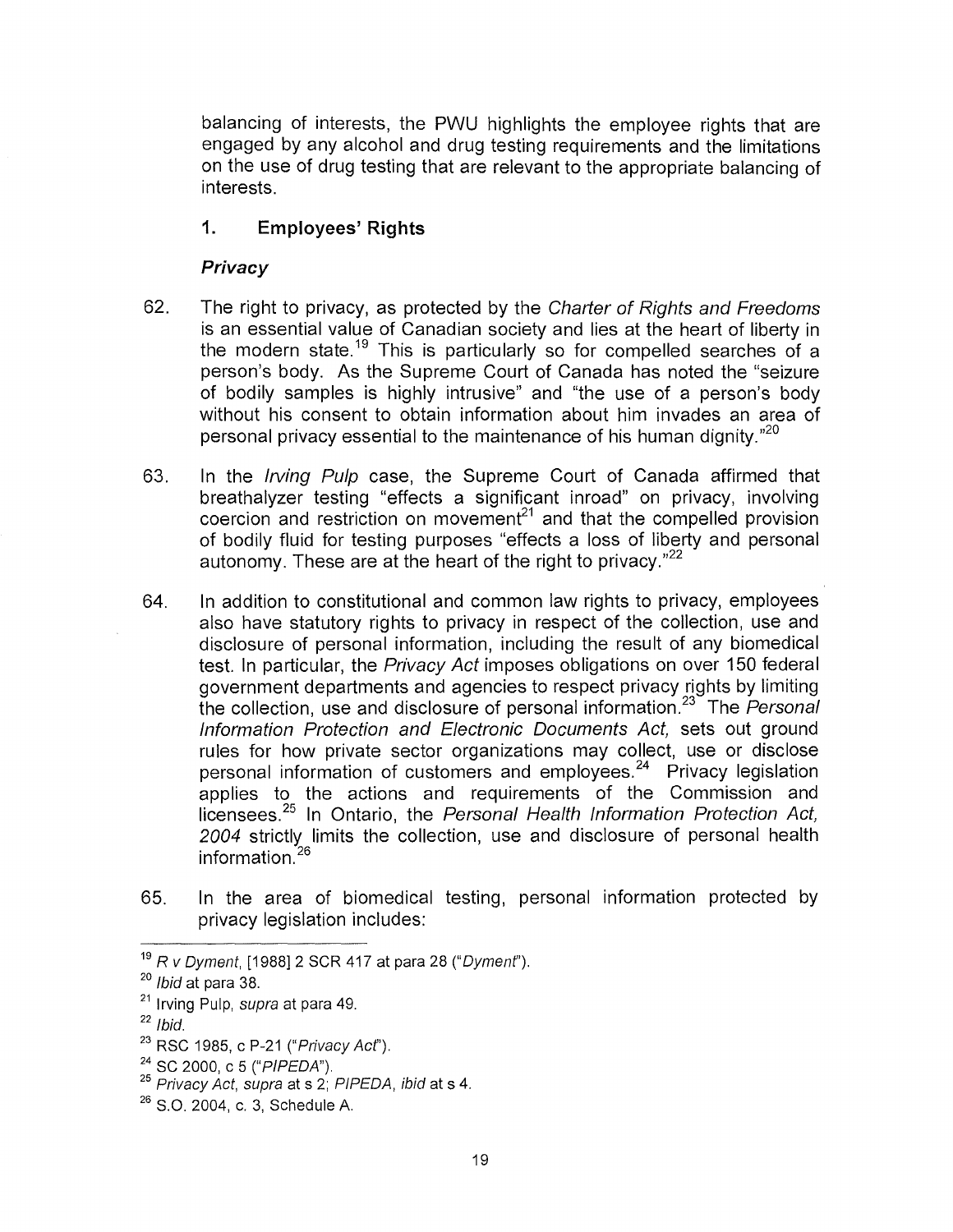- a. the test results;
- b. the fact that an employee has been requested to take a test;
- c. peripheral information such as medical conditions that may influence the test results, including medical or physical condition that could affect the test results;
- d. information that provided the reasonable grounds for testing; and
- e. any outcome in response to the drug test, including any treatment programs the employee undertakes or any discipline he or she receives.27

## Constitutional Rights

- 66. Alcohol and drug testing engages the constitutional rights of employees under the Charter. The Commission is engaged in governmental action by promulgating legally enforceable regulatory documents and standards.<sup>28</sup> Hence, the Commission's regulatory framework must also comply with the Charter and the constitutional principles of equality, dignity, privacy and security of the person.
- 67. Section 7 of the Charter sets out the right to security of the person, and the right not to be deprived thereof, except in accordance with the principles of fundamental justice. Security of the person includes liberty from physical constraint, privacy, and freedom from state intrusion into personal matters.<sup>29</sup>
- 68. Section 8 of the Charter guarantees the right to be secure against unreasonable search and seizure. Section 8 also provides for the protection of personal privacy, both to privacy of the person and to informational privacy.<sup>30</sup> Alcohol and drug testing constitutes a seizure within the meaning of that section. $31$  The PWU submits that, even in the context of regulatory or administrative proceedings, section 8 requires that biomedical testing measures have some "threshold level of cause"32,

<sup>&</sup>lt;sup>27</sup> Privacy Commissioner's Report, supra at pp 19-20.

<sup>&</sup>lt;sup>28</sup> See the Charter, supra, s 32.

<sup>&</sup>lt;sup>29</sup> See R v Dion, [1986] RJQ 2196 (QSJ) at para 40, affirmed by the Quebec Court of Appeal, unreported, rendered 31 May 1990 ("Dion"); and Jackson v Joyceville Penitentiary, [1990] 3 FC 55 (TD) ("Jackson") at paras 94-96 in respect of drug testing of inmates. See also Blencoe v British Columbia, (2002) 2 SCR 307 at para 49, where the majority confirmed that the notion of liberty in section 7 was "no longer restricted to mere freedom from physical restraint," as demonstrated by previous jurisprudence, but rather applied whenever the law prevented a person from making "fundamental life choices."

<sup>&</sup>lt;sup>30</sup> OLRC Report, supra at p 69, citing Dyment, supra.

 $31$  See Dion supra at paras 27 and 35; and Jackson supra at para 82.

<sup>&</sup>lt;sup>32</sup> OLRC Report, supra at p 81.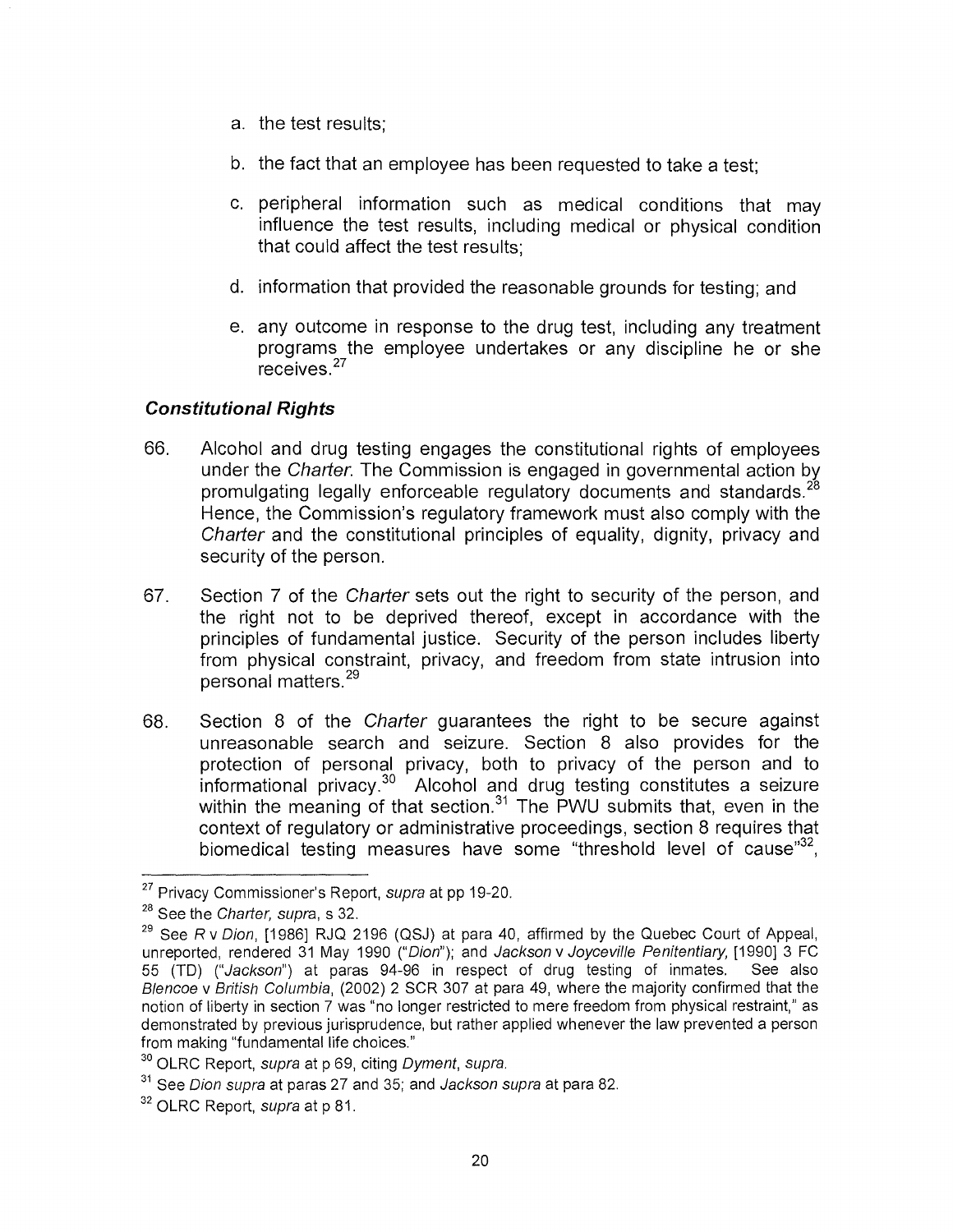bearing in mind the privacy concerns of employees. In particular, there must be "reasonable and probable grounds" to conduct a search and seizure, for example some reasonable basis to suspect that an employee has violated a policy against the use of alcohol or drugs while at work.<sup>33</sup>

- 69. Section 15 of the Charter guarantees the right to equality. Although the Commission has not specified the consequences of a positive test, the PWU submits that testing will inevitably impose a burden or disadvantage upon employees resulting from a positive test result, based on the protected ground of disability (substance dependency or perceived substance dependency). It is clear, for example, that because urinalysis provides evidence of past drug use, rather than current impairment, the CNSC proposal for random drug testing would simply result in employers gathering information regarding the private lives of their employees rather than their fitness for duty. Not only can this sort of testing not be justified as reasonable, it would also create opportunities for discrimination on the basis of a disability or perceived disability.
- 70. To justify an alcohol and drug testing regime that breaches any of these sections of the Charter, the Commission must show that the objectives of the testing program related to an important, pressing and substantial concern and that the means chosen were proportional or appropriate to the ends.<sup>34</sup> An alcohol and drug testing program must be rationally connected to the objective and must impair constitutional rights as little as possible.

## Human Rights Legislation

71. Employees who are disabled by substance dependence (or who are perceived to be so disabled) are protected under human rights law.<sup>35</sup> The Canadian Human Rights Act is a quasi-constitutional document. It sets out fundamental human rights protections and prevails over other federal legislation.<sup>36</sup> Thus, any regulatory document that the Commission creates must be interpreted in accordance with the CHRA as well as the Charter.

<sup>&</sup>lt;sup>33</sup> See Dyment supra at para 46; and R v Collins, [1987] 1 SCR 265 at para 46. See also R v Grant, 2009 SCC 32 at para 78: "Similarly, an unreasonable search contrary to s. 8 of the Charter may impact on the protected interests of privacy, and more broadly, human dignity. An unreasonable search that intrudes on an area in which the individual enjoys a high expectation of privacy, or that demeans his or her dignity, is more serious than one that does not."

 $34$  See R v Oakes, [1986] 1 SCR 103 ("Oakes") at paras 73-74.

 $35$  Canadian Human Rights Act, RSC 1985, c H-6, s 25 ("CHRA"): "In this Act, 'disability' means any previous or existing mental or physical disability and includes disfigurement and previous or existing dependence on alcohol or a drug"; Chiasson v Kellogg Brown & Root (Canada) Co, 2006 ABQB 302 at para 65.

<sup>&</sup>lt;sup>36</sup> Canada (House of Commons) v Vaid, 2005 SCC 30 at paras 26 and 81.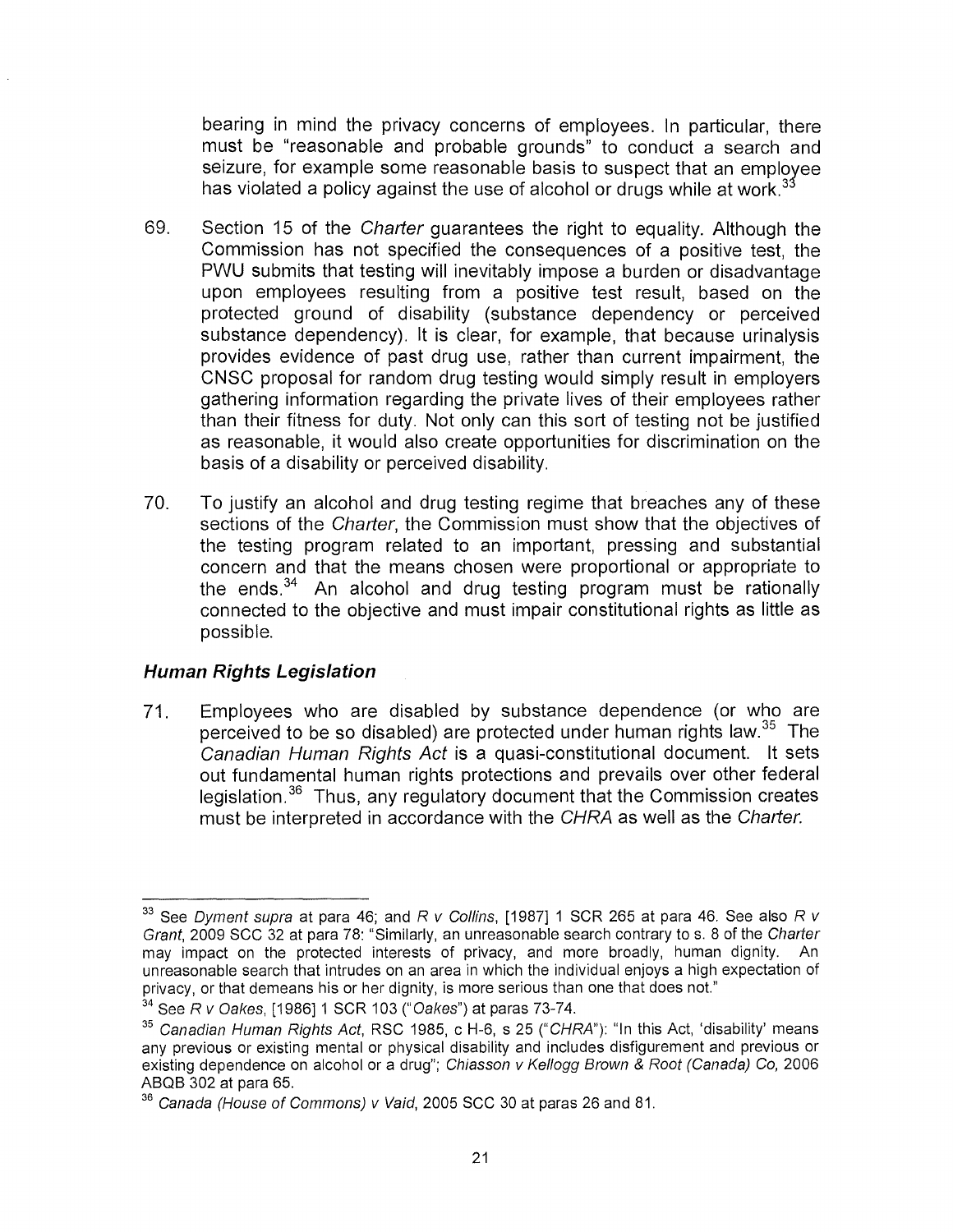- 72. Under the CHRA, it is a discriminatory practice to refuse to employ, or to differentiate adversely in relation to an employee, on a prohibited ground of discrimination, including disability.<sup>37</sup> The Supreme Court of Canada has adopted a unified approach to determining whether or not there is prima facie discrimination that examines the effects of the impugned conduct or policy, rather than the respondent's intention to discriminate.<sup>38</sup>
- 73. Alcohol and drug testing policies, especially those relating to random testing, are prima facie discriminatory as they impose differential treatment on employees who test positive and have or are perceived to have a disability.<sup>39</sup> The conclusory statement in the Draft Regulatory Document that FFD requirements represent "reasonable occupational and operational requirements" does not acknowledge that the specific means and method used to measure and ensure FFD must nevertheless be tailored and be reasonably necessary to achieve a safe work environment.
- 74. Further, all employers are obliged to accommodate their employees to the point of undue hardship. Arbitral case law has held that employers must accommodate employees who test positive for prohibited substances.<sup>40</sup>

# 2. The Limitations of Drug Testing

- 75. In order to justify the adoption of any alcohol and drug testing, the Commission must demonstrate that such testing (1) provides accurate, relevant and significant information about employees and their ability to perform their duties and (2) actually results in a safer workplace using the least intrusive means possible. The alcohol and drug testing regime in the Draft Regulatory Document does neither.
- 76. Drug testing does not provide accurate, relevant or helpful information about an employee's state of impairment at the time the test is taken. Professor Olaf Drummer notes, laboratory analysis for drug tests cannot identify current impairment in the employee.<sup>41</sup> In other words, drug tests are not reliable indicators of levels of intoxication or impairment or of the employee's pattern of substance use.<sup>42</sup> It is for this reason that the

<sup>&</sup>lt;sup>37</sup> CHRA, supra at s 10.

<sup>&</sup>lt;sup>38</sup> British Columbia (Public service Employee Relations Commission) v British Columbia Government and Service Employees' Union (B.C.G.S.E.U.), [1999] 3 SCR 3 at paras 29 and 54- 55 ["Meiorin"]; and British Columbia (Superintendent of Motor Vehicles) v British Columbia (Council of Human Rights), [1999] 3 SCR 868 at para 19.

<sup>&#</sup>x27;58 Entrop v Imperial Oil Ltd, 2000 CarsweliOnt 2525, [2000] OJ No 2689 ["Entrop"] at para 92.

<sup>40</sup> See for example, GTAA supra at para 242.

<sup>41</sup> Drummer Report, supra, at pp 13-14, 17.

<sup>&</sup>lt;sup>42</sup> The PWU acknowledges that some forms of testing do offer some reliable evidence of impairment for alcohol. However, the PWU submits that the symptoms of alcohol impairment are easily identified by trained supervisors, and that the programs listed under support programs above have historically been and are sufficient to identify alcohol impairment. Moreover, as noted in Irving Pulp, random alcohol testing is rarely appropriate, and only where there is compelling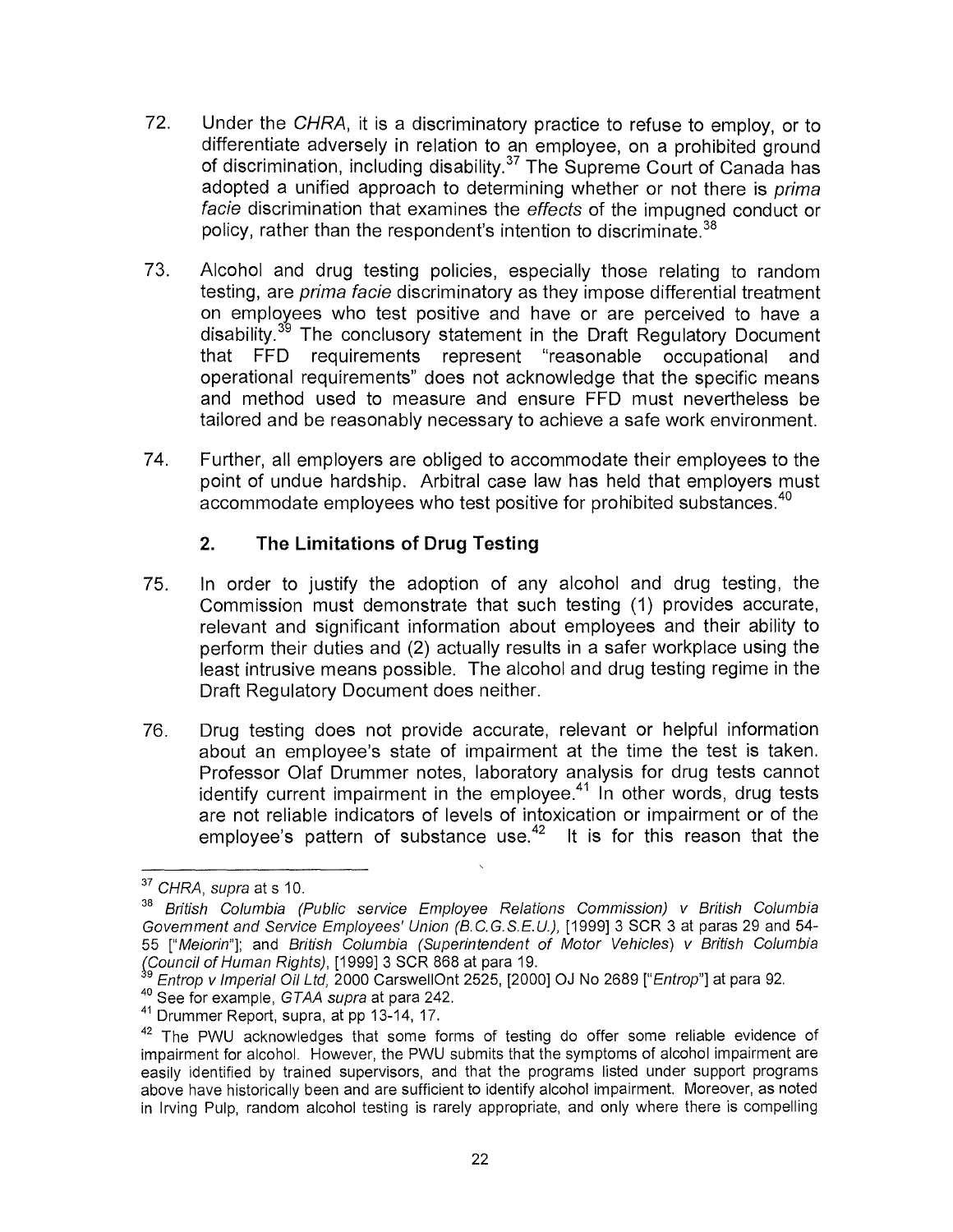Ontario Court of Appeal held random drug testing cannot be justified in the following terms in Entrop:

[99] I deal with drug testing first. The drugs listed in the policy all have the capacity to impair job performance, and urinalysis is a reliable method of showing the presence of drugs or drug metabolites in a person's body. But drug testing suffers from one fundamental flaw. It cannot measure present impairment. A positive drug test shows only past drug use. It cannot show how much was used or when it was used. Thus, the Board found that a positive drug test provides no evidence of impairment or likely impairment on the job. It does not demonstrate that a person is incapable of performing the essential duties of the position. The Board also found on the evidence that no tests currently exist to accurately assess the effect of drug use on job performance and that drug testing programs have not been shown to be effective in reducing drug use, work accidents or work performance problems. On these findings, random drug testing for employees in safety-sensitive positions cannot be justified as reasonably necessary to accomplish Imperial Oil's legitimate goal of a safe workplace free of impairment.<sup>43</sup>

- 77. A positive drug test only indicates the presence or absence of the substance or its metabolite; that is, the "recent" use of a tested substance.<sup>44</sup> The positive test provides no evidence to conclude that the employee was impaired while at work, or worked while subject to any after-effects of the substance. A positive drug test alone does not answer the essential question: "is the employee fit for duty?"
- 78. As noted below, several cases have concluded that the inability of drug tests to measure current impairment is relevant in an assessment of whether a testing regime is reasonable and justified when balanced against the infringements on employees' rights. In those cases adjudicators and the courts have declined to uphold random drug testing.45 Given the serious limitations in the reliability of drug testing to confirm current impairment, and in the absence of any reasonable basis to suspect impairment at work, the PWU submits that it is an unjustifiable infringement to the privacy and bodily integrity of the employee to compel the employee to provide bodily fluids.

evidence of a wide-spread substance abuse problem in the workplace that cannot be addressed by less invasive measures: see below, Irving Pulp, supra at paras 45 and 51; and GTAA, supra at paras 254 and 301.

<sup>43</sup> Entrop supra at para 99.

<sup>&</sup>lt;sup>44</sup> Drummer report, *supra* at pp 13-14, and 17. How "recent" the use will depend upon a range of variables.

<sup>&</sup>lt;sup>45</sup> Entrop supra at para 99; GTAA, supra at paras 270-285.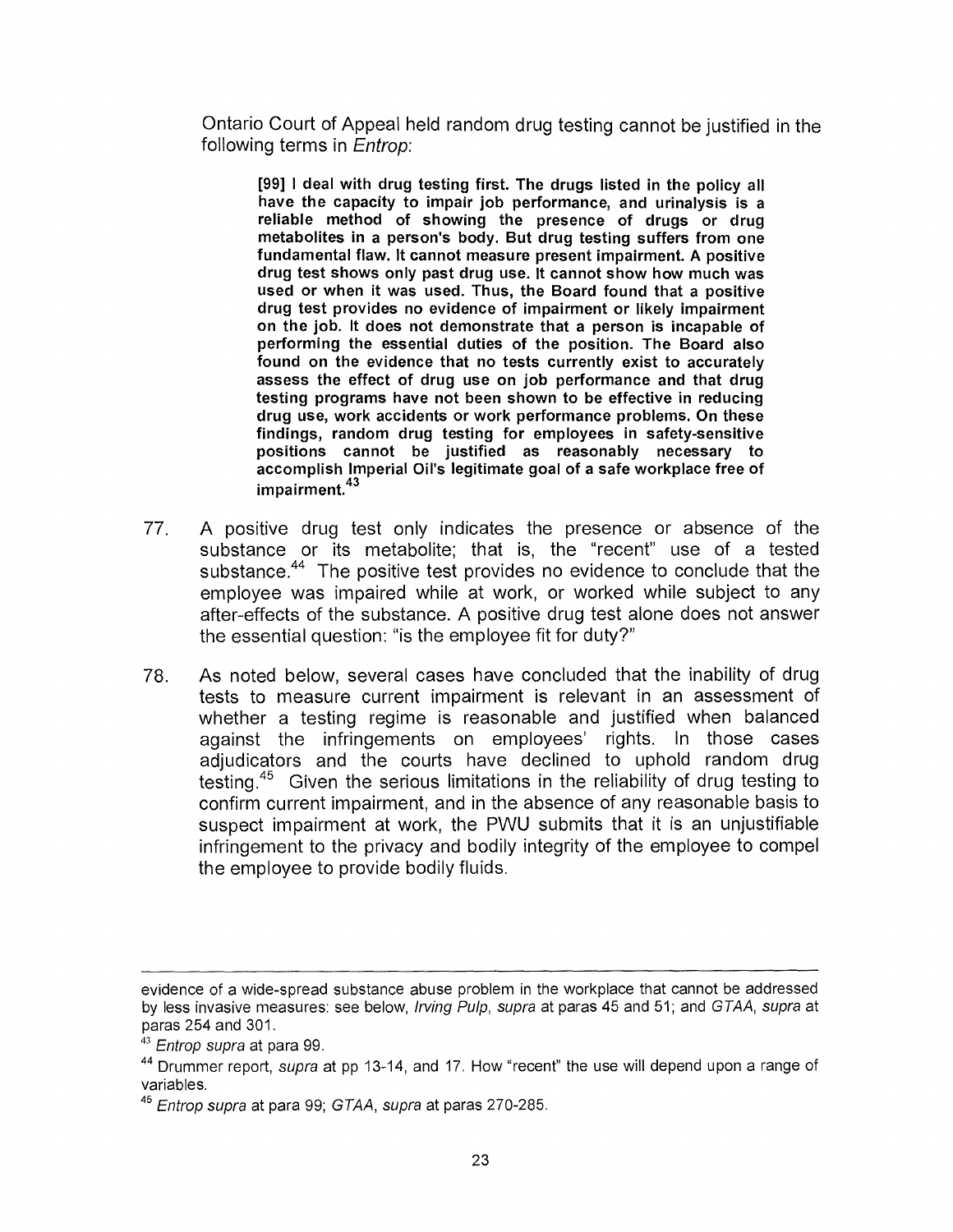## 3. The Commission's Ultimate Goal of Public Safety and its Specific Goal of Preventing Impairment on the Job

- 79. The PWU understands that the Commission has adopted the alcohol and drug testing provisions to meet the Commission's ultimate goal of public safety.<sup>46</sup> The PWU, as the representative of employees who work in nuclear facilities and whose families work and live near nuclear facilities, unreservedly supports this ultimate goal.
- 80. The Commission intends to impose an alcohol and drug testing regime in the context of the FFD program. This testing regime can only be understood as part of the program to ensure that workers are fit for duty, and in particular, that workers are not impaired by substances while at work. Some aspects of the testing regime are intended to confirm suspected impairment (reasonable cause testing and post-incident testing) and other aspects are intended to deter workers from being impaired at work on pain of disciplinary consequences (follow-up testing, random testing). The Commission's underlying goal of ensuring that workers are not impaired by substances while at work (as opposed to some amorphous reference to public safety writ large) must be kept at the forefront in the assessment of the appropriate balance.
- 81. There are studies that suggest that drug testing reduces accidents or deters drug use. However, as noted by Professor MacDonald, many of these studies do not separate the implementation of comprehensive fitness programs, like those set out in the Broader Population FDD Requirements from the implementation of targeted drug testing (reasonable cause, post-incident, follow-up testing) and the implementation of random drug testing. There are no studies that scientifically demonstrate that imposing random testing on workers without any other FFD program increases workplace safety. Nor are their studies that demonstrate that there is measurable positive benefit to workplace safety or workplace impairment if a workplace adds random testing as part of an existing comprehensive FFD regime. Each aspect of an alcohol and drug testing regime must be assessed with a view to its purpose and its potential efficacy.

## B. The Appropriate Balance

82. To determine what, if any, alcohol and drug testing should be permitted or required, the rights of employees must be assessed in a balancing against the Commission's goals of ensuring that workers are not impaired by substances while at work. This assessment must include an assessment of the nature (i.e. dangerousness) of the workplace and employee

<sup>&</sup>lt;sup>46</sup> Canada's Nuclear Regulator, Fitness for Duty: Proposals for Strengthening Alcohol and Drug Policy, Programs and Testing, Discussion Paper DIS-12-03 (Ottawa, ON: April 2012) at p 3.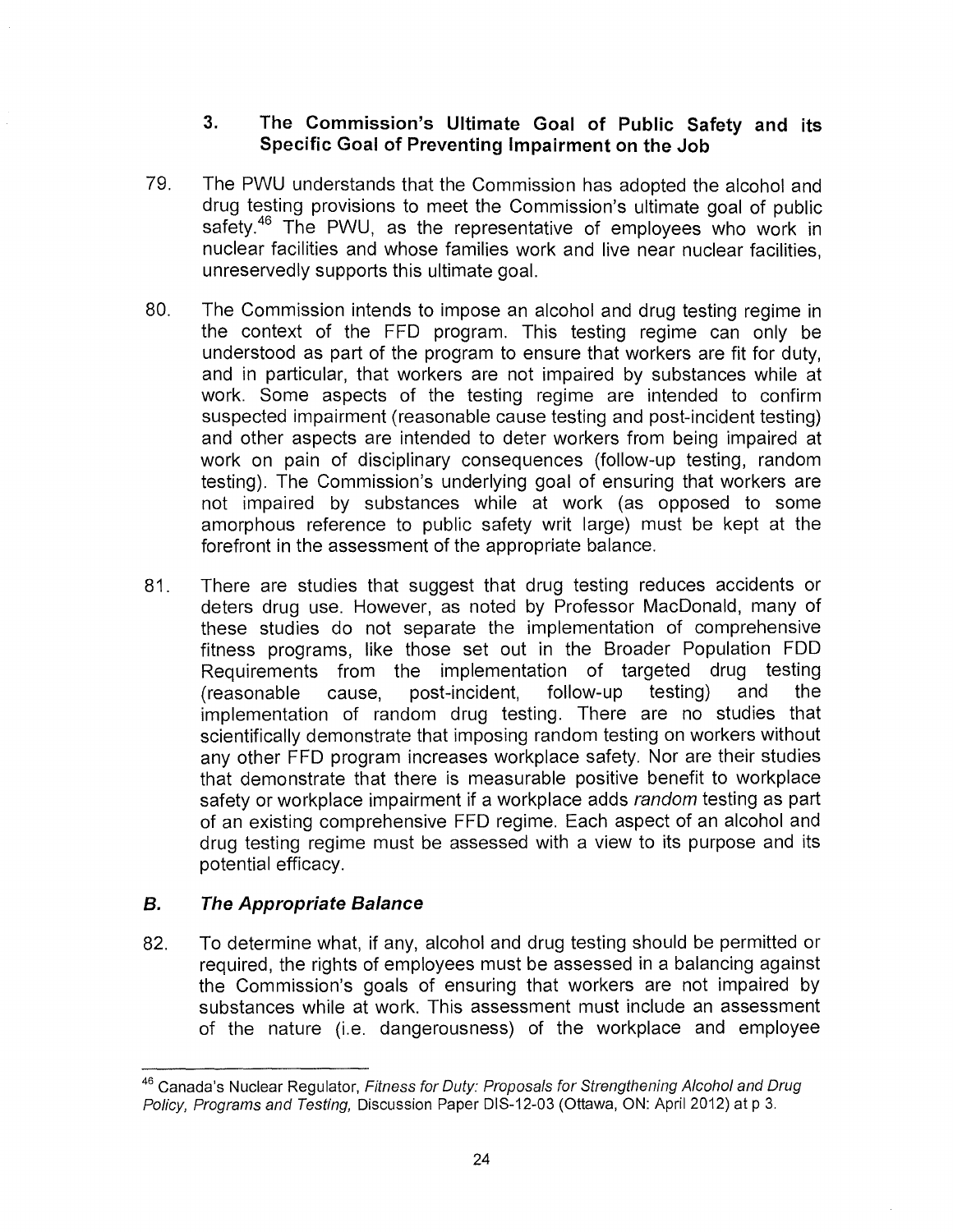positions, any demonstrable safety issues relating to impairment at work existing in the workplace, and a clear and accurate understanding of how specific alcohol and drug testing will remedy or deter the demonstrable safety issue.

- 83. The dangerousness of the workplace does not alone justify the imposition of alcohol and drug testing. As the Supreme Court noted, the dangerousness of the workplace only begins the inquiry<sup>47</sup> – the dangerousness of the workplace is what tips the balance for some level of testing. Alcohol and drug testing is permissible only in dangerous/safety sensitive workplaces. This is because the enhanced safety concern from the dangerousness of the workplace outweighs the significant intrusion into the private lives and bodily integrity of employees. For testing regimes in dangerous workplaces, there must be a further assessment of the safety issues and the type of testing that is required to remedy or deter that safety issue.
- 84. Recently, in *Irving Pulp*, the Supreme Court affirmed the use of the balancing of interests approach, and set out a "blue print", derived from years of arbitral jurisprudence on alcohol and drug testing in dangerous workplaces, with the following principles:
	- a. An employer may require alcohol or drug testing of an individual where the facts give the employer reasonable cause to do so ("reasonable cause testing");
	- b. An employer may require alcohol or drug testing of an individual following a significant incident, accident or near miss, where it may be important to identify the root cause of what occurred ("postincident testing");
	- c. Drug and alcohol testing is a legitimate part of continuing contracts of employment for individuals found to have a problem of alcohol or drug use ("return to work testing"). As part of an employee's program of rehabilitation, such agreements or policies requiring such agreements may properly involve random, unannounced alcohol or drug testing generally for a limited period of time, most commonly two years. In a unionized workplace, the Union must be involved in negotiating that agreement. This is the only exceptional circumstance in which the otherwise protected employee interest in privacy and dignity of the person must yield to the interest of safety and rehabilitation, to allow for random and unannounced alcohol or drug testing; and

<sup>47</sup> Irving Pulp supra at para 31.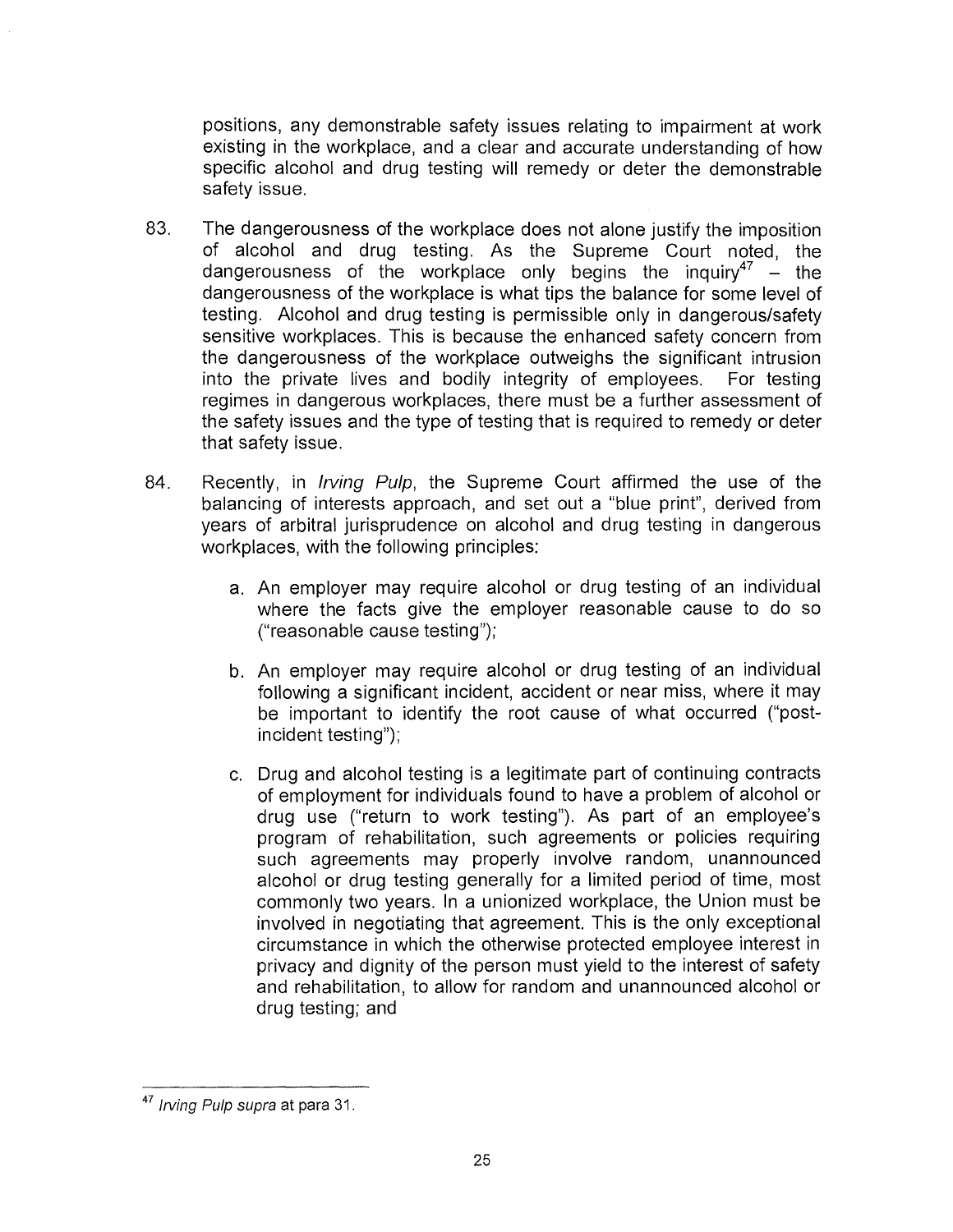d. No employee can be subjected to random, unannounced alcohol or drug testing, save as part of an agreed rehabilitation program.<sup>48</sup>

## 1. The Appropriate Balance: Reasonable, Post-Incident, and Follow-Up Testing

- 85. Reasonable cause testing, post-incident testing and follow-up testing are permissible infringements on employees' rights because they are linked directly to the identified safety risks and tailored to deter or remedy those risks. Reasonable cause testing is triggered only where there is some observed evidence of possible impairment, with the purpose of confirming impairment. Reasonable cause testing also deters employees from being impaired at work with the knowledge that there will be scientific evidence of drug use to support a supervisor's observations of impairment.
- 86. Post-incident testing is also confirmatory. It assists in an investigation of significant events. The PWU submits that testing in every circumstance where an employee's involvement caused or contributed to an accident, without requiring reasonable grounds to believe that the particular employee is impaired or even that he or she has consumed drugs or alcohol, is inappropriate. Post-incident testing should be available only where there is evidence that impairment played a factor in the event.<sup>49</sup>
- 87. Follow-up testing may be appropriate as a condition of return to work or of continued employment for individuals with a disclosed substance dependency. Follow-up testing imposes random or scheduled testing to deter and identify relapses. However, the use of random follow-up testing, and the frequency and duration of that testing, must be assessed by the parties (the employer, the union and the employee) on a case-by-case basis. This is the necessary effect of the legal duty to accommodate imposed by human rights law. The employee's bargaining agent and health professionals will be involved in this process as the process of accommodation in a unionized workplace is tripartite.<sup>50</sup> Blanket requirements for testing and hard requirements on the length of testing and frequency of testing do not accord with the duty to accommodate a substance dependant employee, having regard to their personal  $circumstances.<sup>51</sup>$
- 88. While these types of testing are not necessarily impermissible, they are not necessary and the PWU urges the Commission not to adopt them. The Broader Population FFD Requirements are sufficient. Moreover, such

<sup>48</sup> Irving Pulp, supra at para 32.

<sup>&</sup>lt;sup>49</sup> Weyerhaeuser Co. v. CEP, Local 447 (2006), 154 L.A.C. (4th) 3 (Sims) ("Weyerhaeuser Co. (1)"), as follows, at paras 161-162

<sup>&</sup>lt;sup>50</sup> Renaud v Central Okanagan School District No. 23, 1992 CarswellBC 257, [1992] 2 SCR 970 at paras 43-44.

 $51$  See GTAA supra at paras 241, 242, and 245.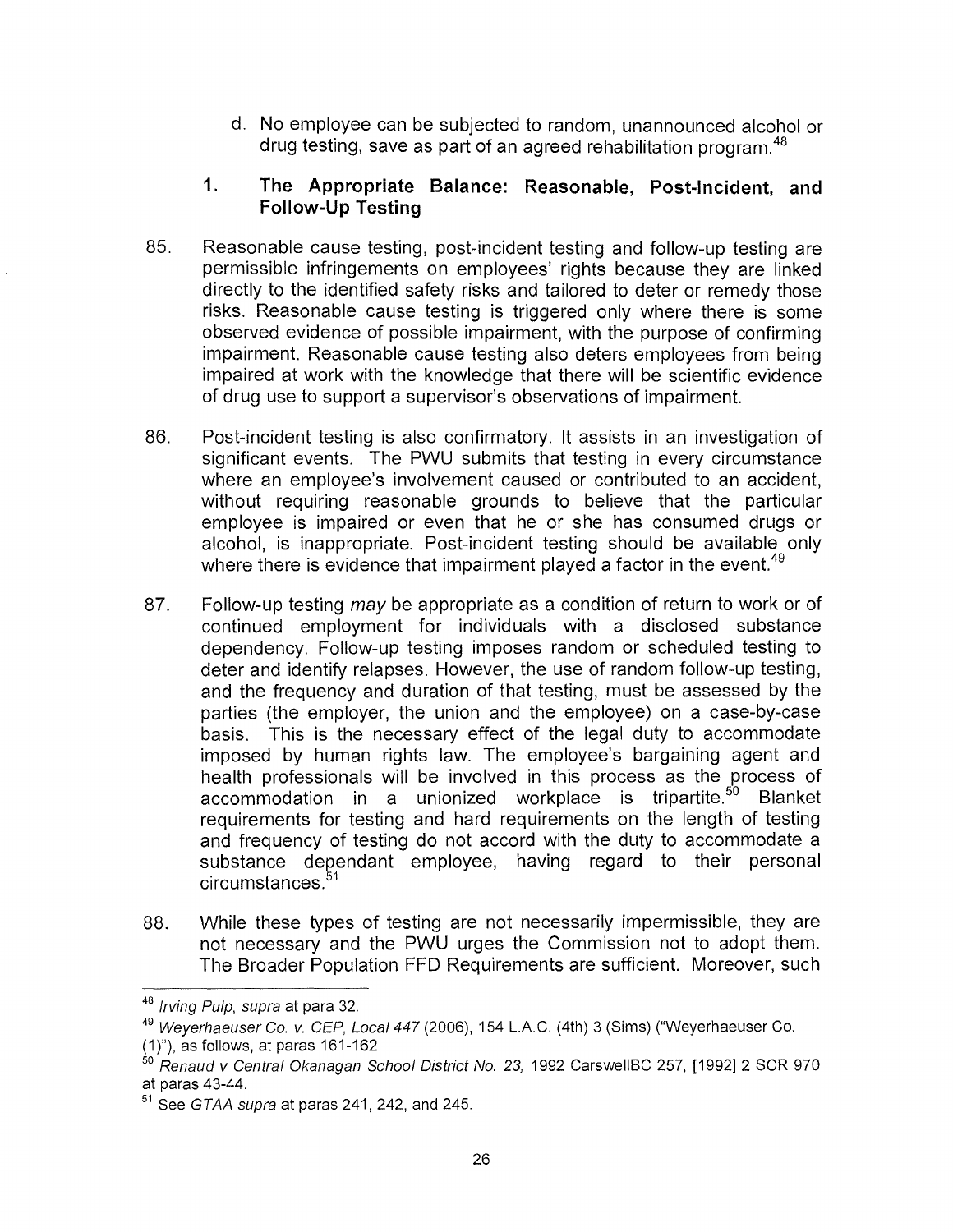testing would erode the safety culture which PWU Employers and PWU members have worked hard to develop.<sup>52</sup> An employer having access to testing may well use the test as a quick method of assuming impairment rather than dealing with the underlying FFD issues. The result will be the reduction in trust and transparency between employees and employers, and in the valuable information this communication provides. Further, testing would likely result in less vigilance by supervisors and peers in their observations or reporting of aberrant or impaired behaviour. Instead, they will rely on the biomedical testing process to "catch" employees with substance dependency.

## 2. The Appropriate Balance: Random Testing

- 89. The Supreme Court of Canada, citing Arbitrator Picher, noted that arbitrators have overwhelmingly rejected random testing as an "unjustified affront to the dignity and privacy of employees which falls beyond the balancing of any legitimate employer interest, including deterrence and the enforcement of safe practices".<sup>53</sup>
- 90. Random testing is different from other types of testing because it has no relationship to individualized personal circumstances or to identified safety issues. The theory behind random testing is that is deters on-the-job drug use, and thus on-the-job impairment. This theory is fundamentally flawed.
- 91. There is no reliable evidence that a random testing regime successfully deters employees from being impaired at work. As noted above, drug testing does not provide reliable, accurate or valuable information about current impairment in the workplace. Drug tests do not test for impairment; they test for presence of a chemical in the worker's body. This has been the case for decades, and remains so. A positive random drug test does not provide "proof" that a worker is impaired on the job. Rather, a positive random drug test demonstrates that a worker has used the drug tested within the detection time. Workplace testing may deter employees who engage in off-duty drug use - the kind of drug use that would affect work behaviour minimally (if at all), but not the at-work drug abuse that could be most deleterious to organizational function.<sup>54</sup> The deterrence of off-duty conduct is not a legitimate function of employers or the Commission and would verge on state or employer control of the private lives of citizens and workers.

 $52$  As noted in the Macdonald Report, supra at 12, studies have argued that testing reduces employee morale or undermines labour-management relations.

 $53$  Suncor supra at para 54 citing Imperial Oil Ltd and C.E.P. Local 900 (2006), 157 L.A.C. (4<sup>th</sup>) 225 (Picher) at para 100 ["Imperial Oil"], upheld by the Divisional Court (2008), 234 OAC 90 and by the Court of Appeal for Ontario, 2009 ONCA 420.

<sup>&</sup>lt;sup>54</sup> Macdonald Report, *supra* at 7. See also Debra R. Comer, "A Case against Workplace Drug Testing", (May 1994) Organization Science, 5(2): 259 at 260.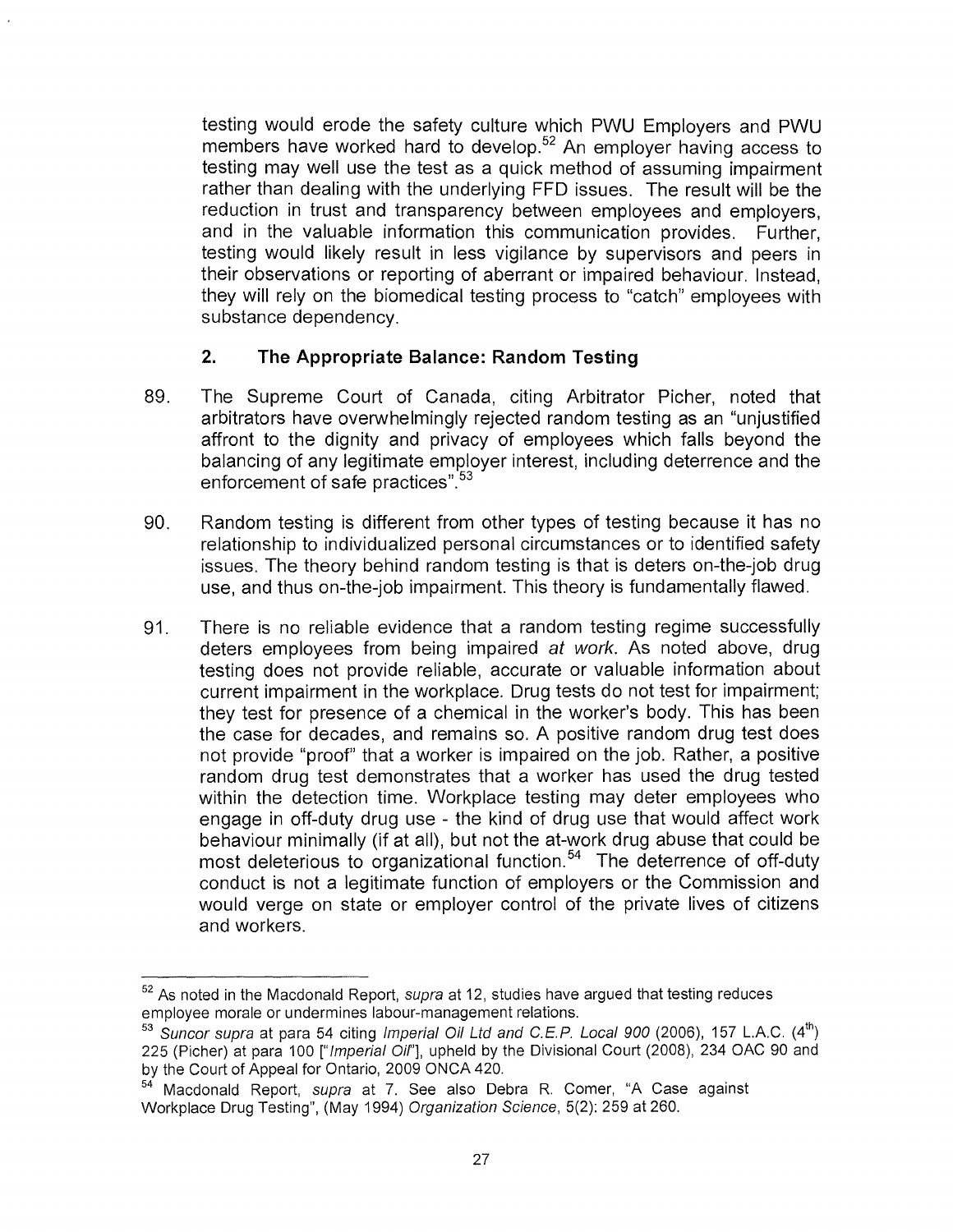- 92. Although random alcohol testing does provide measurable information about a worker's current impairment, random alcohol testing has been found as a permissible infringement only where there is compelling evidence of a wide-spread substance abuse problem in the workplace that cannot be addressed by less invasive measures.<sup>55</sup> In such circumstances, an employer may be able to meet the heavy onus to justify resorting to random alcohol testing if it has met the "threshold test of reasonable cause" to suspect widespread impairment in the workplace, and can show that a random alcohol testing program will deter the problem. As the Commission itself notes, this is not the case in nuclear facilities - the Draft Regulatory Document has not been created in response to any identified substance abuse problem in nuclear facilities, and the Commission has not considered less invasive deterrent or investigative measures.
- 93. There is little evidence that random alcohol and drug testing results in a safer workplace, or is the least intrusive manner by which to achieve a safer workplace. There is insufficient evidence to conclude that those who test positive for drugs have an increased risk of workplace injuries or accidents.<sup>56</sup> In one large-scale study, only 5.2% of employees tested following an incident tested positive for substance use. $57$  The positive rate was virtually identical to the rates of positive tests in random testing pools. If there is a causal impact of drugs on workplace accidents, one would expect much larger positive rates in post-incident testing than in random testing. This is not borne out by the evidence.  $58$
- 94. There is little evidence to suggest that alcohol and drug testing is the best or only method to increase safety when compared to the adoption of the less intrusive means of detecting workplace impairment, including the support programs noted above, or other impairment testing protocols.<sup>59</sup> Without considering alternatives, the Commission has proposed the most intrusive methods available, without a factual basis for doing so and without engaging in the balancing of rights process that is the essence of the law in this area.
- 95. Random alcohol and drug testing, without linkage to any evidence to suggest impairment, is an unjustified and unreasonable infringement on

 $55$  Irving Pulp, supra at paras 29, 31, 37, and 45; GTAA supra, at paras 254 and 301.

<sup>&</sup>lt;sup>56</sup> Macdonald Report, supra at 7-9; IIDTW Report, supra at p 44.

 $57$  For example, see the IIDTW Report, supra, which found the following at p 43: "Nor was the IIDTW presented with any conclusive evidence of the deterrent effect of testing. The Commissioners heard of three instances when a follow-up random testing of the entire workforce on an oil installation in the North Sea conducted shortly afterwards produced a drop in positive results compared with the original setting. Elsewhere, however, there was a lack of compelling evidence to show that drug testing is an effective deterrent (although the Inquiry notes that this is very difficult to prove one way or another)."

<sup>&</sup>lt;sup>58</sup> Macdonald Report, supra at 8.

<sup>&</sup>lt;sup>59</sup> IIDTW Report, *supra* at pp 46-48.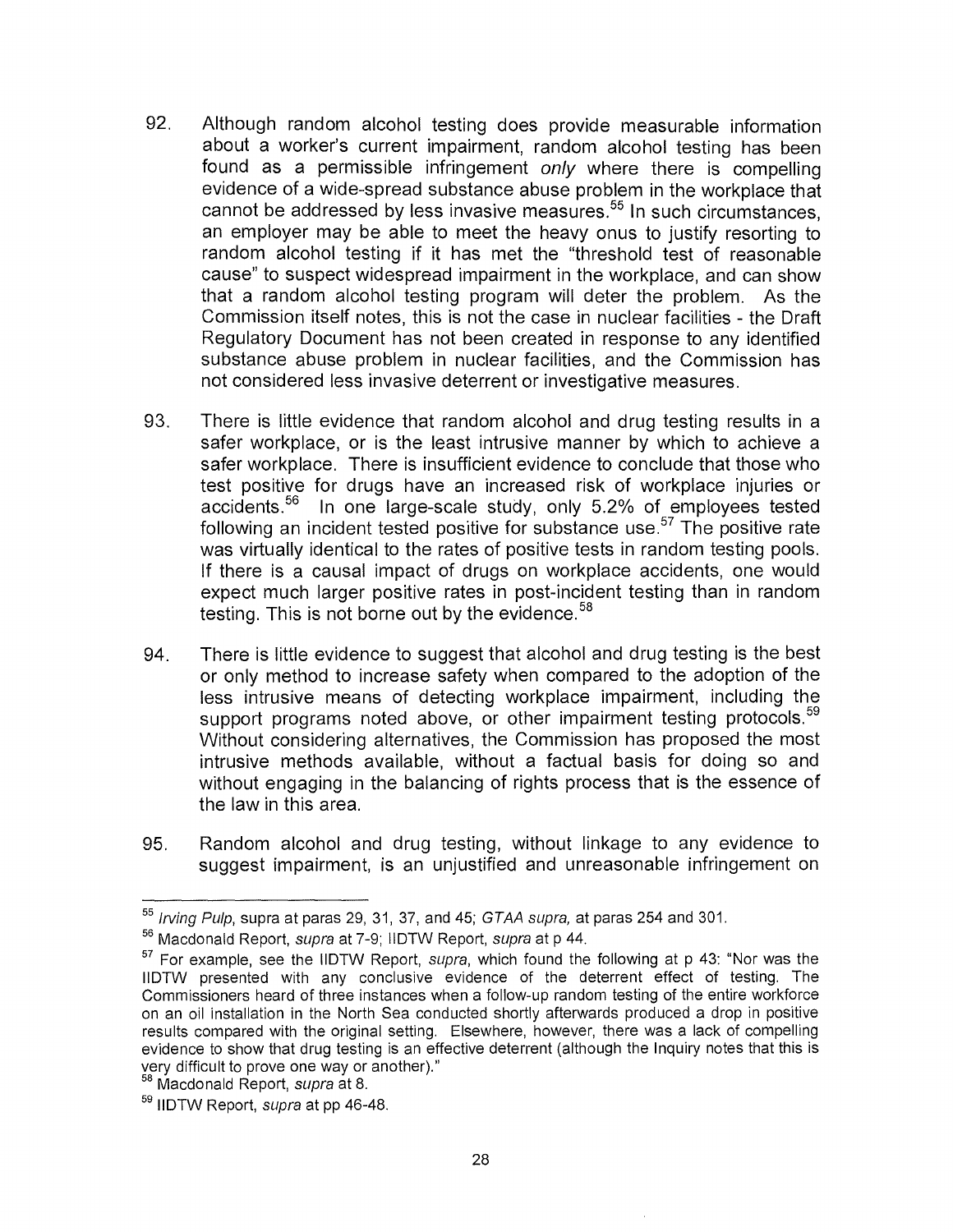the rights of employees and would violate the Constitution, human rights legislation and established arbitral jurisprudence. In particular, the PWU submits that the adoption of the Draft Regulatory Document would violate sections 7, 8 and 15 of the Charter, human rights and privacy law.

- 96. To justify random testing that breaches any of the relevant sections of the Charter, the Commission must show that the objectives of the testing program relate to an important, pressing and substantial concern and that the means chosen were proportional or appropriate to the ends.<sup>60</sup> A random testing program must be rationally connected to the objective and must impair constitutional rights as little as possible.
- 97. While the goal of safety in nuclear facilities is a laudable one, the random testing regime in the Draft Regulatory Document is not rationally connected to this goal because there is no compelling evidence to conclude that random testing programs achieve the outcome that the Commission wants to achieve — ensuring that workers are not impaired on the job. $61$
- 98. Further, random testing is not the least intrusive method by which to achieve this goal. As noted above, the Commission has provided no evidence on which to conclude that the current FFD programs are insufficient or fail to identify employees who are not fit for duty as a result of impairment. The Commission has not assessed whether other tools to investigate current impairment may identify unfit employees without infringing upon the rights of employees.<sup>62</sup>
- 99. The random testing regime is not proportional to the objective of increasing safety in nuclear facilities. The alleged (and unproven) benefit of the random testing (as compared to the current FFD programs or the Broader Population FFD Requirements) does not outweigh the clear and palpable infringement of the legal rights of thousands of citizens employed in nuclear facilities.
- 100. To the extent that the Commission has concluded that it can overcome the lack of rational connection or proportionality because of the industry or as a bona fide occupational requirement ("BFOR"), the PWU submits that the Commission has erred. The PWU acknowledges that it is an occupational requirement that members be fit for duty but the Commission has not demonstrated that random drug and alcohol testing is the best or only way to achieve fitness for duty. The few cases in which random testing has been permitted to achieve the BFOR of fitness for duty, occurred in industries like the commercial bus and truck industry; industries that are

<sup>&</sup>lt;sup>60</sup> Oakes supra at paras 73-74.

<sup>&</sup>lt;sup>61</sup> OLRC Report, *supra* at pp 95-96.

 $62$  lbid at p 98.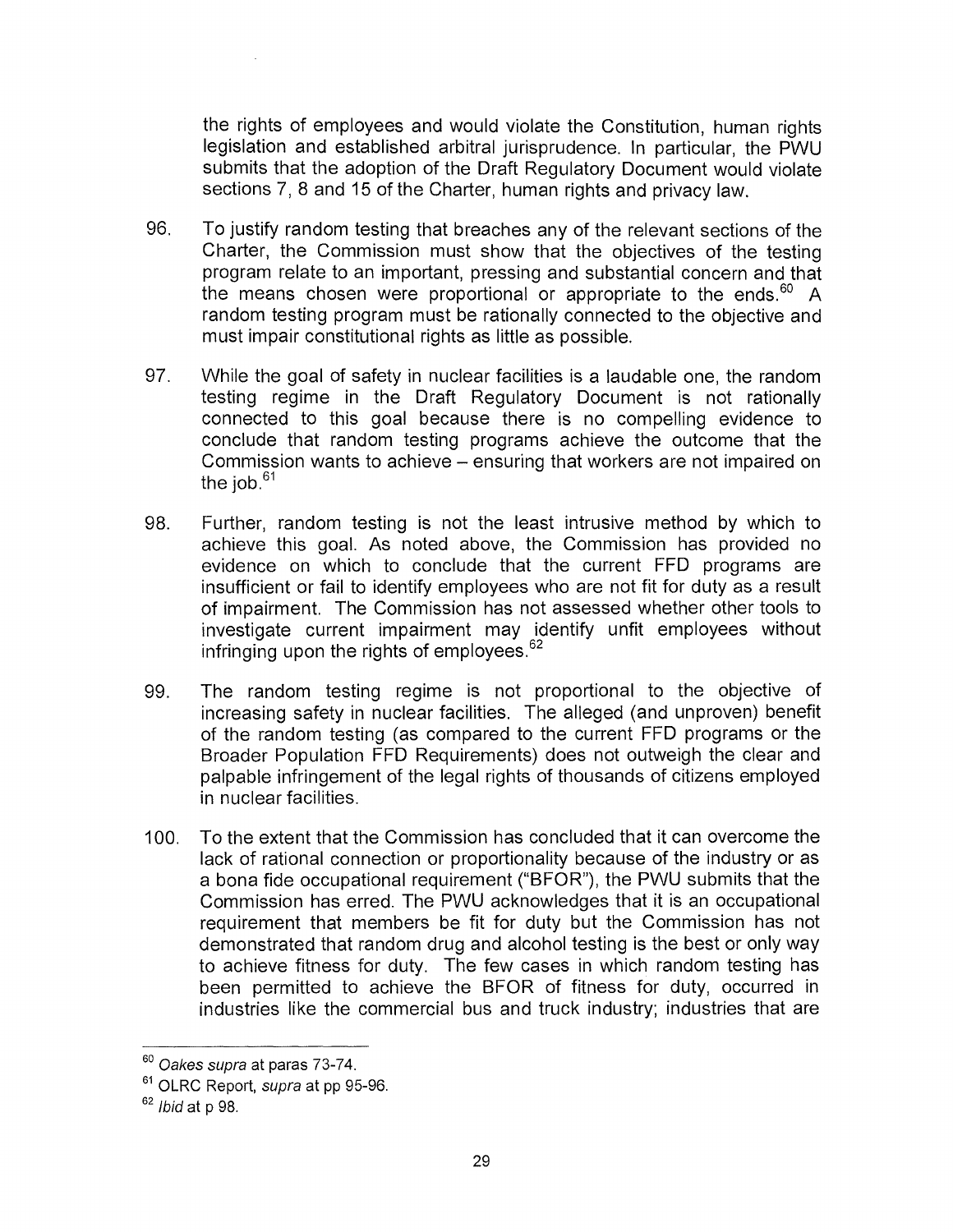markedly different from nuclear facilities in terms of the nature of work, supervisory involvement and evidence of drug use.<sup>63</sup> Nuclear employees are directly and intensively supervised and pass through security checks on a daily basis, unlike employees in the commercial truck and bus sector. There are less invasive alternatives to test workplace impairment in nuclear facilities that may be unavailable in other industries. To the extent that Canadian testing in the trucking industry is justified on the basis that Canadian truckers are required to be tested in the U.S., no such justification exists here. Canadians employed in nuclear facilities in this country are never subject to U.S. law.

- 101. We also note that there is no suggestion from the Commission that it has turned its mind to the costs of implementing a large scale random drug and alcohol testing regime on nuclear employers and what effect that might have on existing measures that effectively prevent substance abuse impairment. Specifically, there may be a risk that an employer forced to pay the cost of an unnecessary random drug testing program may decide to offset the cost of the program by reducing the ratio of supervisors to employees which would result in the reduced effectiveness of a proven fitness for duty program so as to pay for a monitoring regime that is both unnecessary and ineffective at monitoring impairment at work.
- 102. In short, the PWU submits that the Commission cannot lawfully mandate its random alcohol and drug testing regime set out in the Draft Regulatory Document. There is no reasonable basis in fact or law to impose drug or alcohol testing or any other violation of the legal rights of employees in nuclear facilities. Random testing is not proven to achieve the goal of increased nuclear safety, or to be the best or only method to do so. In this weighing of rights against safety concerns, the random alcohol and drug testing regime set out in the Draft Regulatory Document is not justified or lawful and, indeed, may for reasons set out above, actually impair current measures in place to prevent workplace impairment.

#### 3. Appropriate Balance: Pre-Placement Testing

103. Pre-access testing infringes the same rights as other alcohol and drug testing and is subject to the same balancing of interests. The PWU asserts that pre-placement testing is neither appropriate nor justified. Preplacement testing does not advance the goal of ensuring workers are not impaired while at work.

 $63$  Note, however, that random testing has been held to be unlawful as an unacceptable invasion of an employees privacy in the railway sector, where safety concerns would be at the highest level: Canadian Pacific Limited v UTU (1987) 31 LAC (3d) 179 at para 20: "... it is not within the legitimate business purposes of an employer, including a railroad, to encroach on the privacy and dignity of its employees by subjecting them to random and speculative drug testing."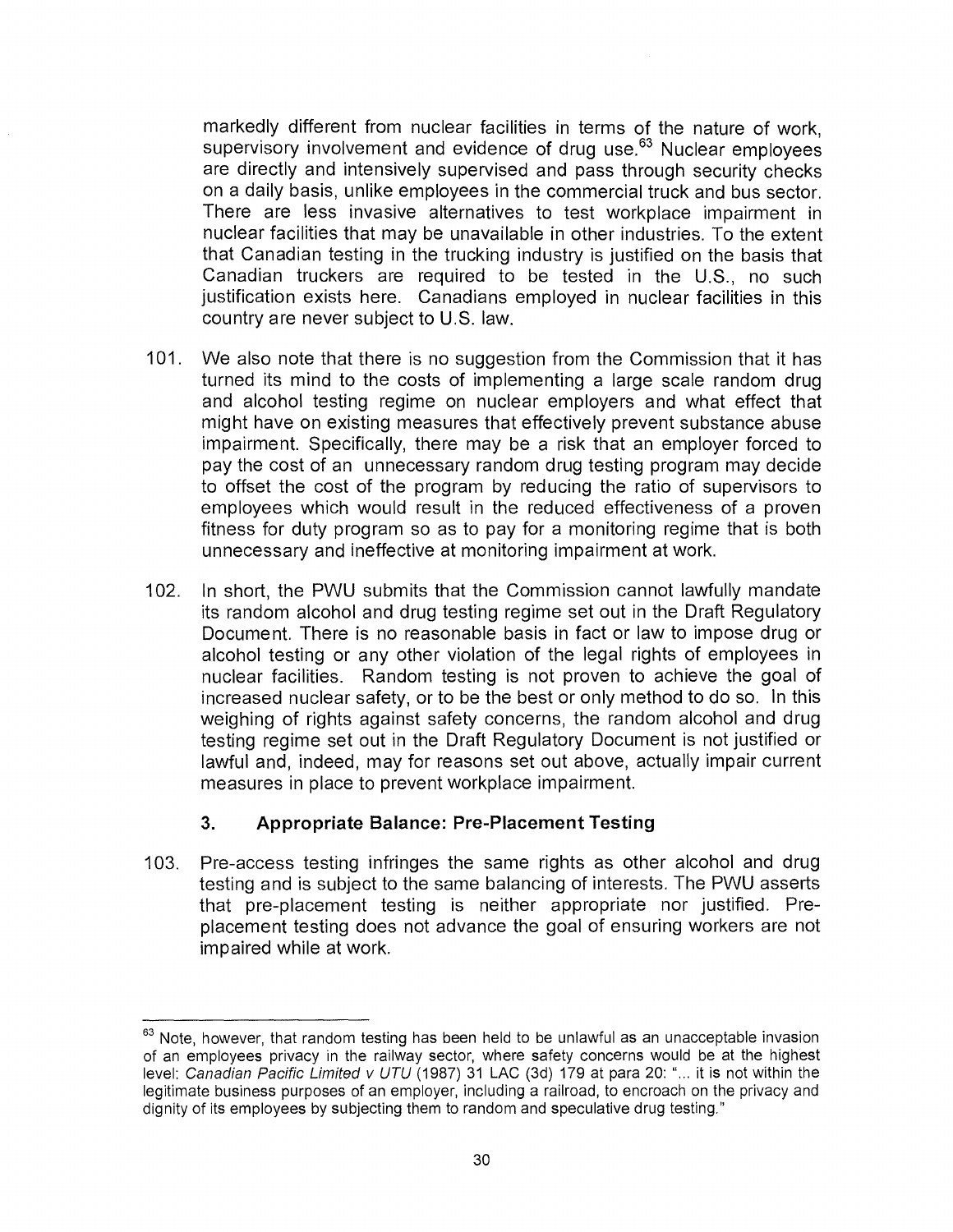- 104. Just as the deterrent impact of random testing is flawed, so too is the apparent purpose behind pre-placement testing. At its best, pre-placement testing will only demonstrate that an incumbent or applicant has used a drug during the detection window. The fact of past drug use provides little relevant information to predict future on-the-job impairment; it does not demonstrate drug abuse or a potential for on-the-job drug impairment. Identifying individuals who have used a tested substance — including several legal substances — is an unjustifiable intrusion into a worker's personal life, without a compelling corresponding safety benefit. The potential negative consequences to an applicant, which are not set out in the Draft Regulatory Document — are severe. As noted in a recent arbitral decision on pre-access testing, such testing "is bound to capture employees who are not impaired, performance deficient, and who present no workplace health and safety risk. Employees who are not impaired or performance deficient during working hours due to alcohol or drug use are treated as though they are or will be.<sup>"64</sup>
- 105. Pre-promotion or pre-transfer testing is also an unjustifiable and unreasonable infringement on current employees' privacy rights.<sup>65</sup> The licensee has a documented work history for existing employees. Where there is no indication of impairment due to substance use or abuse, such testing is not based on any reasonable cause. Moreover, licensee employers have a legal duty to accommodate employees to the point of undue hardship. Even if pre-transfer testing were lawful, the regulatory framework would have to expressly recognize that a positive test will not result in an automatic rejection of the employee's application for transfer.<sup>66</sup>
- 106. The PWU submits that pre-placement testing should be removed from the Draft Regulatory Document. The Commission has provided no safety benefit that can be directly linked to pre-placement testing which would justify this intrusion.

## C. The Testing Regime: Additional Concerns

## 1. Scope of Substances Tested

107. The Commission has proposed to test for illicit drugs and performancealtering medications. The PWU submits that the scope of the substances

<sup>&</sup>lt;sup>64</sup> Mechanical Contractors Association Sarnia v United Association of Journeymen and Apprentices Of The Plumbing & Pipefitting Industry of the United States and Canada, Local 663, 2013 CanLll 54951 (Arb Surdykowski) at para 222.

<sup>&</sup>lt;sup>65</sup> Re Graymount Western Canada Inc. and Cement, Lime Gypsum & Allied Workers, Local D575 (2002), 114 LAC ( $4<sup>th</sup>$ ) 269. at paras 25-26; See also *Entrop supra,* at para 103 where the Ontario Court of Appeal held: "Pre-employment drug testing suffers from the same two flaws: a positive test does not show future impairment or even likely future impairment on the job, yet an applicant who tests positive only once is not hired".

<sup>&</sup>lt;sup>66</sup> CNR v CAW supra at para 192.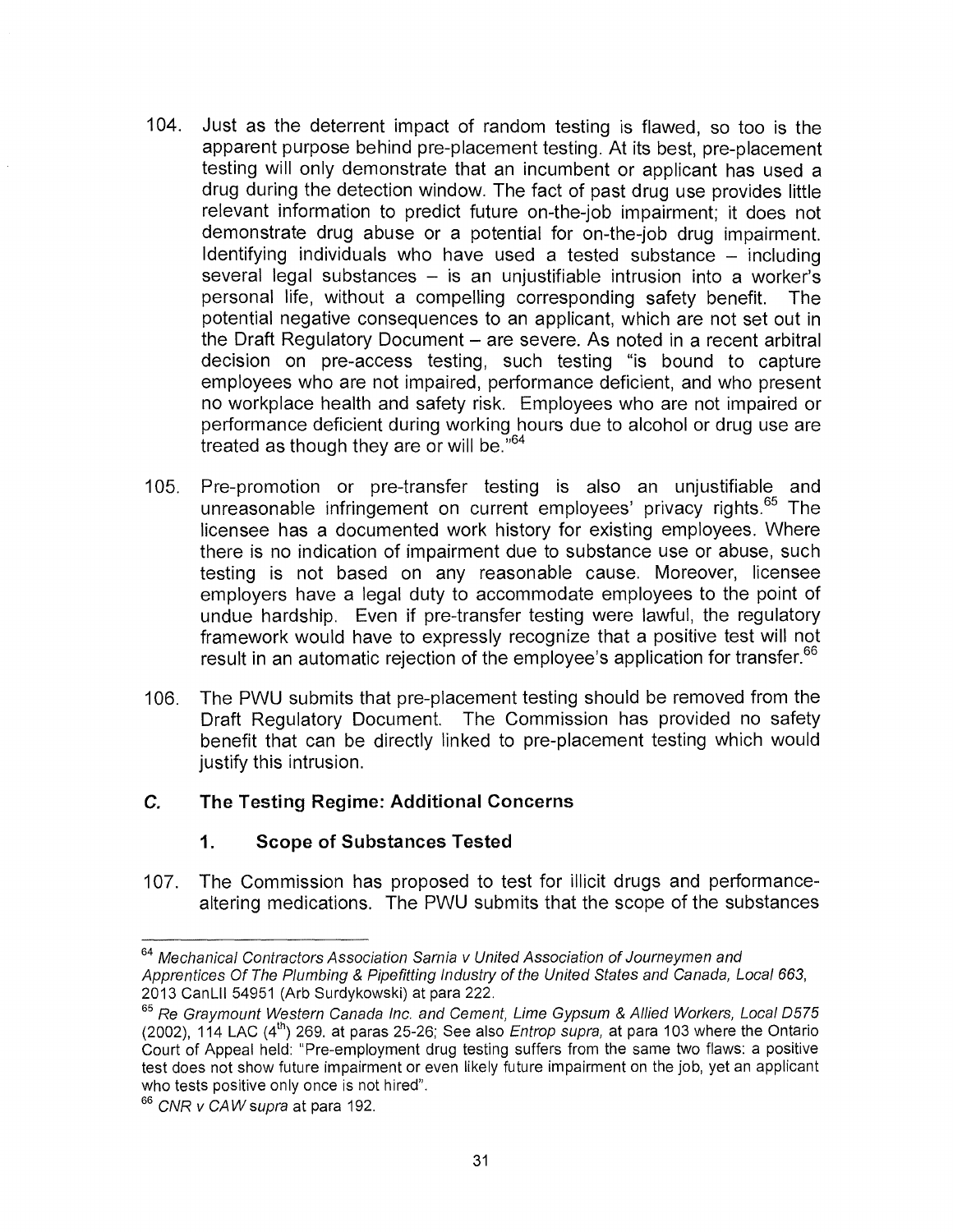listed is unjustifiably broad, especially in the context of a random testing regime.

- 108. Several of the drugs to be tested are substances that are controlled substances available by prescription, for example opiate and benzodiazepine derivatives. While the PWU acknowledges that no workers should come to work while impaired, these substances may be prescribed for legitimate medical conditions. As a positive test may indicate past, off-duty use, the effect of the testing is to require workers to justify their use of prescribed medications taken while not at work, and likely be compelled to disclose personal health information.
- 109. The PWU notes that the Commission has included benzodiazepine as a tested substance, without any explanation, while benzodiazepine are not a tested substance in the U.S. testing regime. This substance should be deleted from the list of tested substances.

#### 2. Consequences of a Positive Test

- 110. Where a worker has tested positive on a drug and alcohol test, the Draft Regulatory Document requires licensees to:
	- a. direct its laboratory to provide the designated specialist with all positive, adulterated or invalid test results;
	- b. direct the designated specialist to provide the donor with an opportunity to explain any alternative reasons for the positive test result, and to report only verified positive test results to the license;
	- c. remove workers who have tested positive from safety-sensitive duties and referred to the EAP; and
	- d. not consider the return of workers who have tested positive until it receives a recommendation from a duly qualified health professional.
- 111. The PWU agrees that a designated specialist should review and confirm positive tests before they are reported to the licensee, to maintain the confidentiality of the workers' health information. The designated specialist should have discretion to decline to report a positive test result when the test result arises from prescribed medication and there is no evidence to suggest that the worker was impaired on the job (for example, in a random test).
- 112. Workers who are reported to have tested positive are required to obtain a report from a health professional before they return to work. This blanket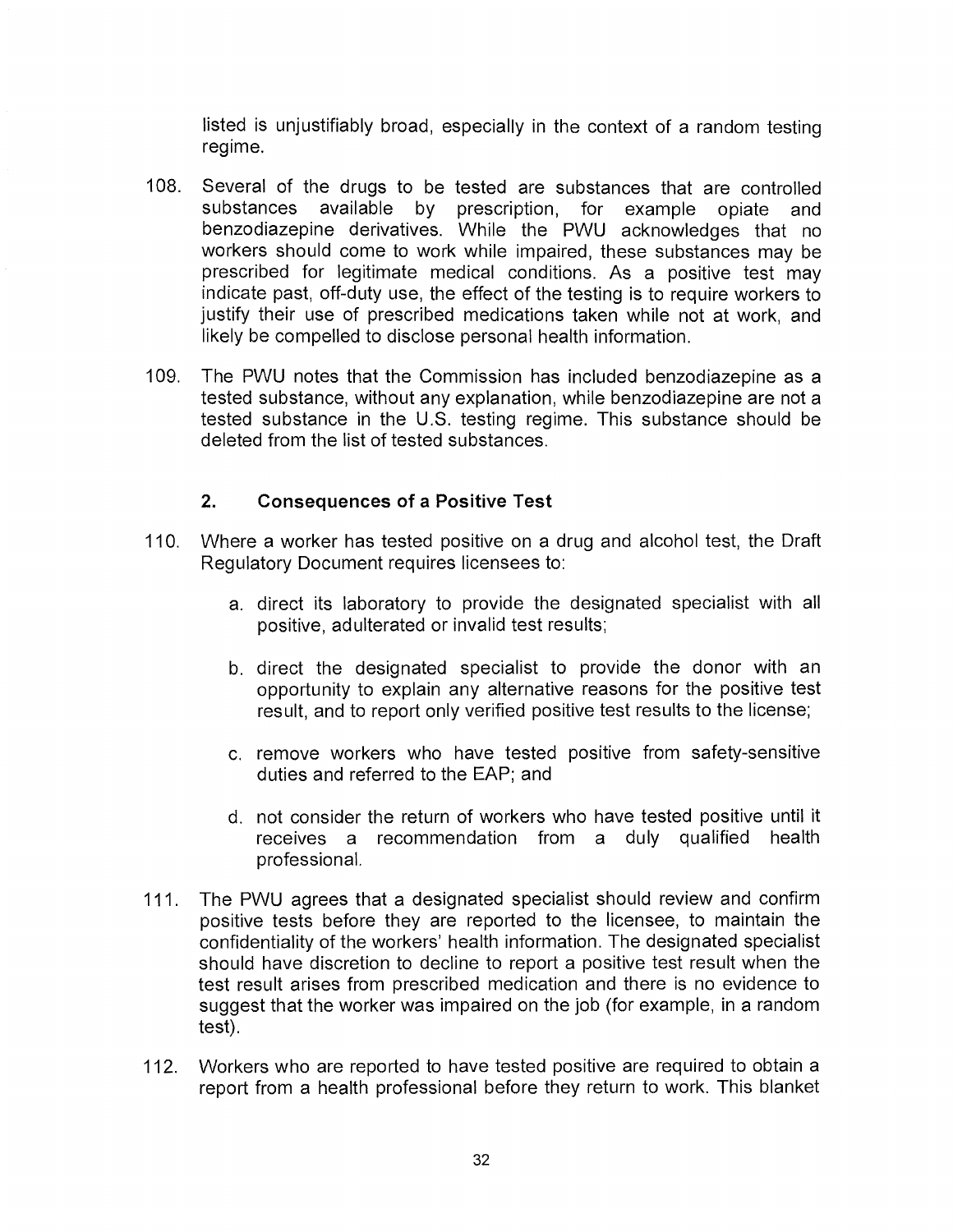requirement is unduly burdensome. For random testing in particular, this will require an employee, who had past drug use within the detection window, but was not impaired at the time of the test, to obtain a report to this effect. In this regard, the Draft Regulatory Document is overly prescriptive. The removal of a worker from his duties and the requirement to obtain medical clearance before returning to work should be left to the discretion of the licensee, who will exercise that discretion in accordance with law and the specific circumstance of the employee, her job and the workplace — the bedrock principles of human rights law in the workplace.

113. The Draft Regulatory Document also requires licensees to adopt a substance abuse evaluation process for workers in safety-sensitive positions. It is unclear how this process is related, if at all, to the alcohol and drug testing regime, and the conditions under which a substance abuse evaluation is required are left to the licensee. While the PWU supports the development of supportive programs for substance abusing employees, there is no benefit to requiring the development of such a program without specifying the conditions which would triggers its use. PWU Employers already have well developed processes to manage substance abusing employees. This section should be deleted.

#### PART V. THE PWU'S SUBMISSIONS ON MEDICAL, PSYCHOLOGICAL AND OCCUPATIONAL FITNESS ASSESSMENTS

- 114. The medical, physical and psychological fitness requirements and testing procedure set out in the Nuclear Security Regulations<sup>67</sup> and Draft Regulatory Document are invasive. Their purpose and effect is to reveal personal health information about the worker to his or her employer and third parties.
- 115. PWU Employers already have specific mechanisms to gather pertinent medical information on a regular basis through medical assessments (which are tailored to job and safety issues) and on a for cause basis, through a member's physician or, if justified, an independent medical professional. These mechanisms are appropriately tailored to the specific job duties of the worker, and the disclosure of pertinent information to supervisors is limited, in accordance with human rights law and privacy considerations. There is no evidence that these mechanism have failed to protect the public interest or the mutual interests of maintaining a safe workplace.
- 116. The PWU submits that the medical, physical and psychological fitness requirements set out in the Nuclear Security Regulations and in any regulatory documents must be carefully tailored to comply with human rights, constitutional and privacy law. The requirements and training

 $67$  Nuclear Security Regulations, SOR/2006-191, as amended (the "Regulations").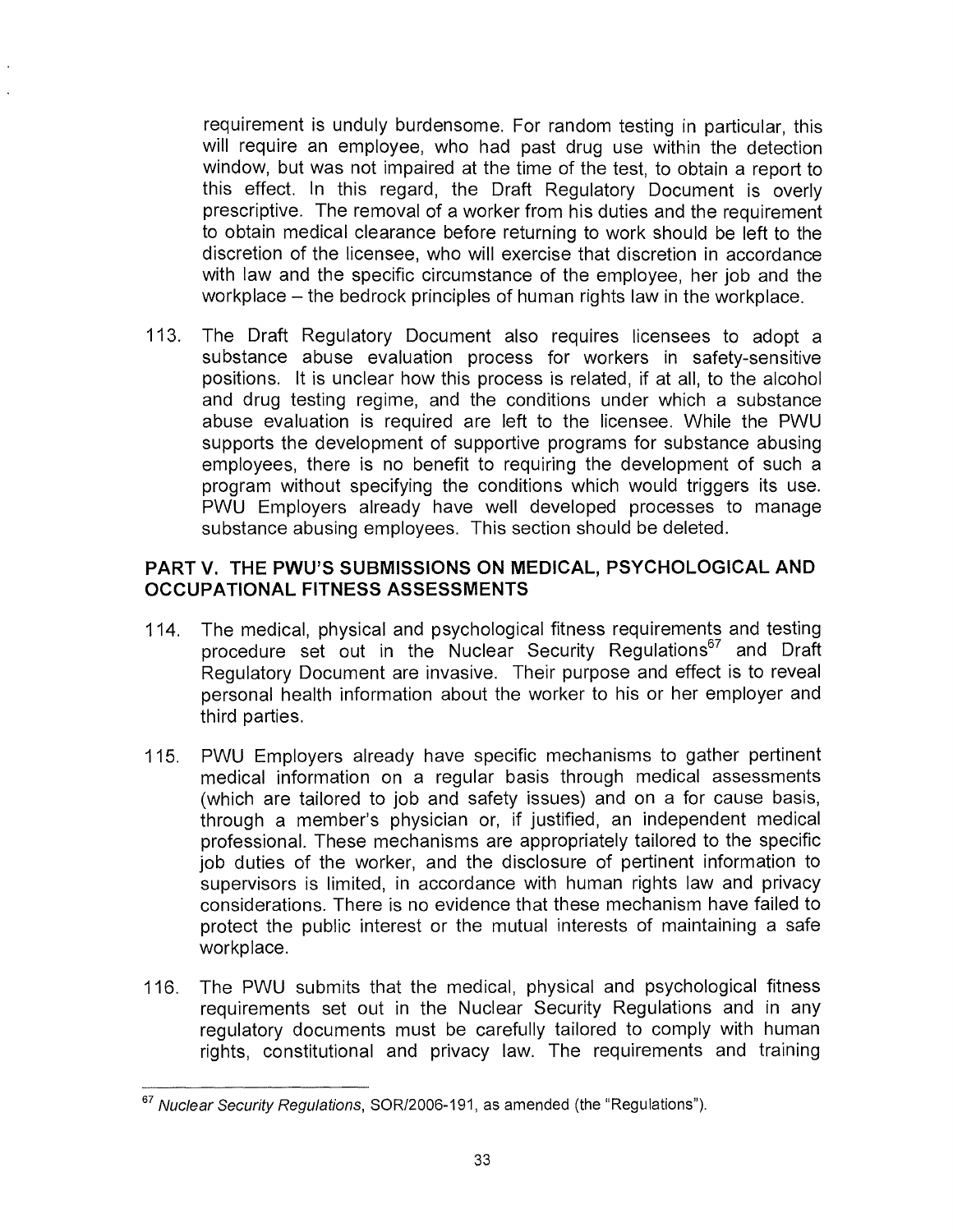detailed in the Draft Regulatory Document must balance the actual safety and security needs of nuclear facilities with the legitimate human rights and privacy concerns of workers. The Commission bears a heavy burden in establishing that requirements are rationally connected to the duties and responsibilities of certified workers, NSOs, and NRF members, and minimum complement staff, and are reasonably necessary to accomplish the goal of nuclear safety.

- 117. The PWU submits that to the extent that the medical, psychological and occupational fitness testing requirements go beyond what is currently required by the Nuclear Security Regulations and the applicable regulatory documents and the mechanisms current in place at PWU Employers, they are unnecessary.
- 118. In particular, the Draft Regulatory Document has provided no explanation for why certified workers and staff in the minimum shift complement are required to undergo pre-placement, or periodic medical and/or psychological assessments. Absent some demonstrated concern that these workers are working while unfit, additional testing represents an unjustified intrusion into their health and private lives and violates their human rights and constitutional rights.

#### PART VI. RETENTION, USE AND DISCLOSURE OF PERSONAL INFORMATION

- 119. The Draft Regulatory Document requires licensees to maintain medical, psychological and occupational fitness certificates and alcohol and drug testing results. The Draft Regulatory Document does not address the manner of retention, disclosure and appropriate uses of the personal health information that is revealed through the fitness assessments and drug and alcohol testing. The PWU submits that the Commission should recognize and promote procedures that protect an individual's personal information and that limit its retention, use, disclosure and destruction without the individual's consent, in accordance with privacy legislation.<sup>68</sup>
- 120. PWU Employers currently do not allow supervisors access to the personal medical information provided to their human resources and medical staff. That limitation is entirely appropriate. Supervisors receive only information in respect of an employee's functional abilities. Disclosure of medical information without voluntary consent of the individual to whom the information relates is unlawful.<sup>69</sup>

 $68$  As noted above, the Privacy Act and PIPEDA, supra, set out ground rules for how private sector organizations may collect, use or disclose personal information of customers and employees.

 $69$  Hamilton Health Sciences and O.N.A. (Re) (2007), 167 LAC (4th) 122 at para 63.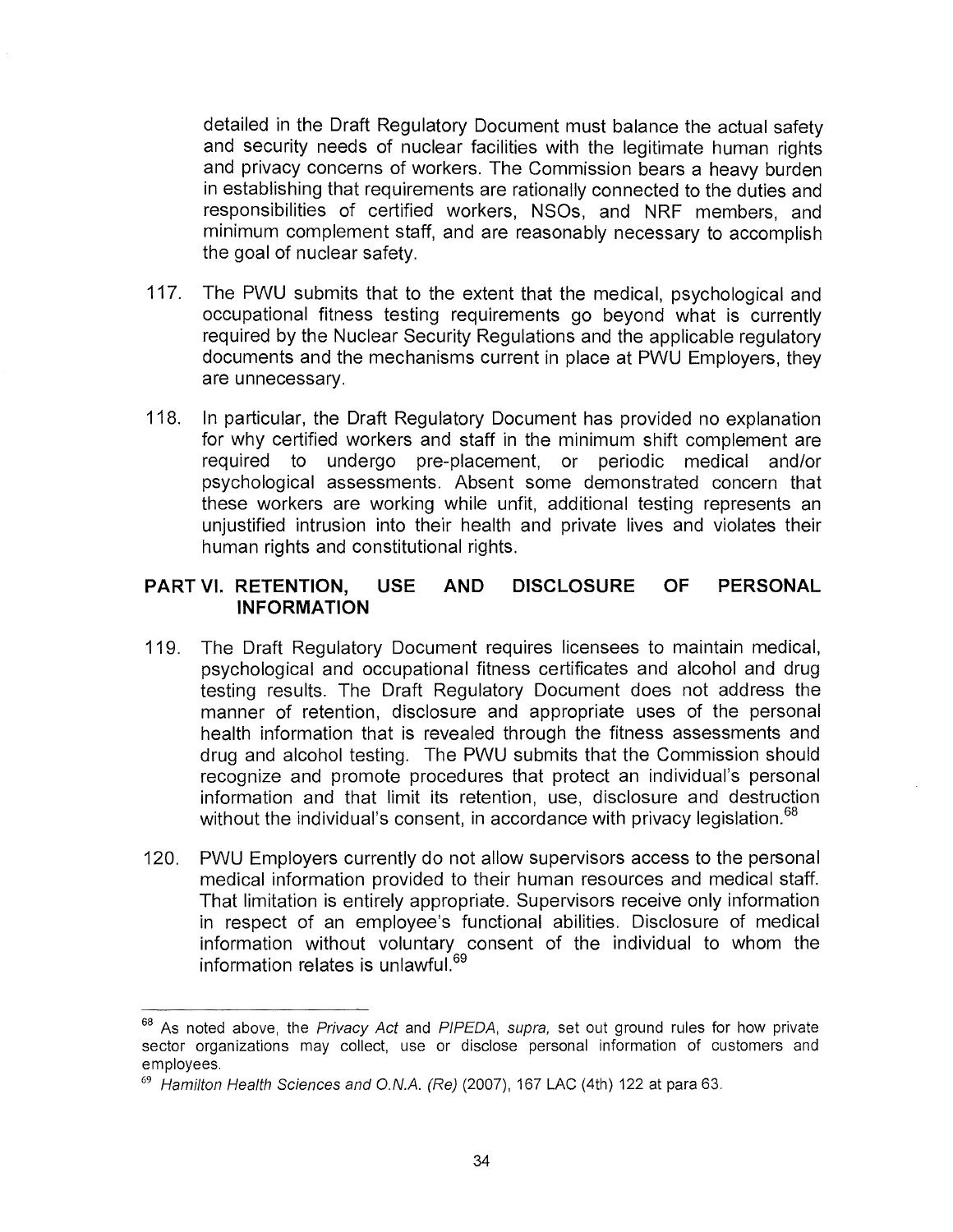- 121. The PWU submits that any legally justified testing results should be similarly restricted. Such a procedure should ensure that the employee's personal health information is:
	- a. maintained by third-party testing administrator/facilities in Canada, in accordance with privacy legislation;
	- b. disclosed to licensees in a limited manner. In particular, licensees should receive only confirmation as to whether the individual is fit for duty or not. The results of the test (including the fact of a positive test, the drug found, the quantum of drug metabolite found in the sample, etc.) should not be disclosed;
	- c. maintained by licensees in a confidential manner, apart from the employee's employee records, by appropriate medical professionals bound by their professional obligations to maintain confidentiality of medical records, such as Registered Nurses or Medical Doctors;
	- d. not disclosed to third parties, including the Commission without the written consent of the employee;
	- e. available for review by the employee upon request; and
	- f. not used in a discriminatory manner., i.e. is not part of the evaluation or promotional processes for employees.

## PART VII. CONCLUSION

- 122. Nuclear generating facilities have been operating safely in Ontario for over 40 years without the mandating by any regulator of a specific means of ensuring that employees at these facilities are fit for duty, let alone the mandating of a drug or alcohol testing regime. This is no surprise. It is the result of the interest of all stakeholders, including the PWU and the licensees in establishing and maintaining a safe workplace. This record has been achieved by the people in management and the bargaining units in these facilities who are intimately familiar with the operation of nuclear facilities and who realize that their livelihood rests on the safe production of nuclear power.
- 123. While the Commission has an oversight role, in this context, it bears a heavy onus to justify any potential interference with the rights of citizens employed in these facilities. Over four decades of safe operation speaks louder than the hypothetical claims of those who would promote drug and alcohol testing. Moreover, even if the testing were of any significant value in reducing impairment (which it is not), the value would be outweighed by the harm caused by the imposition of broad based rules by a regulator.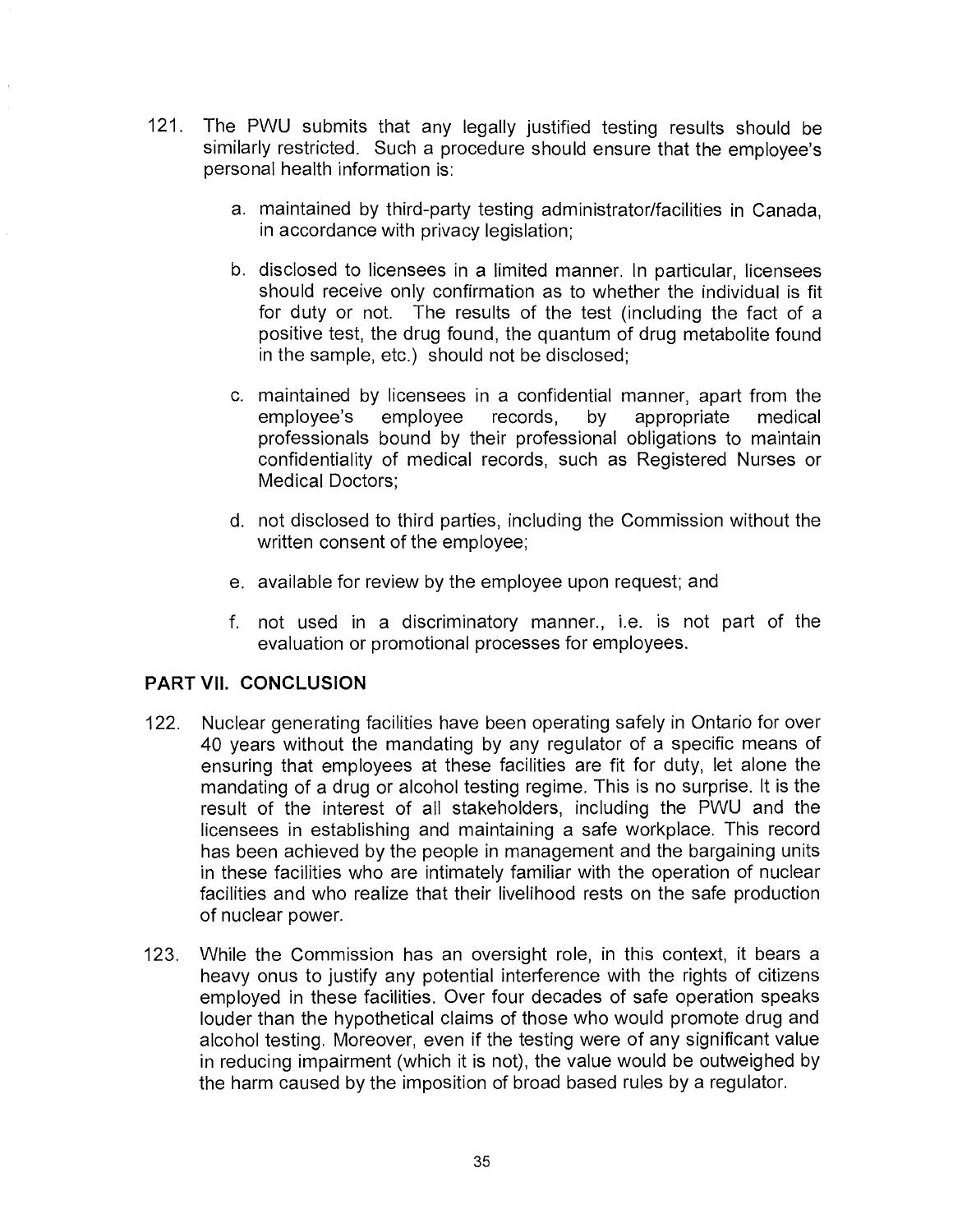- 124. The Commission seems to have decided to adopt an essentially arbitrary "top down" approach without regard to existing systems in place at nuclear facilities and without any evidence of a problem that needs to be addressed. If the Commission were proposing only the Broader Population FFD Requirements, it might not be necessary to show the existence of a problem to justify the measures. However, the Commission is proposing measures that are not only rigid and intrusive, but which are, on their face, unlawful. The Commission cannot proceed on this basis.
- 125. Even if the Commission had a basis to justify mandating any detailed fitness for duty requirements, it would bear a heavy onus to establish that proposed requirements are rationally connected to the duties and responsibilities of targeted employees and are reasonably necessary to accomplish the goal of nuclear safety. Reference to vague, non-specific and wide-reaching safety concerns falls far short of constituting a justification for the imposition of alcohol and drug testing (and random and pre-placement testing in particular) in the absence of reasonable cause to suspect impairment impacting on the safe operation of a nuclear facility. The Commission has provided no explanation for why it has chosen to do so now, in the face of clear guidance from the Supreme Court of Canada that alcohol and drug testing are permissible only in extremely limited circumstances, none of which exist here. The Commission has failed to engage in an evidence-based analysis of whether the regime proposed by the Draft Regulatory Document is the only option available to address this issue, and if it is the best option. The PWU submits that it is neither.
- 126. Superficially, alcohol and drug testing purports to offer a method to make nuclear workplaces safer and reduce incidents of workplace impairment. However such testing does not deliver the results it promises - it is not a "silver bullet" for the complex issue of workplace impairment and it should not be adopted given that it would of necessity impair the rights of employees and undermine the current and effective human observation based means of ensuring fitness for duty.
- 127. As outlined above, the PWU submits the alcohol and drug testing regime set out in the Draft Regulatory Document is unlawful and contrary to the fundamental rights of employees to privacy, dignity, equality and security of the person. Moreover, it is applicable to a group of employees that include those that are not holding genuinely safety sensitive positions.
- 128. If the imposition of an alcohol and drug testing regime were justified at all, it should be limited to reasonable cause, limited post-incident and followup testing, subject to the conditions and concerns raised by the PWU above and endorsed by the Supreme Court of Canada in Irving Pulp. Nothing beyond these types of testing is lawful, or would withstand legal scrutiny.